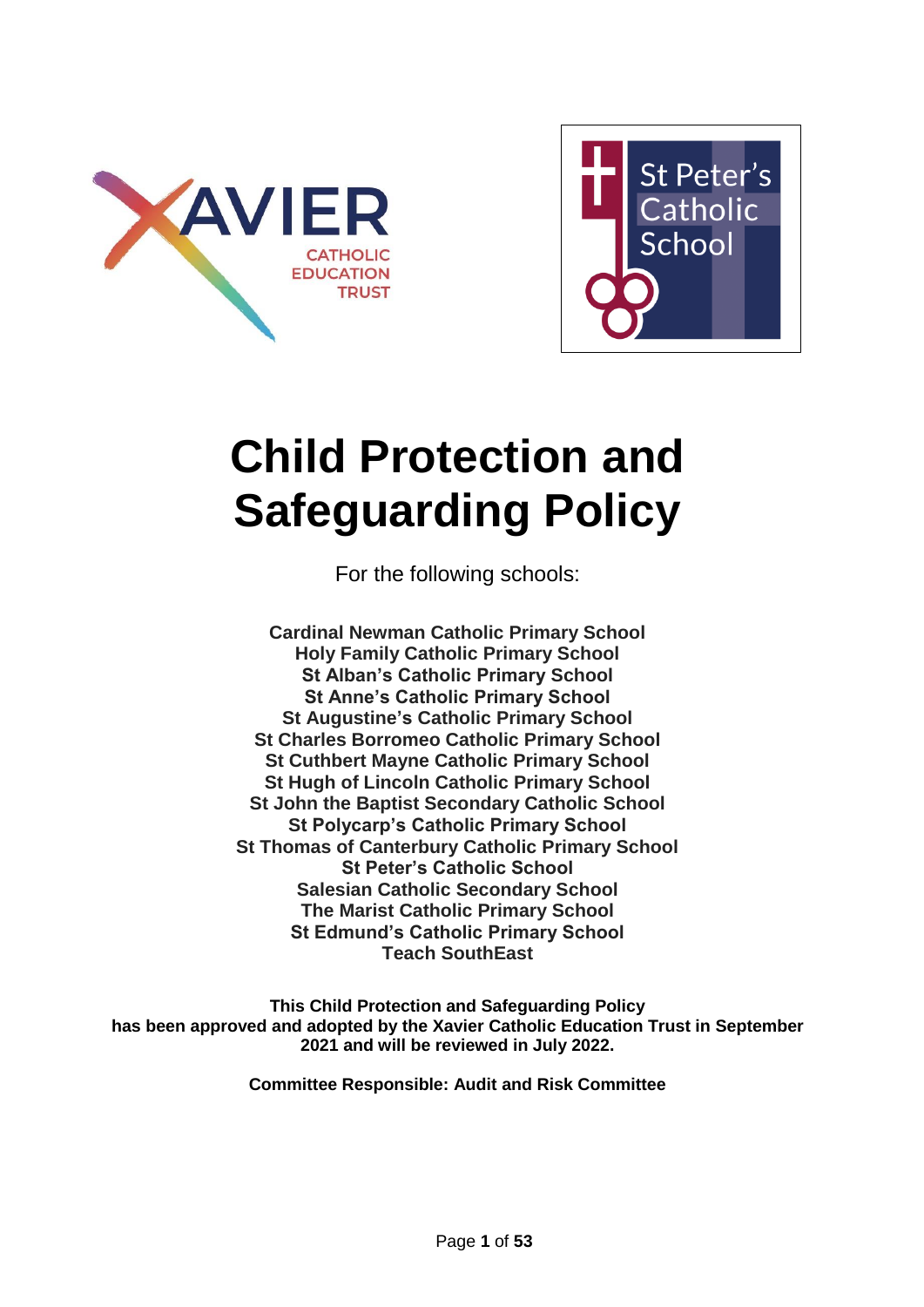## **Schools Child Protection and Safeguarding Policy**

## **September 2021**

This document is based on guidance from KCSIE 2021 and Working Together to Safeguard Children 2018. KCSIE highlights the importance of frontline staff in developing the school's policy.

KCSIE highlights the importance of developing a safeguarding policy with all staff working with children within an education setting.

Safeguarding Governor: Hugh Gammell Designated Safeguarding Lead: Zoë Noonan Status & Review Cycle: Statutory Annual Next Review Date: July 2022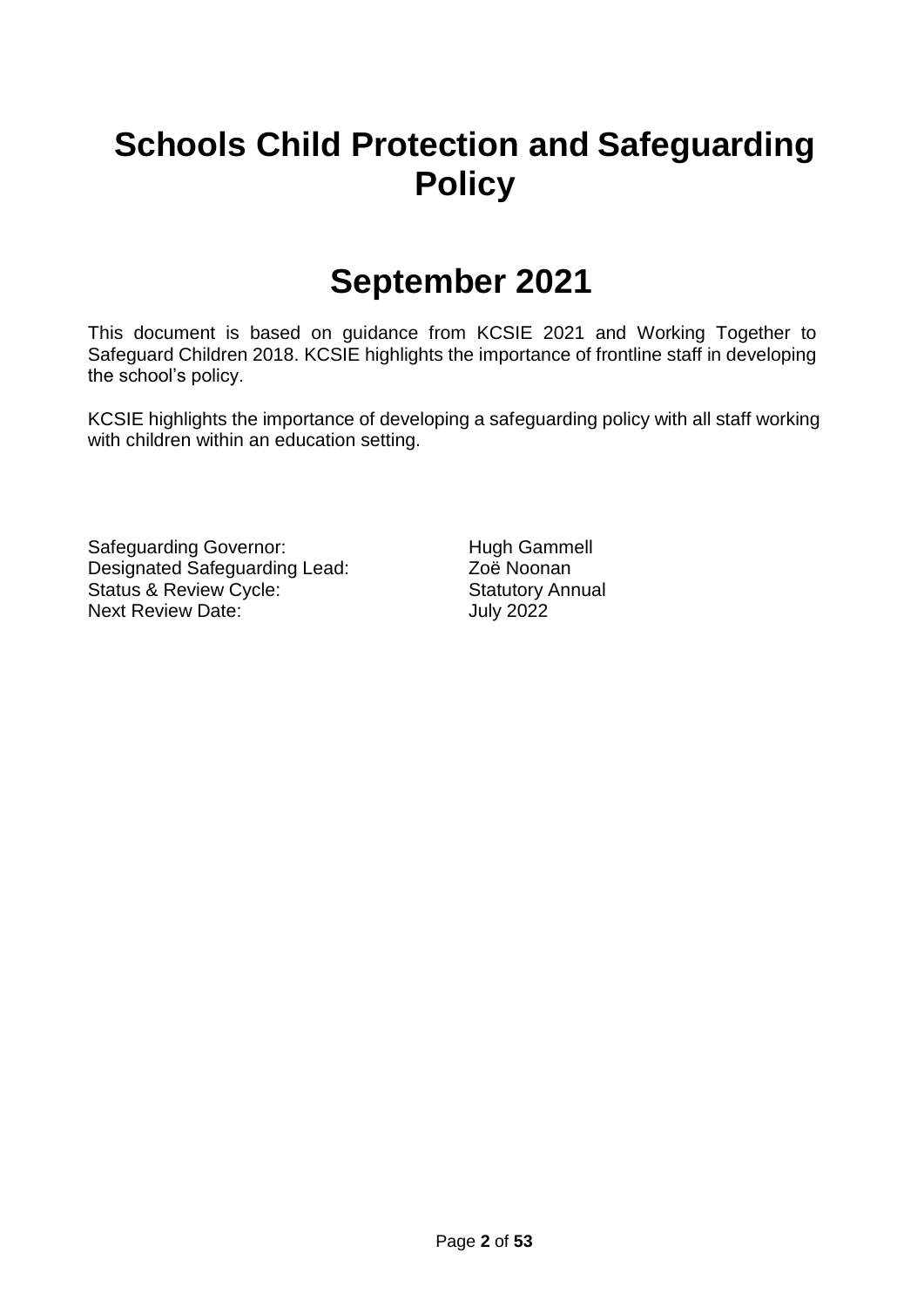| Content                                                                                                      | <b>Page</b>    | <b>Content</b>                                             | Page |
|--------------------------------------------------------------------------------------------------------------|----------------|------------------------------------------------------------|------|
| Safeguarding Statement & Key<br>Personnel                                                                    | 4              | Responding to Reports of Sexual<br>Violence and Harassment | 33   |
| Terminology                                                                                                  | 5              | <b>Risk Assessment</b>                                     | 34   |
| Introduction & Guidance<br><b>Documents</b>                                                                  | $6\phantom{1}$ | <b>Ongoing Response</b>                                    | 36   |
| <b>Policy Principles &amp; Values</b>                                                                        | $\overline{7}$ | <b>Sharing Nudes and Semi-Nudes</b><br>and/or Videos       | 36   |
| <b>Policy Aims</b>                                                                                           | $\overline{7}$ | <b>Harmful Sexual Behaviour</b>                            | 39   |
| <b>Supporting Children</b>                                                                                   | 8              | Anti-Bullying & Cyberbullying                              | 40   |
| Prevention/Protection                                                                                        | 9              | <b>Online Safety</b>                                       | 40   |
| Safe School, Safe Staff                                                                                      | 10             | Radicalisation, Extremism and<br>Terrorism                 | 42   |
| Roles and Responsibilities-<br>All staff                                                                     | 11             | Domestic Abuse                                             | 44   |
| Roles and Responsibilities -<br>Headteacher                                                                  | 13             | <b>Child Sexual Exploitation</b>                           | 45   |
| Roles and Responsibilities- DSL                                                                              | 14             | <b>Child Criminal Exploitation</b>                         | 46   |
| Roles and Responsibilities - DDSL                                                                            | 18             | <b>Female Genital Mutilation (FGM)</b>                     | 47   |
| Roles and Responsibilities -<br>Governing Body                                                               | 18             | <b>Forced Marriage</b>                                     | 47   |
| Confidentiality, Sharing and<br>Withholding Information                                                      | 19             | <b>Honour based Abuse</b>                                  | 48   |
| <b>Child Protection Procedures</b>                                                                           | 20             | One Chance Rule                                            | 49   |
| <b>Child Protection Procedures</b><br>Flowchart                                                              | 22             | <b>Private Fostering Arrangements</b>                      | 49   |
| Dealing with Disclosures                                                                                     | 23             | Looked-After Children                                      | 49   |
| Safeguarding Concerns and<br><b>Allegations Against Adults Working</b><br>with Children                      | 25             | <b>Children Missing Education (CME)</b>                    | 50   |
| What is Child Abuse                                                                                          | 26             | Pupils Missing Out on Education<br>(PMOOE)                 | 51   |
| Indicators of Abuse - Neglect                                                                                | 27             | School Attendance and<br>Behaviour                         | 51   |
| Indicators of Abuse - Emotional<br>Abuse                                                                     | 28             | <b>Restrictive Physical Intervention</b>                   | 52   |
| Indicators of Abuse - Physical Abuse                                                                         | 29             | Whistleblowing                                             | 52   |
| Indicators of Abuse - Sexual Abuse                                                                           | 30             | <b>Links with other School Policies</b>                    | 53   |
| Sexual Violence and Sexual<br>Harassment between children in<br>schools<br>Peer on Peer/Child on Child Abuse | 31             | <b>Additional Resources</b>                                | 53   |
| Prevention                                                                                                   | 32             | <b>Further Advice</b>                                      | 53   |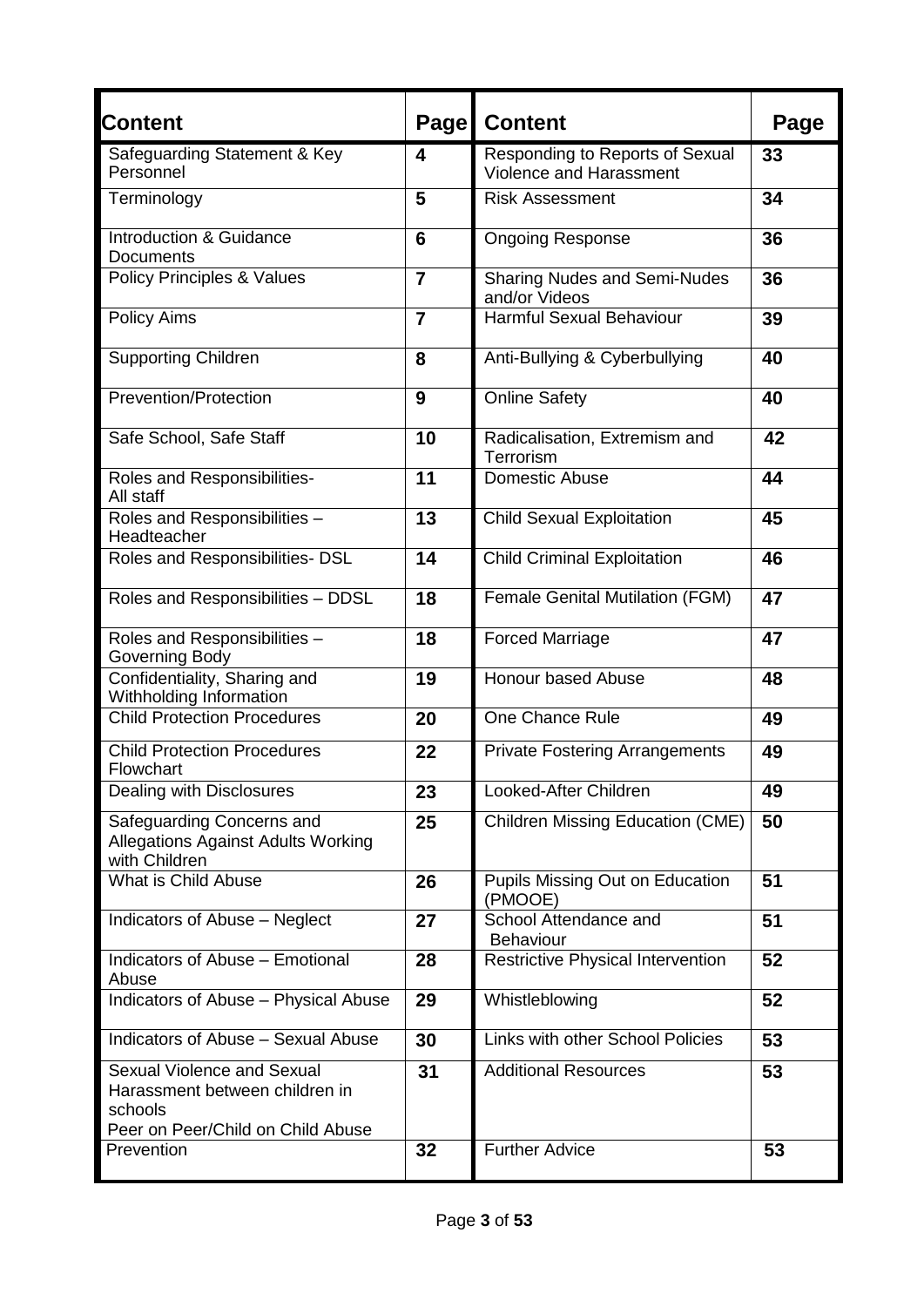### **Safeguarding Statement 2021**

### "**It could happen here"**

We recognise our moral and statutory responsibility to safeguard and promote the welfare of all children.

We make every effort to provide an environment in which children and adults feel safe, secure, valued and respected, and feel confident to talk if they are worried, believing they will be effectively listened to.

Key Personnel Designated Safeguarding Lead (DSL) is: Zoë Noonan Contact details: [znoonan@st-peters.surrey.sch.uk](mailto:znoonan@st-peters.surrey.sch.uk) 01483 534654 Deputy DSL(s) is/are: Contact details: Peter Watson [pwatson@st-peters.surrey.sch.uk](mailto:pwatson@st-peters.surrey.sch.uk) , Kim McMillan [kmcmillan@st-peters.surrey.sch.uk,](mailto:kmcmillan@st-peters.surrey.sch.uk)

The nominated child protection governor is: Hugh Gammell

Contact details: [hughgammell@gmail.com](mailto:hughgammell@gmail.com) 

The Headteacher is: Toby Miller Contact details: [tmiller@st-peters.surrey.sch.uk](mailto:tmiller@st-peters.surrey.sch.uk)

The Chairs of Governors are: Peter Downie and Mary Nugent Contact details: [cog@st-peters.surrey.sch.uk](mailto:cog@st-peters.surrey.sch.uk)

The on-line safety co-ordinator is: Sam Crome Contact details: [scrome@st-peters.surrey.sch.uk](mailto:scrome@st-peters.surrey.sch.uk)

The Xavier Catholic Education Trust Safeguarding Lead is: Anne Halliday Contact details: 07840 448692; email: [a.halliday@xaviercet.org.uk](mailto:a.halliday@xaviercet.org.uk)

The CEO Xavier Catholic Education Trust is: Ani Magill Contact details: [a.magill@xaviercet.org.uk](mailto:a.magill@xaviercet.org.uk) 

The purpose of this policy is to provide staff, volunteers and governors with the framework they need in order to keep children safe and secure in our school. The policy also informs parents and carers how we will safeguard their children whilst they are in our care.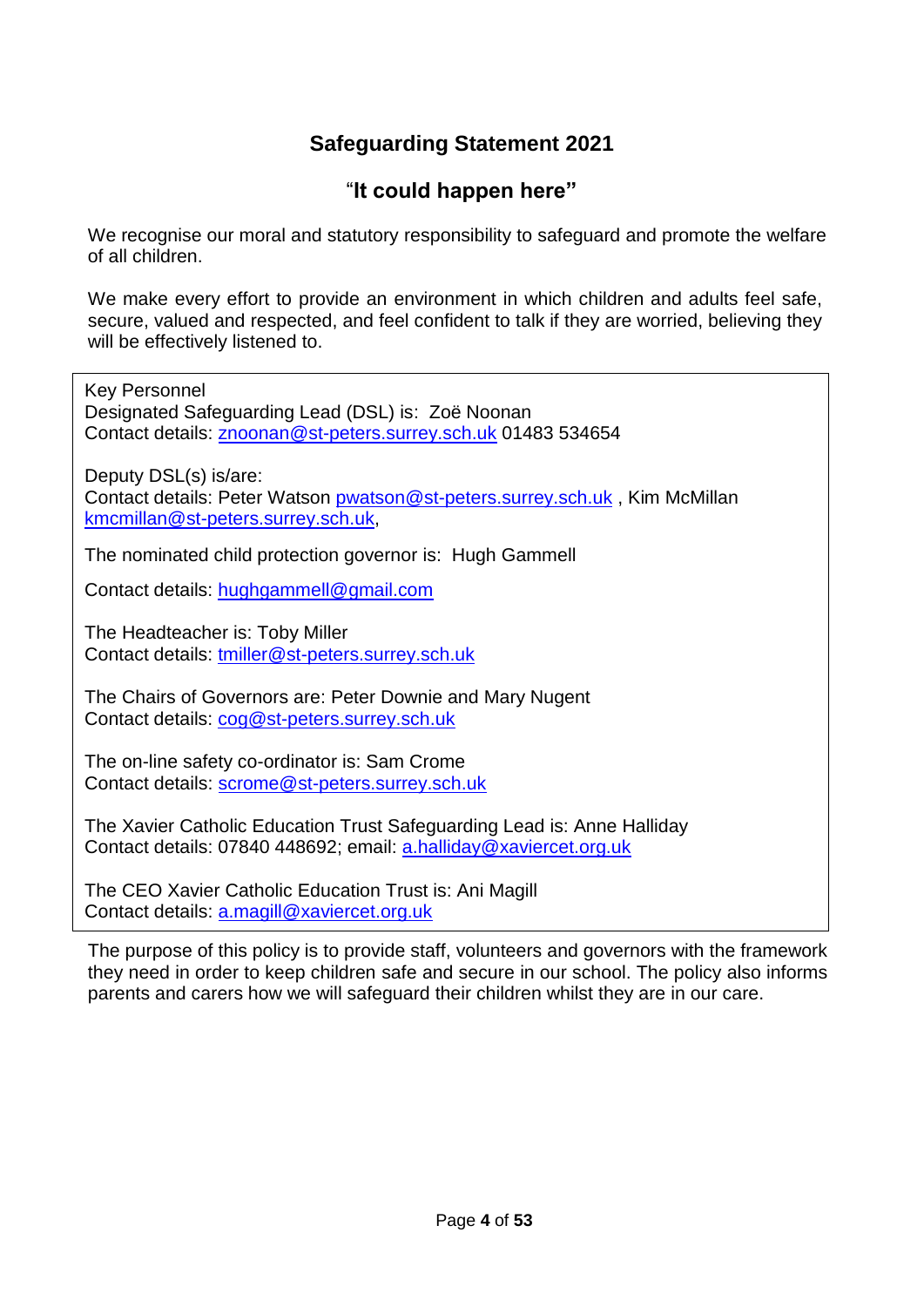### **Terminology**

**Safeguarding and promoting the welfare of children** is defined as:

- protecting children from maltreatment;
- preventing impairment of children's mental and physical health or development;
- ensuring that children grow up in circumstances consistent with the provision of safe and effective care;
- taking action to enable all children to have the best outcomes.

**Child Protection** is a part of safeguarding and promoting welfare. It refers to the activity that is undertaken to protect specific children who are suffering, or are likely to suffer, significant harm.

**Early Help** means providing support as soon as any needs emerge or are identified at any point in a child's life.

**Staff** refers to all those working for or on behalf of the school, full or part time, temporary or permanent, in either a paid or voluntary capacity.

**Child(ren**) includes everyone under the age of 18. On the whole, this will apply to pupils of our school; however the policy will extend to visiting children and students from other establishments

**Parents** refers to birth parents and other adults who are in a parenting role, for example step-parents, foster carers and adoptive parents.

**Social Care** refers to Children's Services in the area in which the child is resident, unless a child is a Child Looked After then this will be the Children's Services in their home authority.

**MAP** refers to the Surrey Multi-Agency Partnership.

**C-SPA** refers to the Children's Single Point of Access and the Child Protection Consultation Line.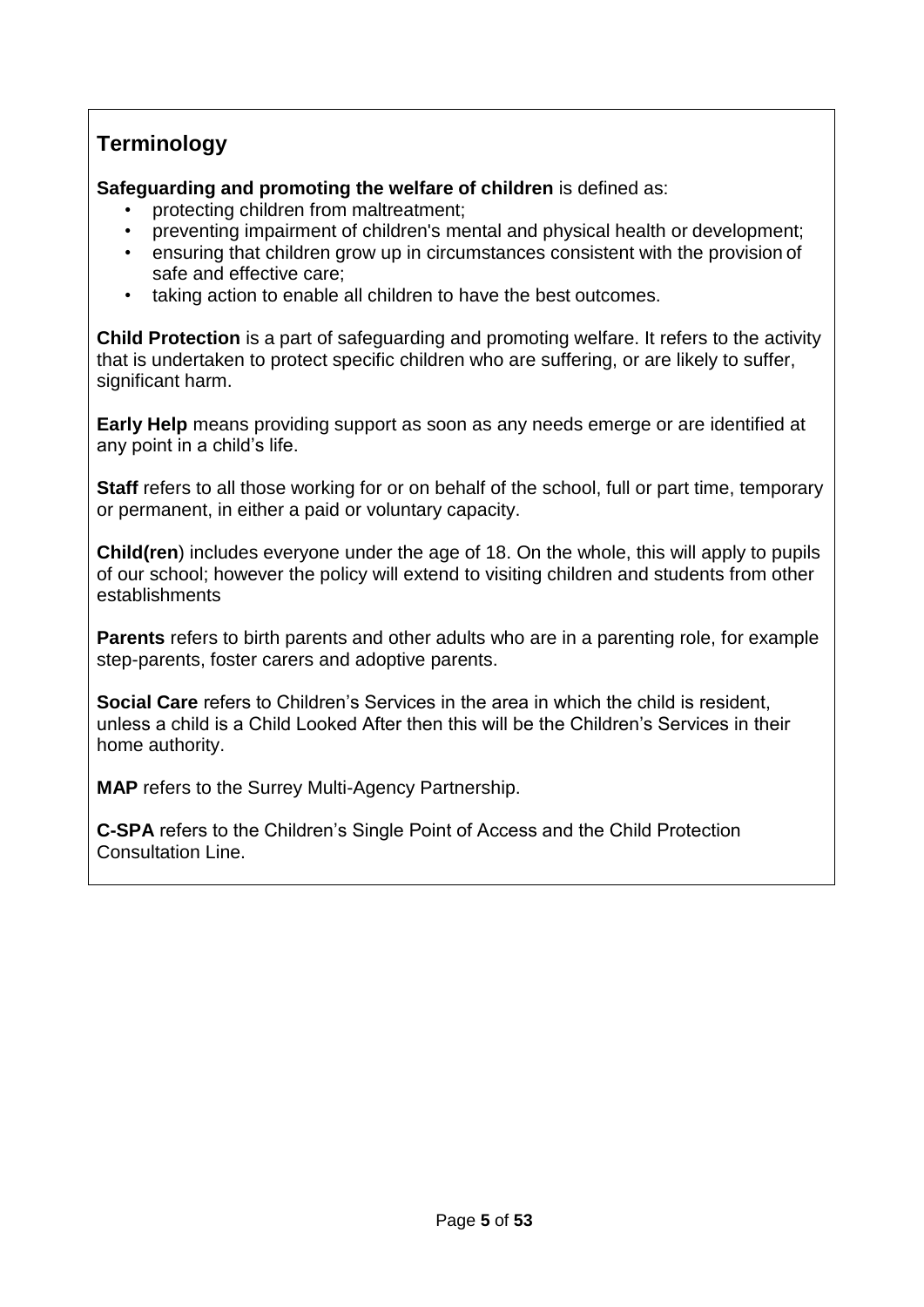### **Introduction**

This policy has been developed in accordance with the principles established by the Children Acts 1989 and 2004; the Education Act 2002, and in line with statutory guidance: 'Working Together to Safeguard Children' 2018, Revised Safeguarding Statutory Guidance 'Framework for the Assessment of Children in Need and their Families' 2000, 'What to do if You are Worried a Child is Being Abused' 2015, Education and Training (Welfare of Children) Act 2021.

The policy also reflects, both statutory guidance 'Keeping Children Safe in Education' 2021 (KCSIE), and [Surrey Safeguarding Children Partnership](https://www.surreyscp.org.uk/) (SSCP) Procedures.

We are currently operating in response to Covid-19, however our safeguarding principles in accordance with KCSIE 2021 and related government guidance remain the same. We will continue to follow government guidance and will amend this policy as necessary.

The Governing body takes seriously its responsibility under section 175/157 of the Education Act 2002 to safeguard and promote the welfare of children; and to work together with other agencies to ensure there are robust arrangements within our school to identify, assess, and support those children who are suffering harm or at risk of suffering harm.

This policy applies to all members of staff, governors and volunteers in the school

### **Guidance and documents referred to in this policy**

- [Surrey Safeguarding Children Partnership protocols, guidance and procedures](https://www.surreyscp.org.uk/)
- [Working Together to Safeguard Children](https://www.gov.uk/government/publications/working-together-to-safeguard-children--2) 2018
- Keeping Children Safe in Education 2021 (KCSIE)
- [Disqualification under the Childcare Act 2006 \(updated](https://www.gov.uk/government/publications/disqualification-under-the-childcare-act-2006/disqualification-under-the-childcare-act-2006) 2019)
- FGM Act 2003 Mandatory Reporting Guidance 2020
- ['What to do if you are worried a child is being abused'](https://assets.publishing.service.gov.uk/government/uploads/system/uploads/attachment_data/file/419604/What_to_do_if_you_re_worried_a_child_is_being_abused.pdf) 2015
- DfE guidance ['Sexual Violence and Sexual Harassment Between Children in](https://www.gov.uk/government/publications/sexual-violence-and-sexual-harassment-between-children-in-schools-and-colleges)  [Schools and Colleges'2](https://www.gov.uk/government/publications/sexual-violence-and-sexual-harassment-between-children-in-schools-and-colleges)021
- [Teacher Standards](https://assets.publishing.service.gov.uk/government/uploads/system/uploads/attachment_data/file/665520/Teachers__Standards.pdf) 2011
- [Information Sharing Advice for Practitioners' guidance](https://www.gov.uk/government/publications/safeguarding-practitioners-information-sharing-advice) 2018
- [SCC Children Missing](https://www.surreycc.gov.uk/__data/assets/pdf_file/0005/109589/Final-CME-Policy-2017-ver-2-updated-nov17.pdf) Education
- SCC Touch and the use of restrictive physical intervention when working with [children and young people](https://surreycountycouncil.newsweaver.co.uk/icfiles/1/31744/73505/5848929/3fa0864ac6cfd73d94daedc3/touch%20and%20the%20use%20of%20restrictive%20physical%20intervention%20when%20working%20w_7.pdf)
- [The Equality Act](https://assets.publishing.service.gov.uk/government/uploads/system/uploads/attachment_data/file/315587/Equality_Act_Advice_Final.pdf) 2010
- [https://www.gov.uk/government/publications/actions-for-schools-during-the](https://www.gov.uk/government/publications/actions-for-schools-during-the-coronavirus-outbreak/guidance-for-full-opening-schools)[coronavirus-outbreak/guidance-for-full-opening-schools](https://www.gov.uk/government/publications/actions-for-schools-during-the-coronavirus-outbreak/guidance-for-full-opening-schools)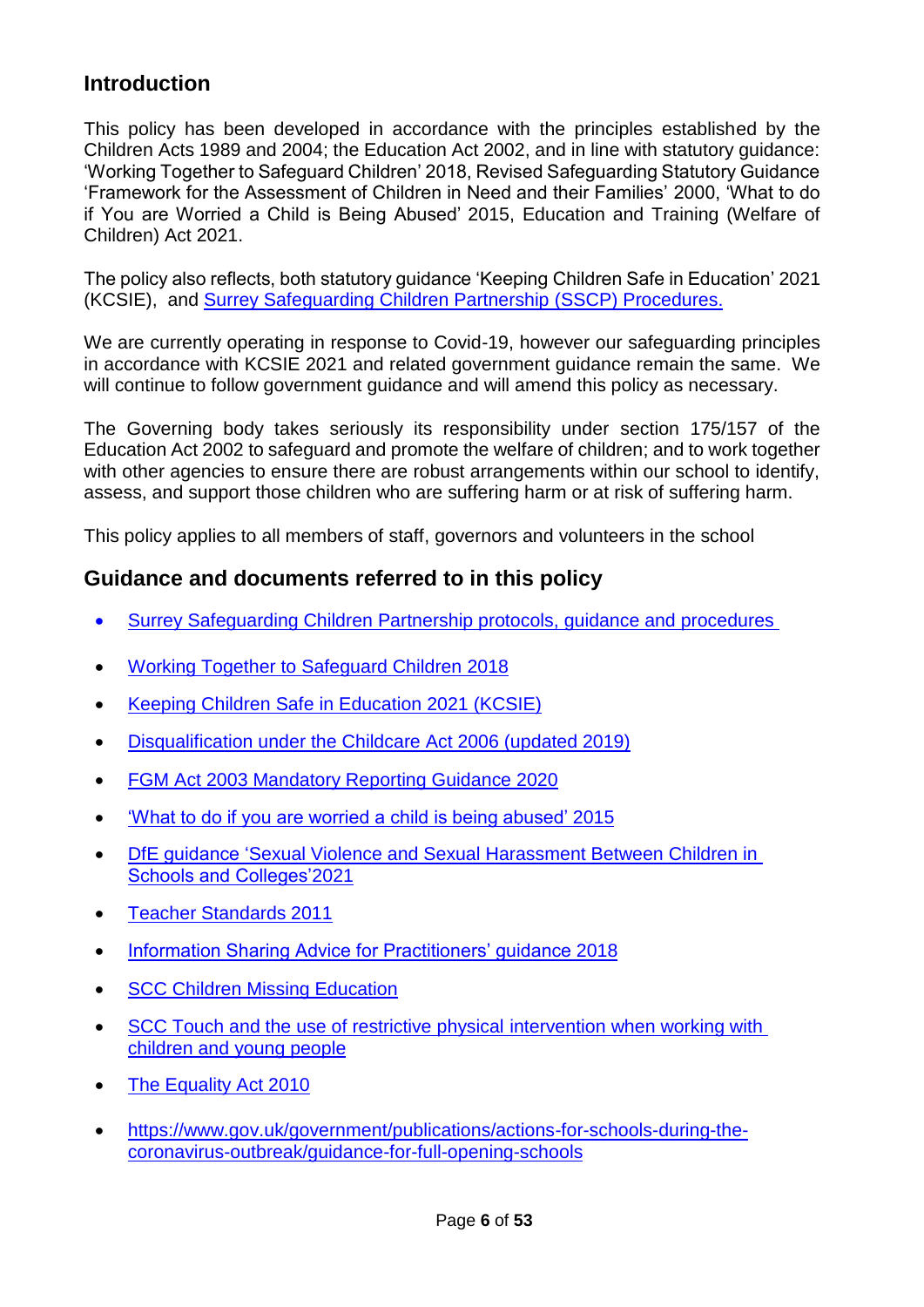### **Policy Principles & Values**

The welfare of the child is paramount

Maintain an attitude of "It could happen here"

Children have a right to feel safe and secure, they cannot learn effectively unless they do so.

All children have a right to be protected from harm and abuse.

All staff have a role in the prevention of harm and abuse and an equal responsibility to act immediately on any suspicion or disclosure that may indicate a child is at risk of harm, either in the school or in the community, taking into account contextual safeguarding, in accordance with statutory guidance.

We acknowledge that working in partnership with other agencies protects children and reduces risk and so we will engage in partnership working to protect and safeguard children.

Whilst the school will work openly with parents as far as possible, it reserves the right to contact Social Care or the police, without notifying parents if this is believed to be in the child's best interests.

### **Policy Aims**

To demonstrate the school's commitment with regard to safeguarding and child protection to pupils, parents and other partners.

To raise the awareness of all teaching and non-teaching staff of their responsibilities to safeguard children through identifying and reporting possible cases of abuse.

To enable the school to effectively contribute to Early Help, assessments of need and support for those children.

To provide robust school systems and procedures that are followed by all members of the school community in cases of suspected abuse.

To develop and promote effective working relationships with other agencies, in particular Early Help providers, the Police, Health and Social Care.

To ensure that all staff working within our school who have substantial access to children have been checked as to their suitability, including verification of their identity, qualifications, and a satisfactory DBS check (according to KCSIE 2021 guidance), and a single central record is kept for audit.

We comply with the [Disqualification under the Childcare Act 2006 g](https://www.gov.uk/government/publications/disqualification-under-the-childcare-act-2006/disqualification-under-the-childcare-act-2006)uidance issued in August 2018.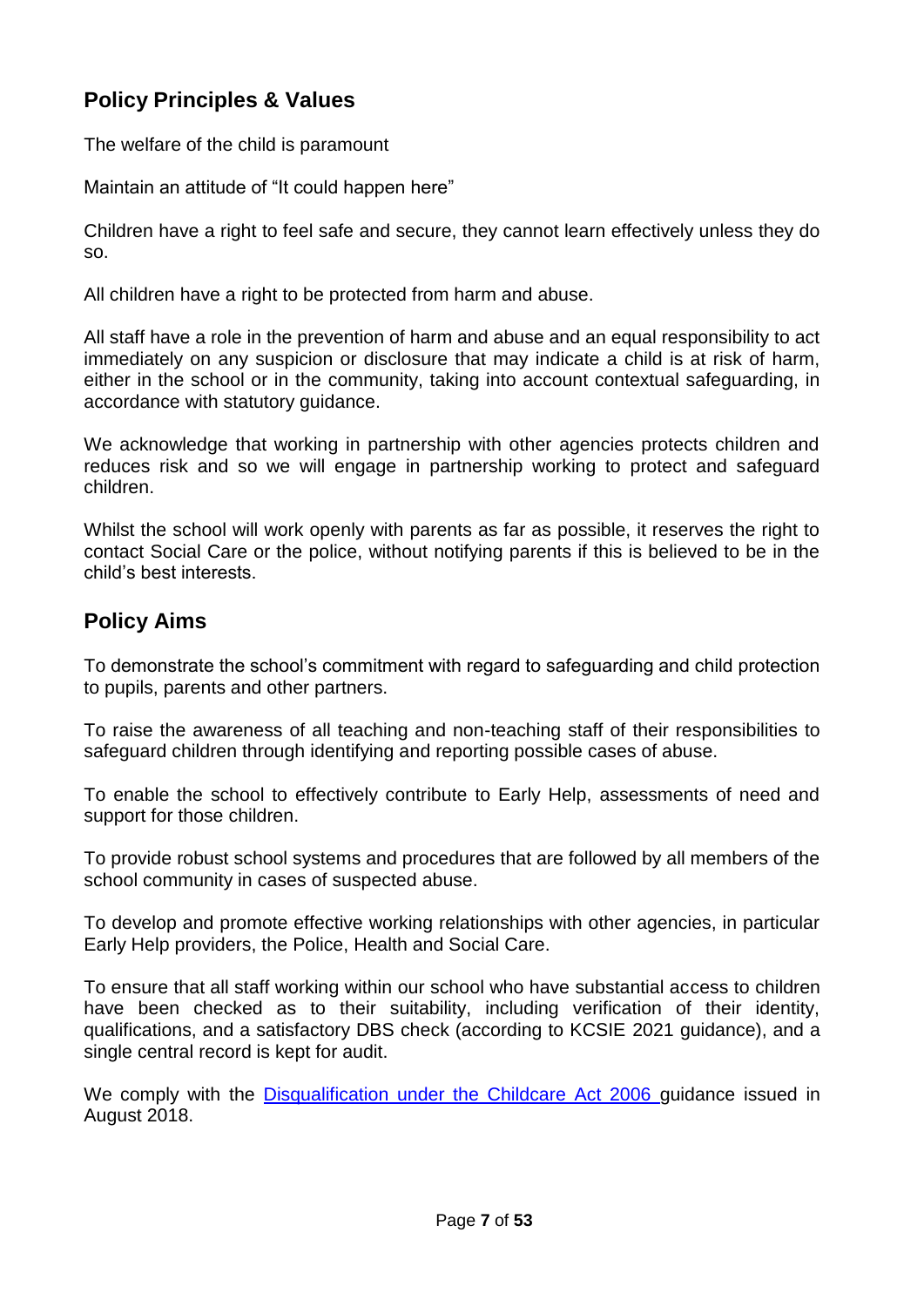### **Supporting Children**

We recognise that school may provide a safe place and the only stability in the lives of children who have been abused or who are at risk of harm.

We recognise that a child who is abused or witnesses abuse and/or violence may feel helpless and humiliated, may blame themselves, and find it difficult to develop and maintain a sense of self-worth.

We accept that research shows that the behaviour of a child in these circumstances may range from that which is perceived to be normal to aggressive or withdrawn.

Our school will support all children:

We will promote a caring, safe and positive environment within the school.

We will encourage self-esteem and self-assertiveness, through the curriculum and through positive relationships within the school community.

We will ensure children are taught to understand and manage risk through personal, social, health and economic (PSHE) education and Relationship and Sex Education (RSE) and through all aspects of school life. This includes online safety.

We will encourage the promotion and protection of a good mental wellbeing culture.

We will respond sympathetically to any requests for time out to deal with distress and/or anxiety.

We will offer details of helplines, counselling or other avenues of external support.

We will liaise and work in partnership with other support services and agencies involved in Early Help and the safeguarding of children.

We will notify Social Care immediately if there is a significant concern.

We will provide continuing support to a child about whom there have been concerns who leaves the school by ensuring that information is shared confidentially with the child's new setting and ensure the school records are forwarded as a matter of priority and within statutory timescales.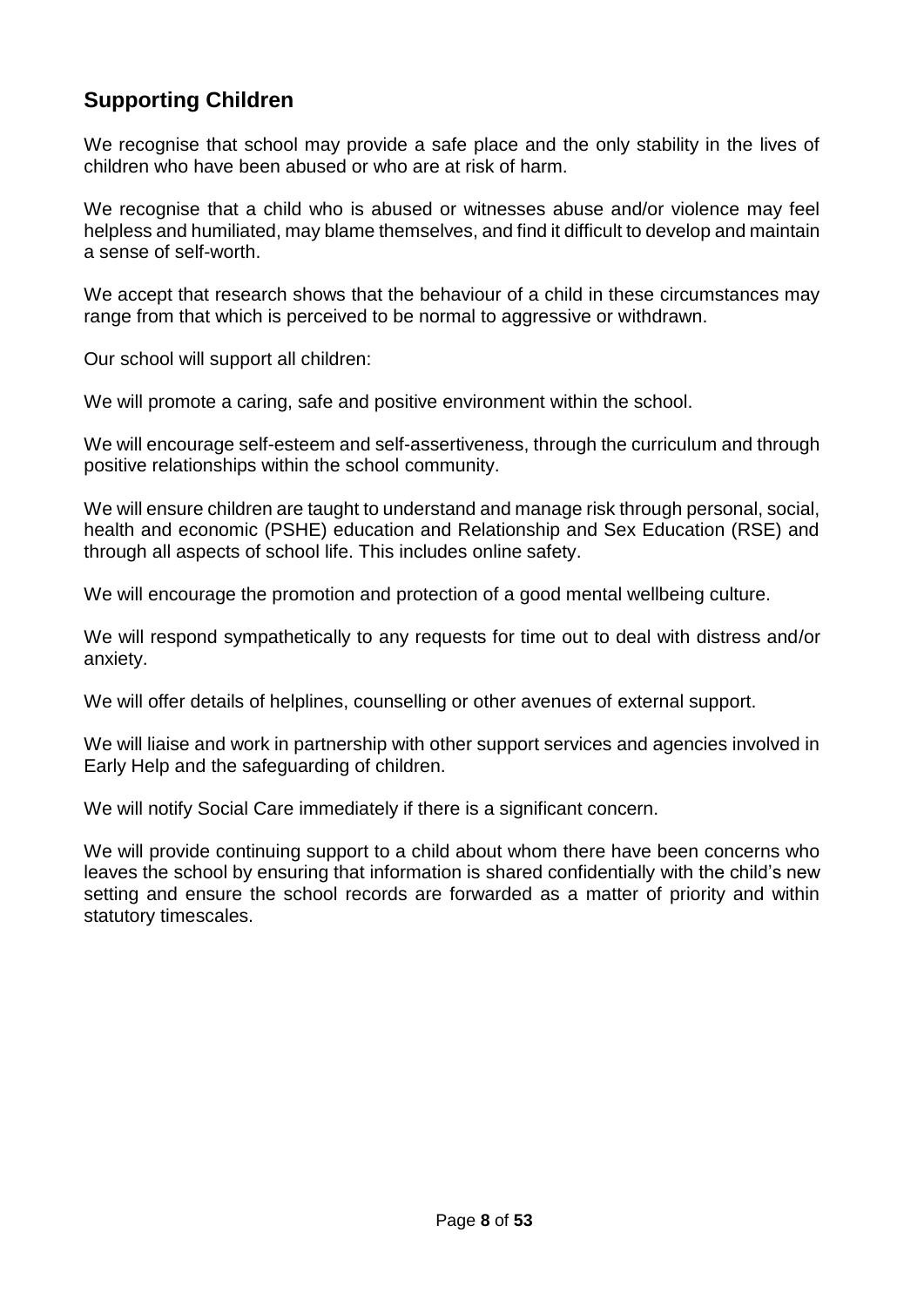### **Prevention / Protection**

We recognise that the school plays a significant part in the prevention of harm to our children by providing children with good lines of communication with trusted adults, supportive friends and an ethos of protection.

The school will:

Establish and maintain an ethos where children feel safe and secure, are encouraged to talk and are always listened to.

Include regular consultation with children e.g. through questionnaires, participation in antibullying activity, asking children to report whether they feel safe in the setting.

Ensure that all children know there is and can access an adult in the school whom they can approach if they are worried or in difficulty.

Ensure all children have access to a trained Mental Health Champion in the school.

Include safeguarding across the curriculum, including PSHE, opportunities which equip children with the skills they need to stay safe from harm and to know to whom they should turn for help. In particular this will include anti-bullying work, online-safety, accessing emergency services, road safety, pedestrian and cycle training. Also focussed work in Year 6 to prepare for transition to Secondary school and more personal safety/independent travel.

Ensure all staff are aware of school guidance for their use of mobile technology and have discussed safeguarding issues around the use of mobile technologies and their associated risks.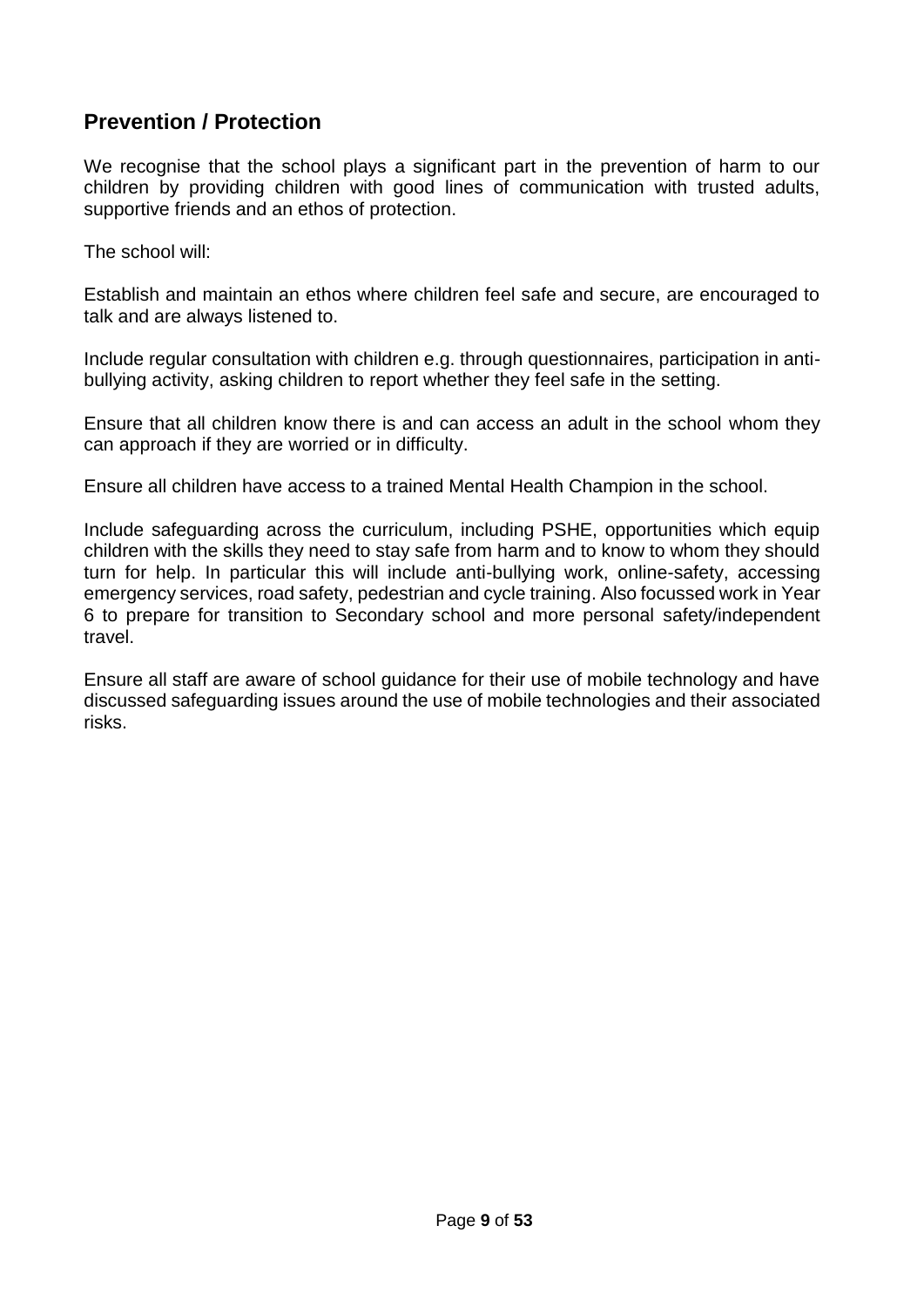### **Safe School, Safe Staff**

We will ensure that:

The school operates safer recruitment procedures in line with KCSIE 2021 and that it includes statutory checks on staff suitability to work with children.

All staff receive information about the school's safeguarding arrangements, the school's safeguarding statement, Staff Code of Conduct, Child Protection and Safeguarding Policy, the role and names of the Designated Safeguarding Lead and their deputy(ies), and Keeping Children Safe in Education part 1 and Annex B

All staff receive safeguarding and child protection training, including online safety, at induction in line with advice from Surrey Safeguarding Children Partnership which is regularly updated and receive safeguarding and child protection updates (for example, via email, e-bulletins and staff meetings), as required, but at least annually.

All members of staff are trained in and receive regular updates in online safety and reporting concerns.

All members of staff maintain a zero-tolerance approach to sexual violence and sexual harassment.

All staff and governors have regular child protection awareness training, updated by the DSL as appropriate, to maintain their understanding of the signs and indicators of abuse.

The Child Protection and Safeguarding Policy is made available via the school website and that parents/carers are made aware of this policy.

All parents/carers are made aware of the responsibilities of staff members with regard to child protection procedures through the publication of the Child Protection and Safeguarding Policy and reference to it in the school's handbook.

We provide a coordinated offer of Early Help when additional needs of children are identified and contribute to early help arrangements and inter-agency working and plans.

Our Lettings Policy will seek to ensure the suitability of adults working with children on school sites at any time and ensure that any groups who use the school premises have child protection policies and procedures in place.

Community users organising activities for children are aware of the school's Child Protection Policy, guidelines and procedures.

The name of the designated members of staff for child protection, the Designated Safeguarding Lead and deputy(ies), are clearly advertised in the school with a statement explaining the school's role in referring and monitoring cases of suspected harm and abuse.

All staff will be given a copy of Part 1 of Keeping Children Safe in Education 2021 and will sign to say they have read and understood it. This applies to the Governing Body in relation to part 2 of the same guidance.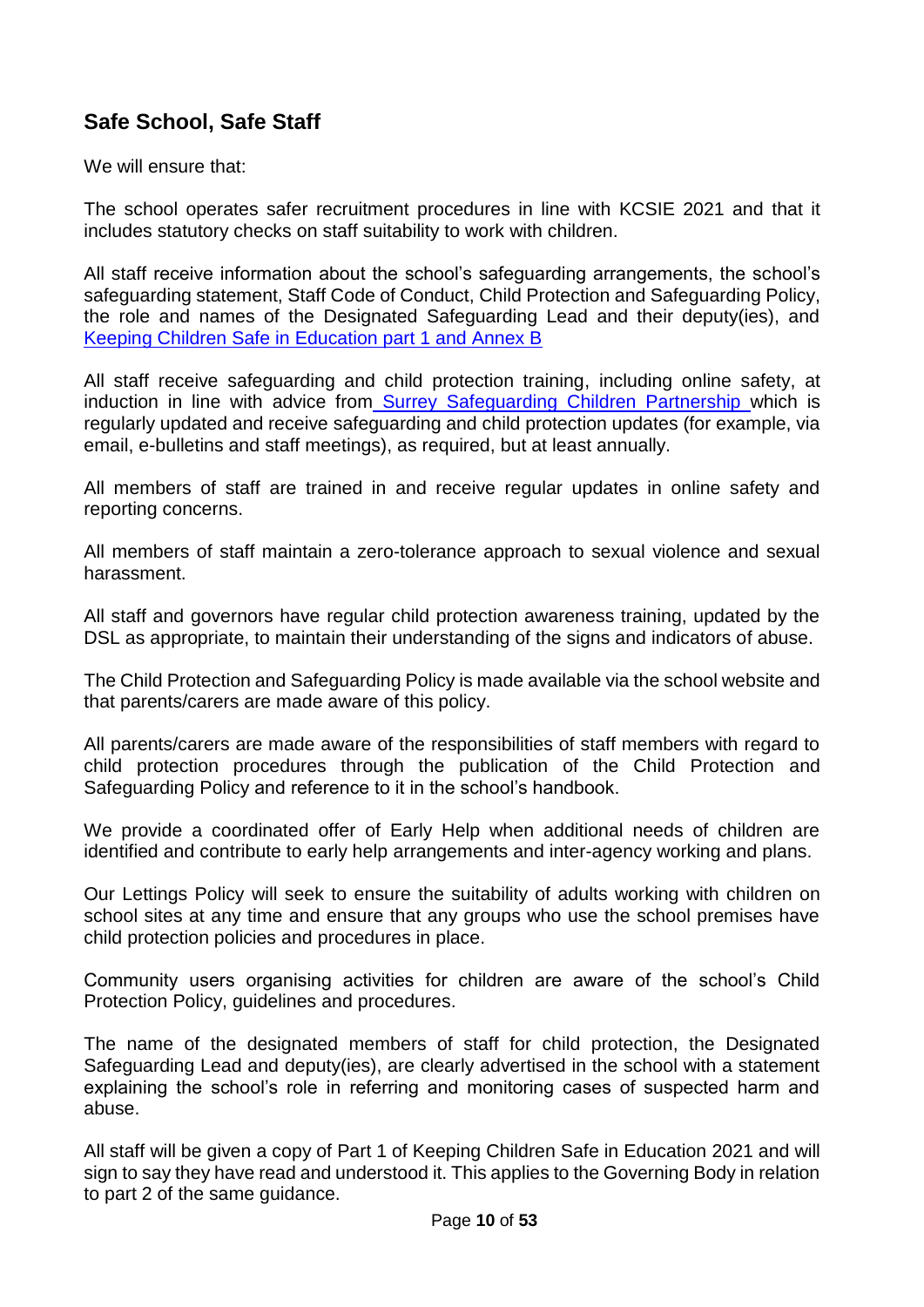All staff will be provided with appropriate supervision and support to ensure that they are competent to carry out their responsibilities for safeguarding and promoting the welfare of children and are supported in their safeguarding role.

#### **Roles and Responsibilities**

#### **All School Staff:**

Have a key role to play in identifying concerns early and in providing help for children. To achieve this they will:

Provide a safe environment in which children can learn.

Establish and maintain an environment where children feel secure, are encouraged to talk and are listened to.

Ensure children know that there are adults in the school who they can approach if they are worried or have concerns.

Plan opportunities within the curriculum for children to develop the skills they need to assess and manage risk appropriately and keep themselves safe.

Attend training in order to be aware of and alert to the signs of abuse. Maintain an attitude

of "it could happen here" with regards to safeguarding.

Understand that safeguarding is 'everyone's responsibility'.

Be aware that mental health problems can, in some cases, be an indicator that a child has suffered or is at risk of suffering abuse, neglect or exploitation.

Ensure only appropriately trained professionals attempt to make a diagnosis of a mental health problem. Staff, however, are well placed to observe children day-to-day and identify those whose behaviour suggests that they may be experiencing a mental health problem or be at risk of developing one.

Be aware of how abuse, neglect and other potentially traumatic adverse childhood experiences can impact on children's mental health, behaviour and education.

Take immediate action if they have a mental health concern about a child that is also a safeguarding concern, following the Child Protection and Safeguarding Policy and speaking to the designated safeguarding lead or a deputy designated safeguarding lead.

Know how to respond to a pupil who discloses harm or abuse following training of 'Working together to Safeguard Children', and 'What to do if you are worried a child is being Abused' (2015).

Record their concerns if they are worried that a child is being abused and report these to the DSL immediately that day. If the DSL is not contactable immediately a Deputy DSL should be informed.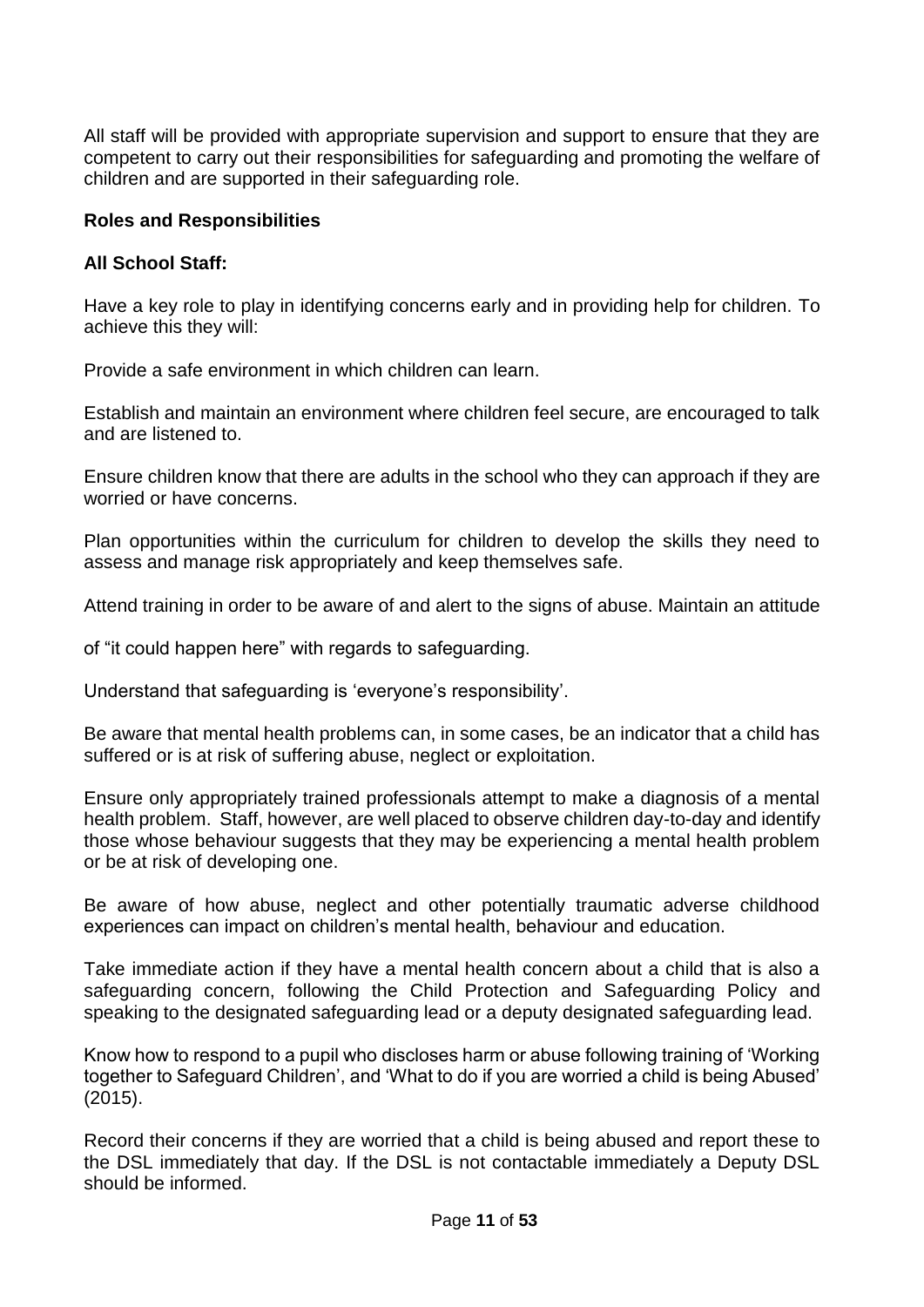Be prepared to refer directly to the Children's Single Point of Access (C-SPA), and the police if appropriate, if there is a risk of significant harm and the DSL or their deputy is not available. Understand their role in multi- agency safeguarding arrangements and ensure the school contributes to multi-agency working in line with statutory guidance, Working Together to Safeguard Children 2018.

Follow the allegations procedures if the disclosure is an allegation against a member of staff, including supply teachers and volunteers.

Report low-level concerns about any member of staff/supply staff, volunteer or contractor to the DSL (or deputy) and where a low-level concern is raised about the DSL it will be shared with the Headteacher. Low-level concerns about the Headteacher should be shared with the Xavier Safeguarding Lead.

A 'low-level' concern does not mean that it is insignificant, it means that the behaviour towards a child does not meet the allegation/harm threshold. A low-level concern is any concern – no matter how small, and even if no more than causing a sense of unease or a 'nagging doubt' - that an adult working in or on behalf of the school or college may have acted in a way that:

Is inconsistent with the staff code of conduct, including inappropriate conduct outside of work, and

Does not meet the allegation/harm threshold or is otherwise not considered serious enough to consider a referral to the LADO.

Examples of such behaviour could include, but are not limited to:

- being over friendly with children;
- having favourites;
- taking photographs of children on their mobile phone;
- engaging with a child on a one-to-one basis in a secluded area or behind a closed door; or,
- using inappropriate sexualised, intimidating or offensive language.

Follow the procedures set out by the Surrey Safeguarding Children Partnership and take account of guidance issued by the Department for Education to safeguard children.

Provide support for children subject to Early Help, Child in Need or Child Protection that is in keeping with their plan.

Treat information with confidentiality but never promise to "keep a secret".

Notify the DSL or their Deputy of any child on a child protection plan or child in need plan who has unexplained absence.

Understand early help and be prepared to identify and support children who may benefit from early help

Identify children who may benefit from early help, liaising with the DSL in the first instance.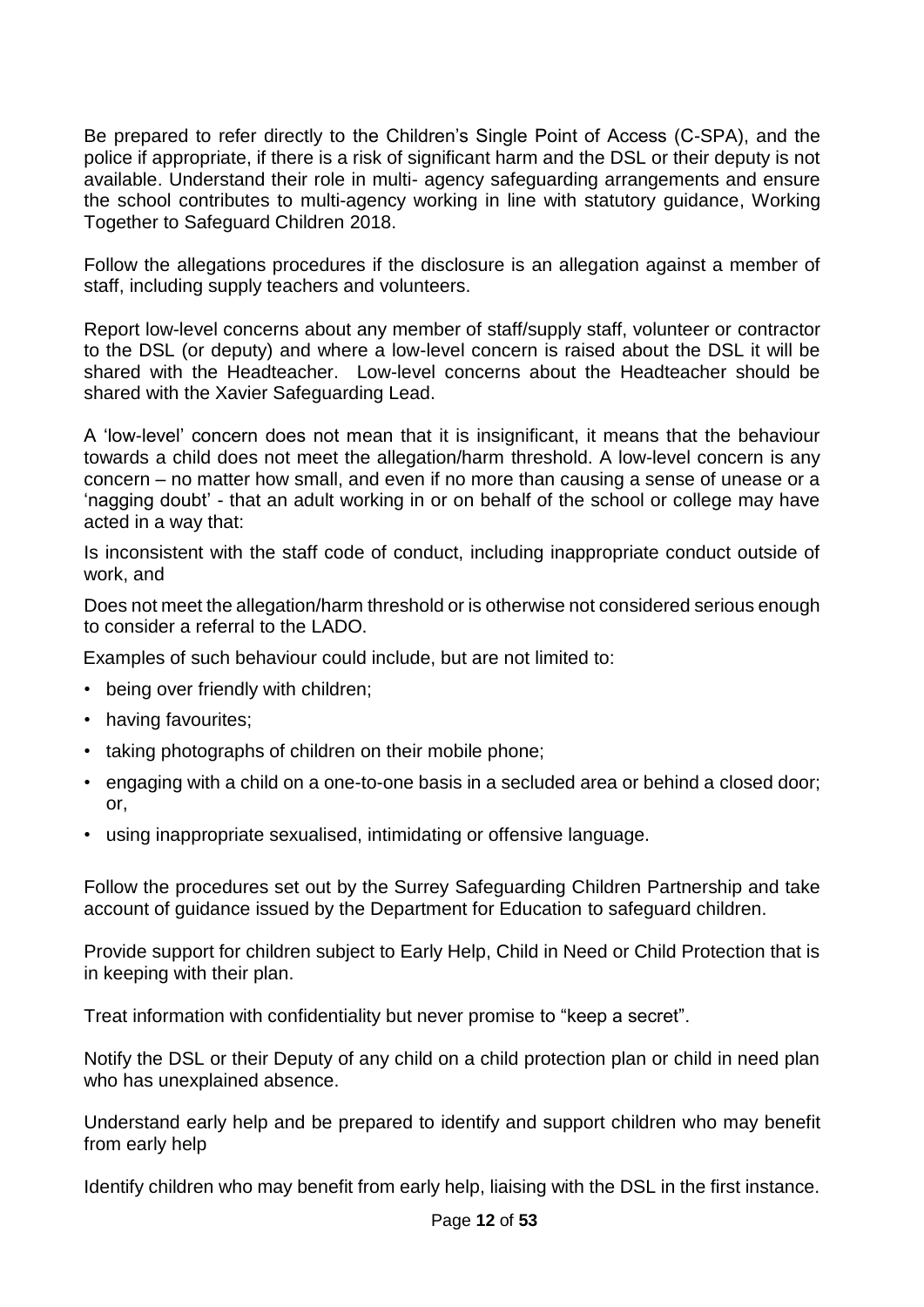(Options may include managing support for the child internally via the school's pastoral support process or an Early Help Assessment). In some circumstances it may be appropriate for a member of school staff to act as the lead professional in early help cases.

Liaise with other agencies that support pupils and provide early help. Know who the DSL

and Deputy DSL are and know how to contact them.

Have an awareness of the role of the DSL, the school's Child Protection and Safeguarding Policy, Behaviour Policy and Staff Code of Conduct, and procedures relating to the safeguarding response for children who go missing from education.

Be mindful that the Teacher Standards states that teachers should safeguard children's wellbeing and maintain public trust in the teaching profession as part of their professional duties.

Assist the Governing Body and Headteacher in fulfilling their safeguarding responsibilities set out in legislation and statutory guidance.

#### **The Headteacher**

In addition to the role and responsibilities of all staff the Headteacher will ensure that:

The school fully contributes to inter-agency working in line with Working Together to Safeguard Children 2018 guidance.

The Child Protection and Safeguarding Policy and procedures are implemented and followed by all staff.

The school has appropriate policies in place that make it clear that sexual harassment, online sexual abuse and sexual violence (including sexualised language) is unacceptable, with appropriate sanctions and support in place.

The school staff have appropriate knowledge of part 5 of Keeping Children Safe in Education 2021.

All children are supported to report concerns about harmful sexual behaviour freely. That concerns are taken seriously and dealt with swiftly and appropriately, and children are confident that this is the case. Comprehensive records of all allegations are kept.

All staff are aware of the role of the designated safeguarding lead (DSL), including the identity of the DSL and any deputies.

Sufficient time, training, support, funding, resources, including cover arrangements where necessary, is allocated to the DSL to carry out their role effectively, including the provision of advice and support to school staff on child welfare and child protection matters, to take part in strategy discussions/meetings and other inter-agency meetings and/or support other staff to do so; and to contribute to the assessment of children.

Opportunities are provided for a co-ordinated offer of early help when additional needs of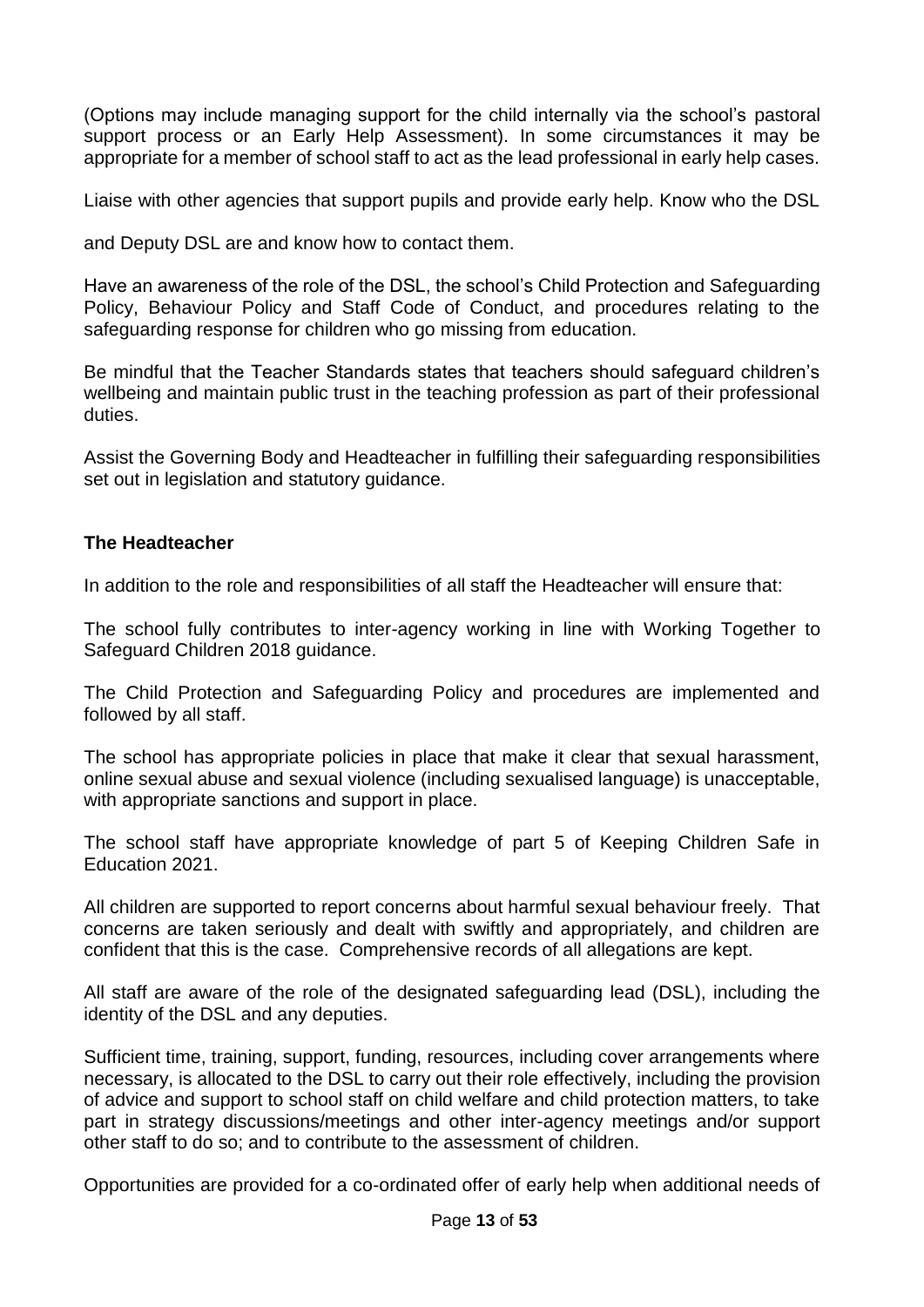children are identified.

Deputy DSLs are trained to the same standard as the DSL and the role is explicit in their job description.

Adequate and appropriate DSL cover arrangements are in place for any out of hours/out of term activities.

Where there is a safeguarding concern that the child's wishes and feelings are taken into account when determining what action to take and what services to provide.

Child-centred systems and processes are in place for children to express their views and give feedback.

All staff feel able to raise concerns about poor or unsafe practice and that such concerns are handled sensitively and in accordance with the whistle-blowing procedures.

Children are provided with opportunities throughout the curriculum to learn about safeguarding, including keeping themselves safe online.

That allegations or concerns against staff, supply staff and volunteers are dealt with in accordance with guidance from the Department for Education (DfE), Surrey Safeguarding Children Partnership (SSCP) and Surrey County Council (SCC).

'Low-level concerns' are recorded in cases which concern a member of staff, supply staff, contractor or a volunteer. The record should include details of the concern, the context in which the concern arose, and action taken. The name of the individual sharing their concerns should also be noted, if the individual wishes to remain anonymous that will be respected as far as reasonably possible.

When a low-level concern is raised by a third party they will collect as much evidence as possible by speaking directly to the person who raised the concern, unless it has been raised anonymously, to the individual involved and any witnesses.

That statutory requirements are met to make a referral to the Disclosure and Barring Service and additionally in the case of teaching staff the Teacher Regulation Agency where they think an individual has engaged in conduct that harmed (or is likely to harm) a child; or if the person otherwise poses a risk of harm to a child.

#### **The Designated Safeguarding Lead:**

In addition to the role and responsibilities of all staff the DSL will:

Hold the lead responsibility for safeguarding and child protection (including online safety) in the school, this responsibility is not able to be delegated.

Have an "it could happen here" approach to safeguarding.

Liaise with the three safeguarding partners and work in partnership with other agencies in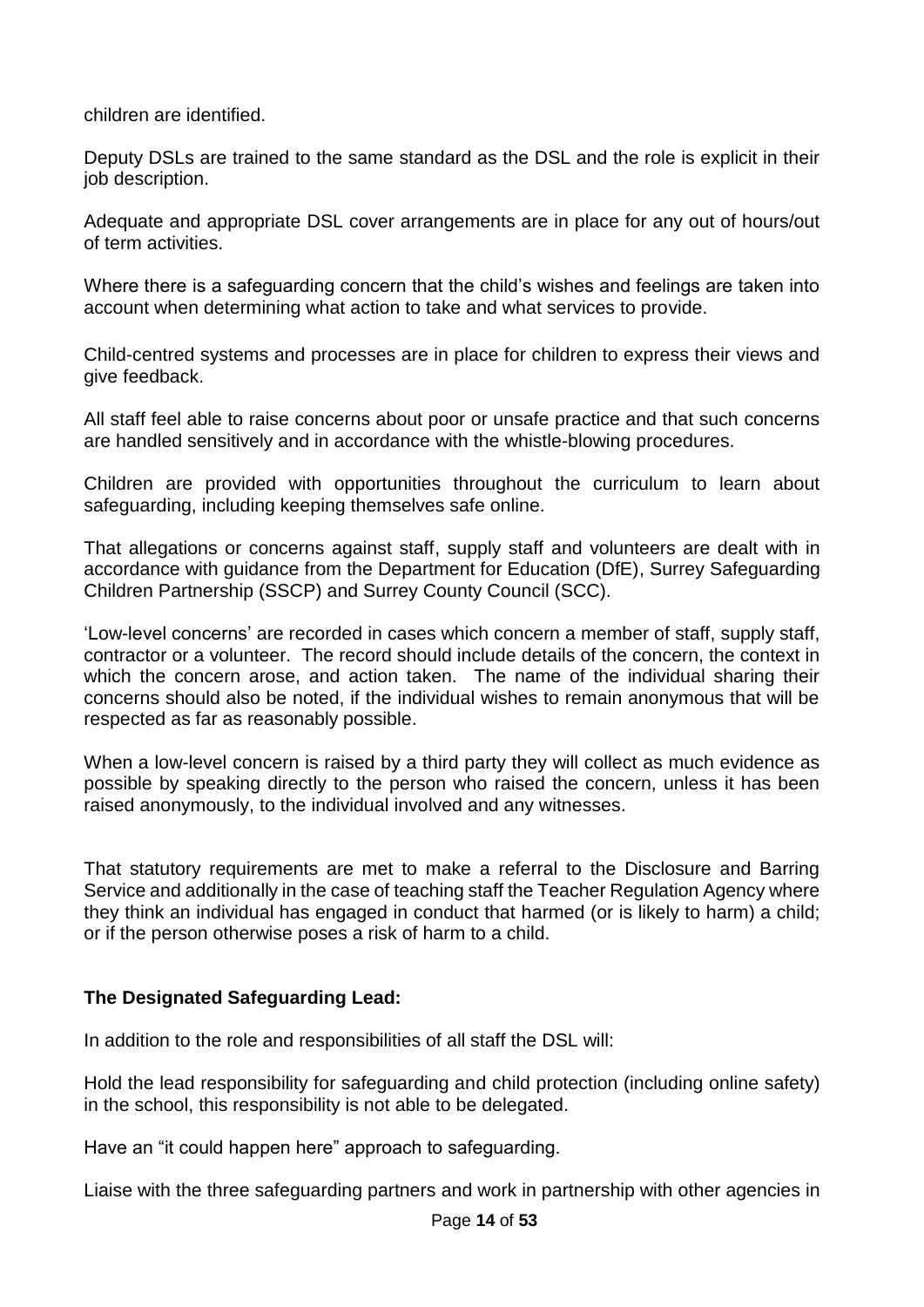line with Working Together to Safeguard Children.

Manage and submit a Request for Support Form for a child if there are concerns about suspected harm or abuse, to the Children's Single Point of Access (C-SPA), and act as a point of contact and support for school staff. Requests for support should be made securely by email to [cspa@surreycc.gov.uk](mailto:cspa@surreycc.gov.uk) using the [Request for Support Form.](https://www.surreyscb.org.uk/resources-category/sscbmultiagencyforms/) Urgent referrals should be made by telephone 0300 470 9100 (and ask for the priority line).

Report concerns that a pupil may be at risk of radicalisation or involvement in terrorism, following the [Prevent referral process](https://www.surreyscb.org.uk/2018/12/16/prevent-referral-process-september-2018/) and use the Prevent referral form to refer cases by e-mail to [preventreferrals@surrey.pnn.police.uk](mailto:preventreferrals@surrey.pnn.police.uk) . If the matter is urgent then Police must be contacted by dialling 999. In cases where further advice from the Police is sought dial 101 or 01483 *632982* and ask to speak to the Prevent Supervisor for Surrey.

The Department of Education has also set up a dedicated telephone helpline for staff and governors to raise concerns around Prevent (020 7340 7264).

Refer cases where a crime may have been committed to the Police as required. The National Police Chiefs' Council guidance for schools and colleges When To [Call The Police](https://www.npcc.police.uk/documents/Children%20and%20Young%20people/When%20to%20call%20the%20police%20guidance%20for%20schools%20and%20colleges.pdf) should help DSL's understand when they should consider calling the police and what to expect when they do.

Liaise with the "case manager" and Local Authority Designated Officer (LADO) for child protection concerns in cases which concern a member of staff, supply staff, contractor or a volunteer; and refer cases where a person is dismissed or left service due to risk/harm to a child to the Disclosure and Barring Service and Teaching Regulation Agency, as required.

Follow DfE and KCSIE guidance on 'Peer on Peer/Child on Child Abuse' when a concern is raised that there is an allegation of a child abusing another child within the school.

Follow KCSIE 2021 and DfE guidance contained in Sexual violence and sexual [harassment between children in schools and colleges 2021](https://www.gov.uk/government/publications/sexual-violence-and-sexual-harassment-between-children-in-schools-and-collegesBe) and be confident as to what local specialist support is available to support all children involved (including victims and alleged perpetrators) in sexual violence and sexual harassment and be confident as to how to access this support when required.

When there has been a report of sexual violence, make an immediate risk and needs assessment. Additionally, where there has been a report of sexual harassment, the need for a risk assessment should be considered on a case-by-case basis and be put in place as required.

Be available during term time (during school hours) for staff in school to discuss any safeguarding concerns. Appropriate and adequate cover arrangements will be arranged by the DSL and the school leadership for any out of hours/term activities.

Act as a source of support and expertise in carrying out safeguarding duties for the whole school community.

Encourage and promote a culture of listening to children and taking account of their wishes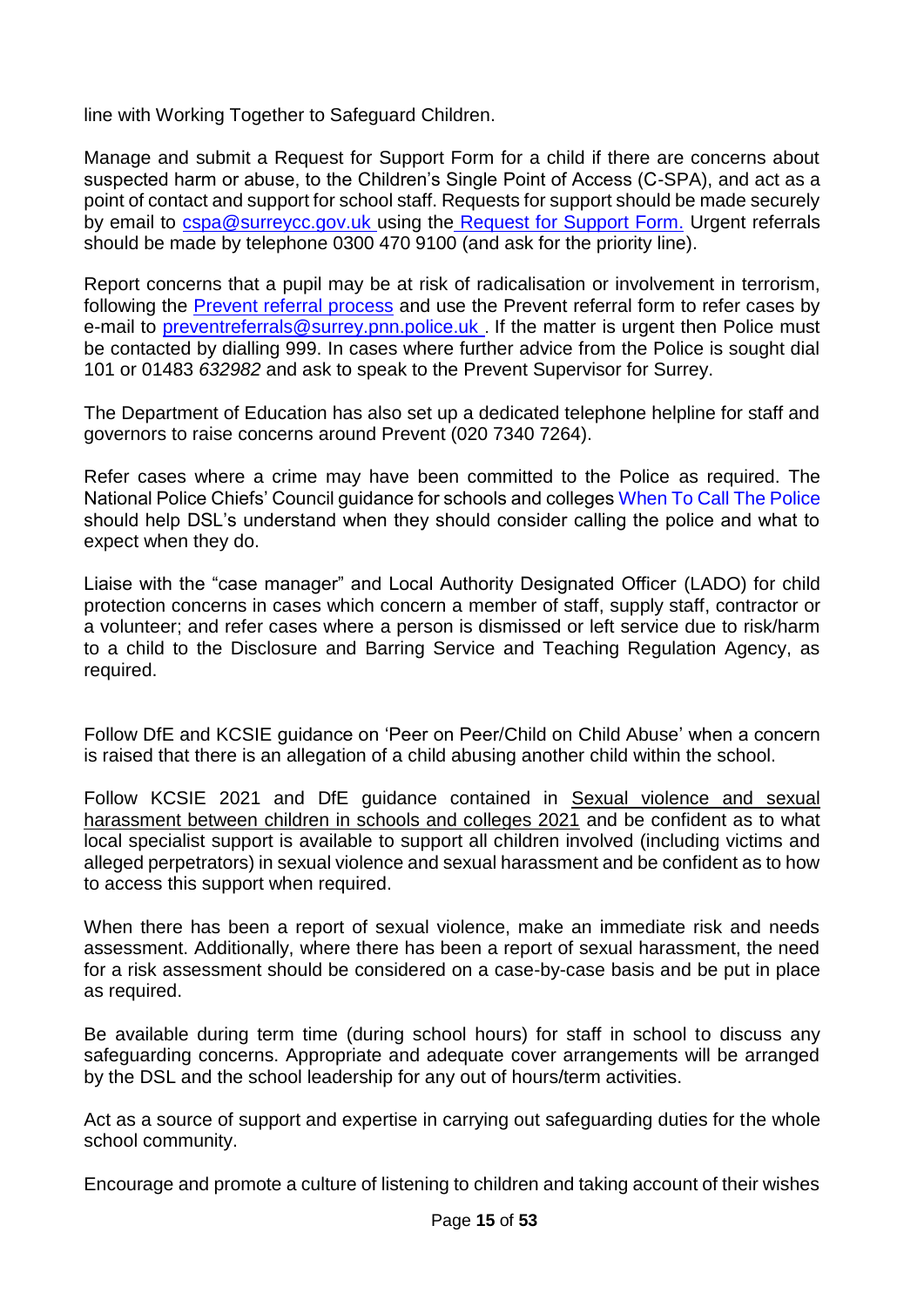and feelings, amongst all staff.

Access training and support to ensure they have the knowledge and skills required to carry out the role. DSL training should be updated at least every two years and their knowledge and skills refreshed at regular intervals but at least annually.

Have a secure working knowledge of Surrey Safeguarding Children Partnership procedures and understand the assessment process for providing early help and statutory intervention, including the local authority levels of need criteria and referral arrangements.

Have a clear understanding of access and referral to the local Early Help offer and support and advise members of staff where early help intervention is appropriate.

Understand and support the school delivery with regards to the requirements of the Prevent duty and provide advice and guidance to staff on protecting children from radicalisation.

Liaise with school staff (especially pastoral support, behaviour leads, school health colleagues and the SENDCO) on matters of safety and safeguarding and consult the SSCP Levels of Need document to inform decision making and liaison with relevant agencies.

Be alert to the specific needs of children in need, those with SEND and young carers.

Understand the risks associated with online activity and be confident that they have the up to date knowledge and capability to keep children safe whilst they are online at school; in particular understand the additional risks that children with SEND face online and the associated and appropriate support they require.

Keep detailed, accurate records (either written or using appropriate secure online software),that include all concerns about a child even if there is no need to make an immediate referral and record the rationale for decisions made and action taken.

Ensure that an indication of the existence of the additional child protection file is marked on the pupil school file record.

Ensure that when a pupil transfers school (including in-year), their child protection file is passed to the new school as soon as possible, and within statutory timescales (separately from the main pupil file and ensuring secure transit) and that confirmation of receipt is received.

Ensure that where a pupil transfers school and is on a child protection plan or is a child looked after, their information is passed to the new school immediately and that the child's social worker is informed. In addition, consideration should be given to a multi-agency schools transition meeting if the case is complex or on-going.

If the transit method requires that a copy of the Child Protection file is retained until such a time that the new school acknowledges receipt of the original file, the copy should be securely destroyed on confirmation of receipt.

Ensure that all appropriate staff members have a working knowledge and understanding of their role in case conferences, core groups and other multi-agency planning meetings, to ensure that they attend and are able to effectively contribute when required to do so;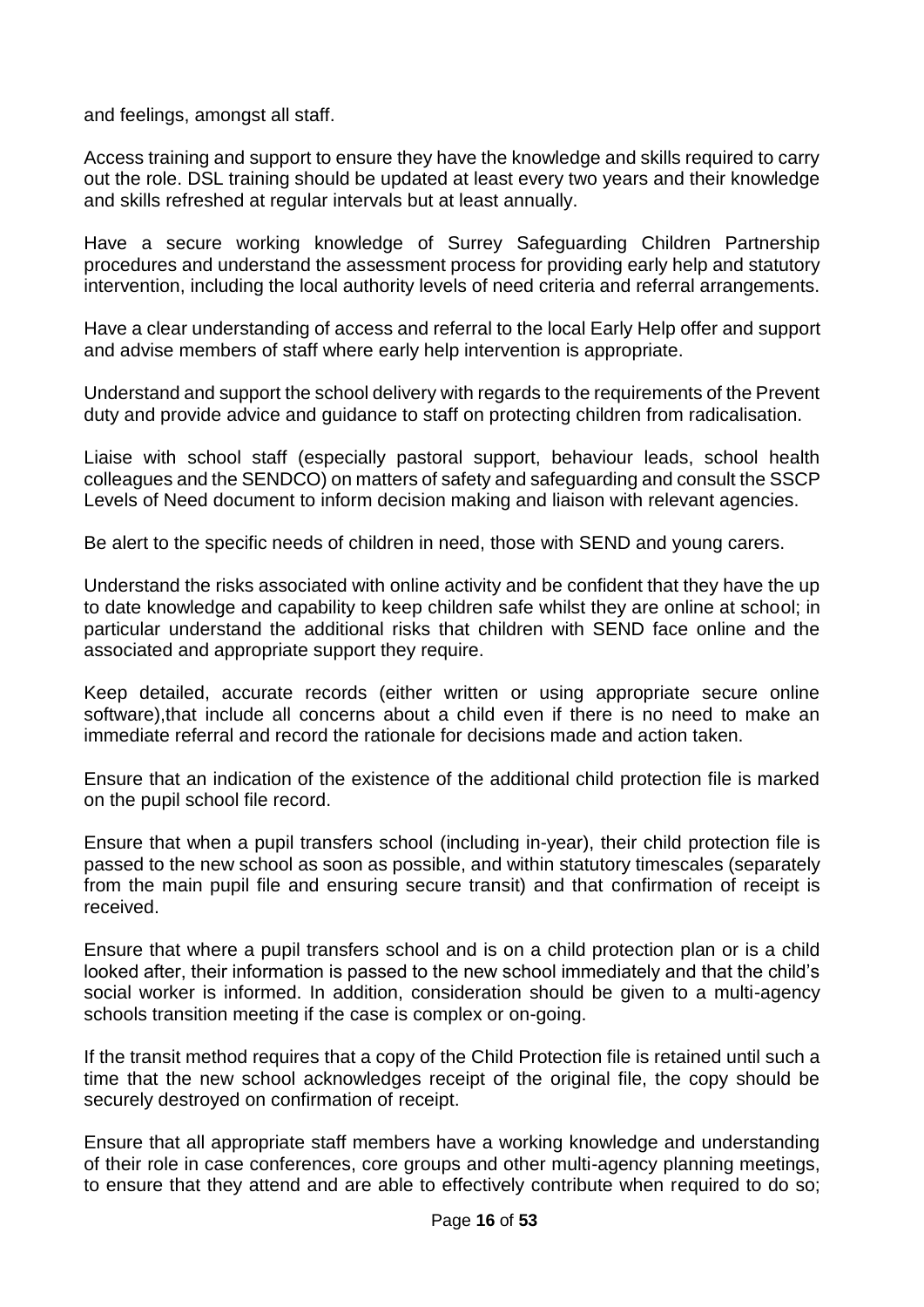where a report is required, this should be shared with the parents prior to the meeting.

Report to the Headteacher any significant issues for example, use of the [SSCP multi](http://www.surreyscb.org.uk/?s=escalation%2Bpolicy)[agency escalation procedures,](http://www.surreyscb.org.uk/?s=escalation%2Bpolicy) enquiries under section 47 of the Children Act 1989 and police investigations.

Ensure that the case holding Social Worker is informed of any child currently with a child protection plan who is absent without explanation.

Ensure that all staff sign to say they have read, understood and agree to work within the School's Child Protection and Safeguarding Policy, Staff Code of Conduct and Keeping Children Safe in Education (KCSIE) Part 1 and Annex B and ensure that the policies are used effectively.

Organise Child Protection and Safeguarding induction, regularly updated training and a minimum of annual updates (including online safety) for all school staff, keep a record of attendance and address any absences.

Ensure that in collaboration with the school leadership and governors, the Child Protection and Safeguarding Policy is reviewed annually and the procedures and implementation are updated and reviewed regularly.

Ensure that the Child Protection and Safeguarding Policy is available publicly and that parents are aware that referrals about suspected harm and abuse will be made and the role of the school in this.

Establish and maintain links with the Local Authority safeguarding partners to make sure staff are aware of training opportunities and the latest policies on local safeguarding arrangements.

Help promote educational outcomes by sharing the information about the welfare, safeguarding and child protection issues that children, including children with a social worker, are experiencing, or have experienced, with teachers and school leadership staff.

Contribute to and provide, with the Headteacher and Chair of Governors, the "Audit of Statutory Duties and Associated Responsibilities" to be submitted biennially to the Surrey County Council, Education Safeguarding Team.

Ensure that the names of the Designated Safeguarding Lead and Deputy Designated Safeguarding Lead/s, are clearly advertised, with a statement explaining the school's role in referring and monitoring cases of suspected abuse.

Meet all other responsibilities as set out for DSLs in Keeping Children Safe in Education 2021.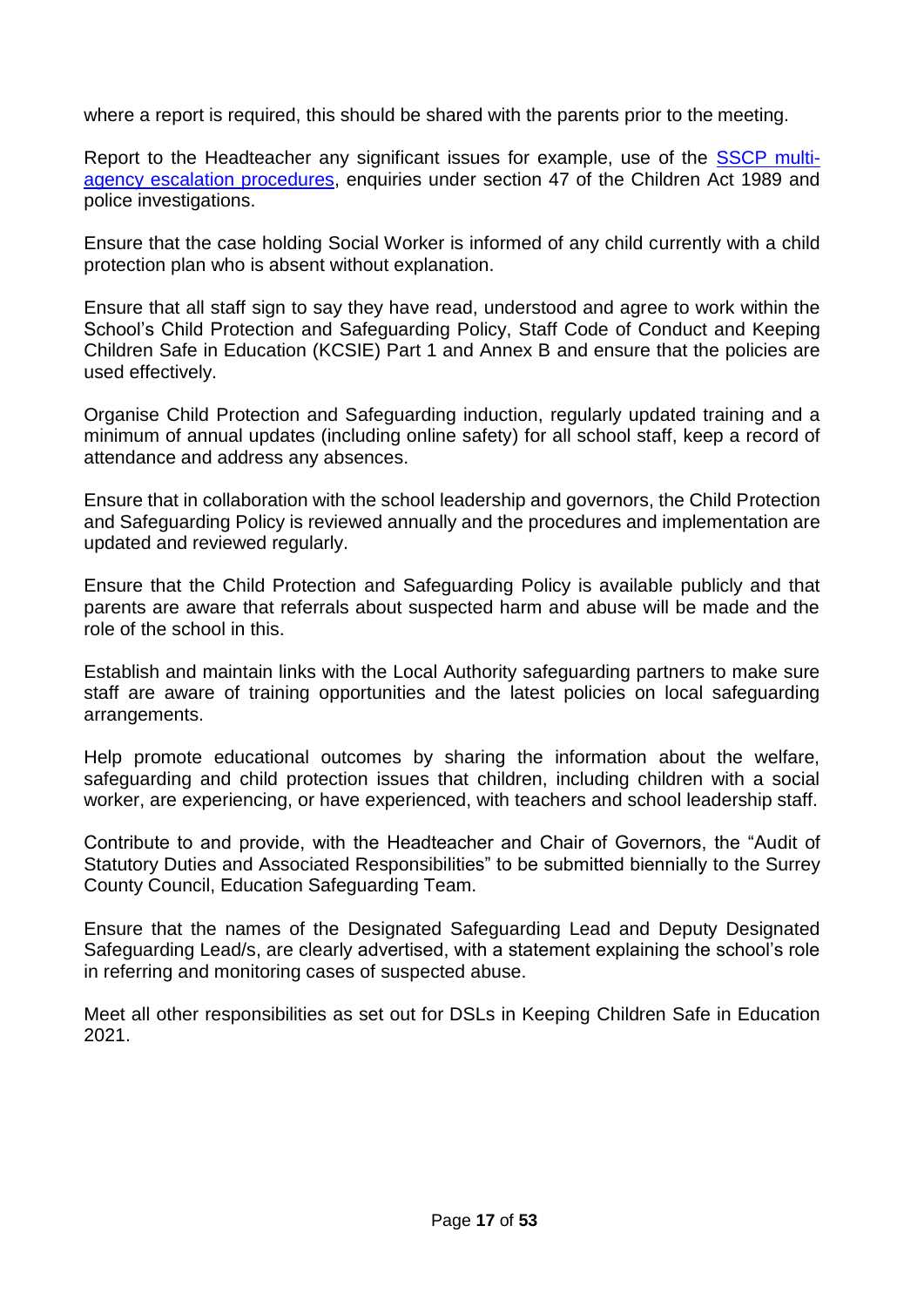#### **The Deputy Designated Safeguarding Lead(s):**

In addition to the role and responsibilities of all staff the Deputy DSL will:

Be trained to the same standard as the Designated Safeguarding Lead and the role is explicit in their job description.

Provide support and capacity to the DSL in carrying out delegated activities of the DSL; however, the lead responsibility of the DSL cannot be delegated.

In the absence of the DSL, carries out the activities necessary to ensure the ongoing safety and protection of children. In the event of the long-term absence of the DSL the deputy will assume all of the functions above.

#### **All members of The Governing Body understand and fulfil their responsibilities to ensure that:**

There is a whole school approach to safeguarding.

The school has effective safeguarding policies and procedures including a Child Protection and Safeguarding Policy, a Staff Code of Conduct, a Behaviour Policy and a response to children who go missing from education.

Policies are consistent with Surrey Safeguarding Children's Partnership (SSCP) and statutory requirements and that the Child Protection and Safeguarding Policy is reviewed annually and available on the school website.

The SSCP is informed in line with local requirements about the discharge of duties via the biennial safeguarding audit.

The school operates a safer recruitment procedure that includes statutory checks on staff suitability to work with children.

The school is committed to supporting the statutory guidance from the Department for Education on the application of the Childcare (Disqualification) Regulations 2009 and related obligations under the Childcare Act 2006

There is at least one person on every recruitment panel who has completed safer recruitment training, if there is not a panel conducting interviews then the individual will have completed the safer recruitment training.

At least one member of the governing body has completed safer recruitment training to be repeated every two years.

Staff have been trained appropriately and this is updated in line with guidance and all staff have read Keeping Children Safe in Education (2021) part 1 and that mechanisms are in place to assist staff in understanding and discharging their roles and responsibilities as set out in the guidance.

All staff including temporary staff, supply staff, contractors and volunteers are provided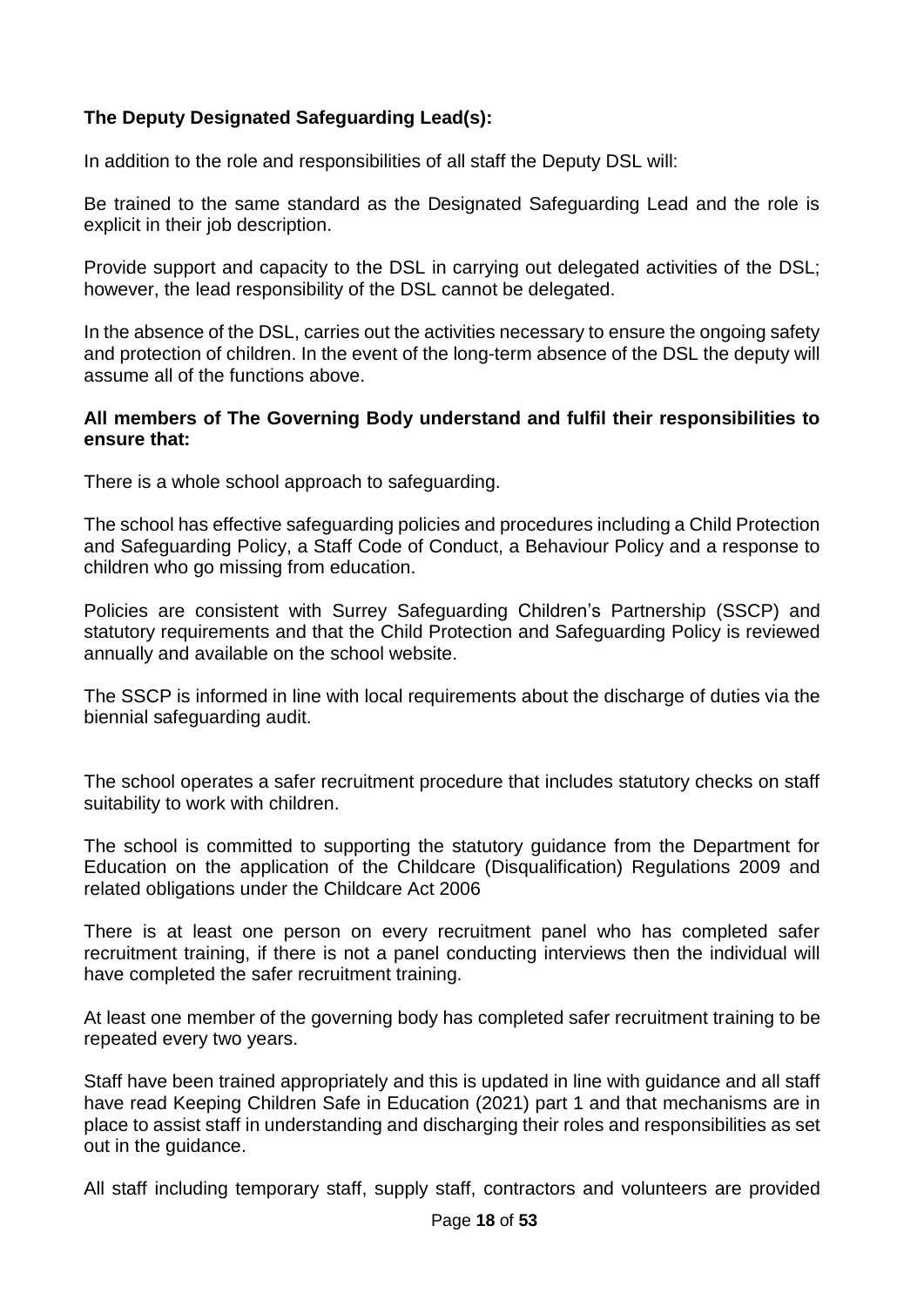with the school's Child Protection and Safeguarding Policy and if applicable the Staff Code of Conduct.

The school has procedures for dealing with allegations of abuse against staff (including the Headteacher), supply staff and volunteers and against other children and that a referral is made to the DBS and/or the Teaching Regulation Agency (as applicable) if a person in regulated activity has been dismissed or removed due to safeguarding concerns, or would have had they not resigned.

Policies and processes are in place to deal with concerns (including allegations) which do not meet the harm threshold, 'low-level concerns' as defined in KCSIE 2021.

A nominated governor for safeguarding is identified.

A member of the senior leadership team has been appointed by the Governing Body as the Designated Safeguarding Lead (DSL) who will take lead responsibility for safeguarding and child protection and that the role is explicit in the role holder's job description.

On appointment, the DSL and deputy(ies) undertake interagency training (SSCP Foundation Modules 1&2) and also undertake DSL 'New to Role' with 'Refresher' training every two years as well as attending DSL network events, to refresh knowledge and skills.

Children are taught about safeguarding (including online safety) as part of a broad and balanced curriculum covering relevant issues through personal, social, health and economic education (PSHE) and relationships and sex education (RSE).

Ensure application filters and monitoring systems are in place to safeguard children online.

There are clear systems and processes in place for identifying possible mental health problems, including routes to escalate and clear referral and accountability systems.

The school will comply with DfE and Surrey County Council [Children Missing Education](https://www.surreycc.gov.uk/__data/assets/pdf_file/0005/109589/Final-CME-Policy-2017-ver-2-updated-nov17.pdf) requirements.

The school will comply with regular data returns requested by the Local Authority, regarding all pupils, of statutory school age, attending alternative provision and/or on a reduced or modified timetable.

Enhanced DBS checks (without barred list checks, unless the governor is also a volunteer at the school) are in place for all Governors.

Any weaknesses in Safeguarding are remedied immediately.

### **Confidentiality, Sharing and Withholding Information**

All matters relating to child protection will be treated as confidential and only shared as per the ['Information Sharing Advice for Practitioners' \(DfE 2018\) guidance.](https://www.gov.uk/government/publications/safeguarding-practitioners-information-sharing-advice)

The school will refer to the guidance in the in the data protection: toolkit for schools <https://www.gov.uk/government/publications/data-protection-toolkit-for-schools>to support schools with data protection activity, including compliance with General Data Protection Regulation GDPR.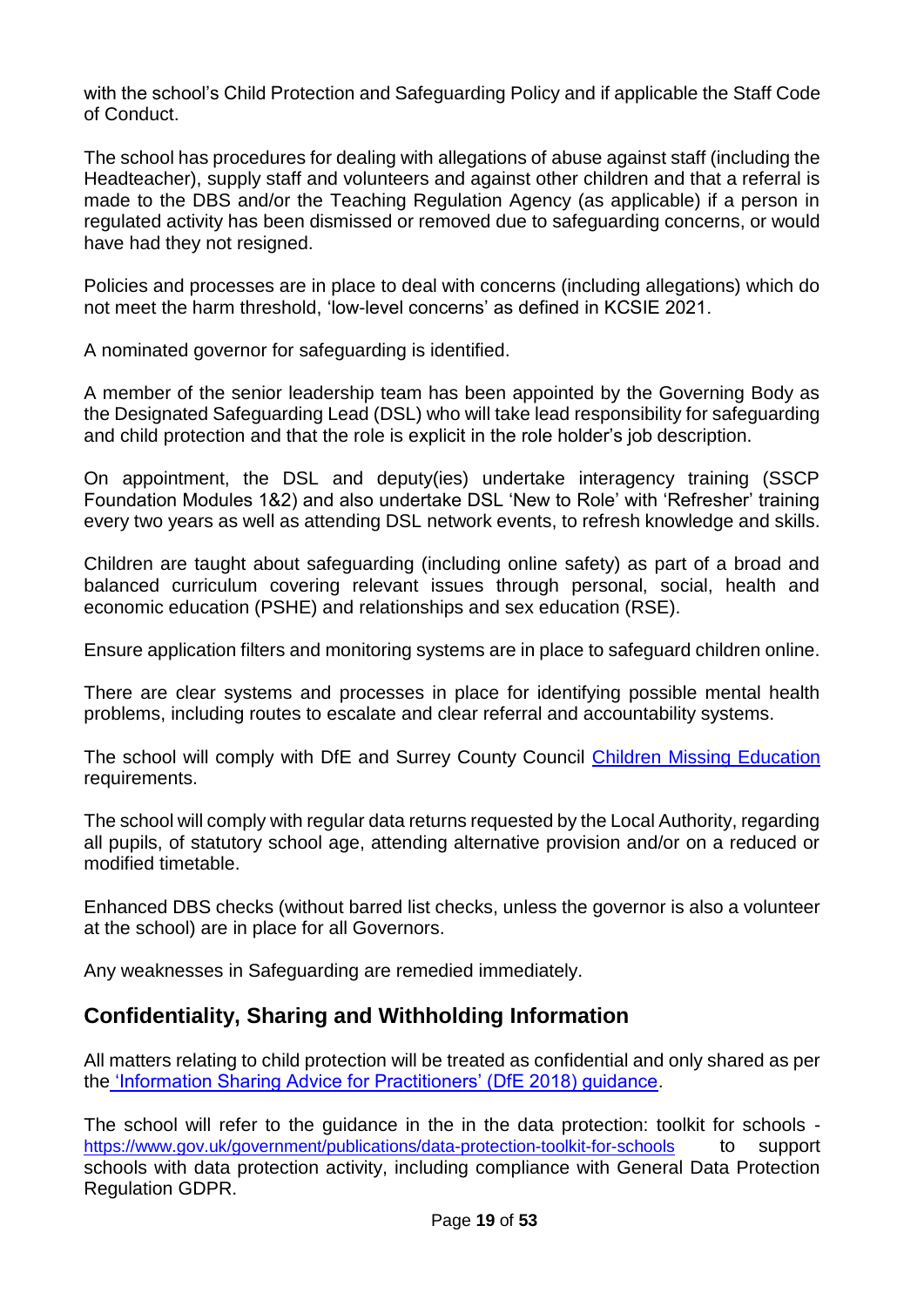Information will be shared with staff within the school who 'need to know'. Relevant staff will have due regard to Data Protection principles which allow them to share (and withhold) information.

All staff must be aware that they have a professional responsibility to share information with other agencies in order to safeguard children and that the Data Protection Act 1998 and General Data Protection Regulations are not a barrier to sharing information where a failure to do so would place a child at risk of harm. There is a lawful basis for child protection concerns to be shared with agencies who have a statutory duty for child protection.

All staff must be aware that they cannot promise a child to keep secrets which might compromise the child's safety or wellbeing.

All staff will always undertake to gain parent/carers consent to refer a child to Social Care unless to do so could put the child at greater risk of harm, or impede a criminal investigation.

### **Child Protection Procedures**

The following procedures apply to all staff working in the school and will be covered by training to enable staff to understand their role and responsibility.

The aim of our procedures is to provide a robust framework which enables staff to take appropriate action when they are concerned that a child is being harmed or abused or is at risk of harm or abuse.

The prime concern at all stages must be the interests and safety of the child. Where there is a conflict of interest between the child and an adult, the interests of the child must be paramount.

All staff are aware that very young children and those with disabilities, special needs or with language delay may be more likely to communicate concerns with behaviours rather than words. Additionally, staff will question the cause of knocks and bumps in children who have limited mobility.

#### **If a member of staff suspects abuse, spots signs or indicators of abuse, or they have a disclosure of abuse made to them they must:**

- 1. Make an initial record of the information related to the concern.
- 2. Report it to the DSL immediately.
- 3. The DSL will consider if there is a requirement for immediate medical intervention, however urgent medical attention should not be delayed if the DSL is not immediately available.
- 4. Make an accurate record (which may be used in any subsequent court proceedings) as soon as possible and within 24 hours of the occurrence, of all that has happened, including details of:
	- Dates and times of their observations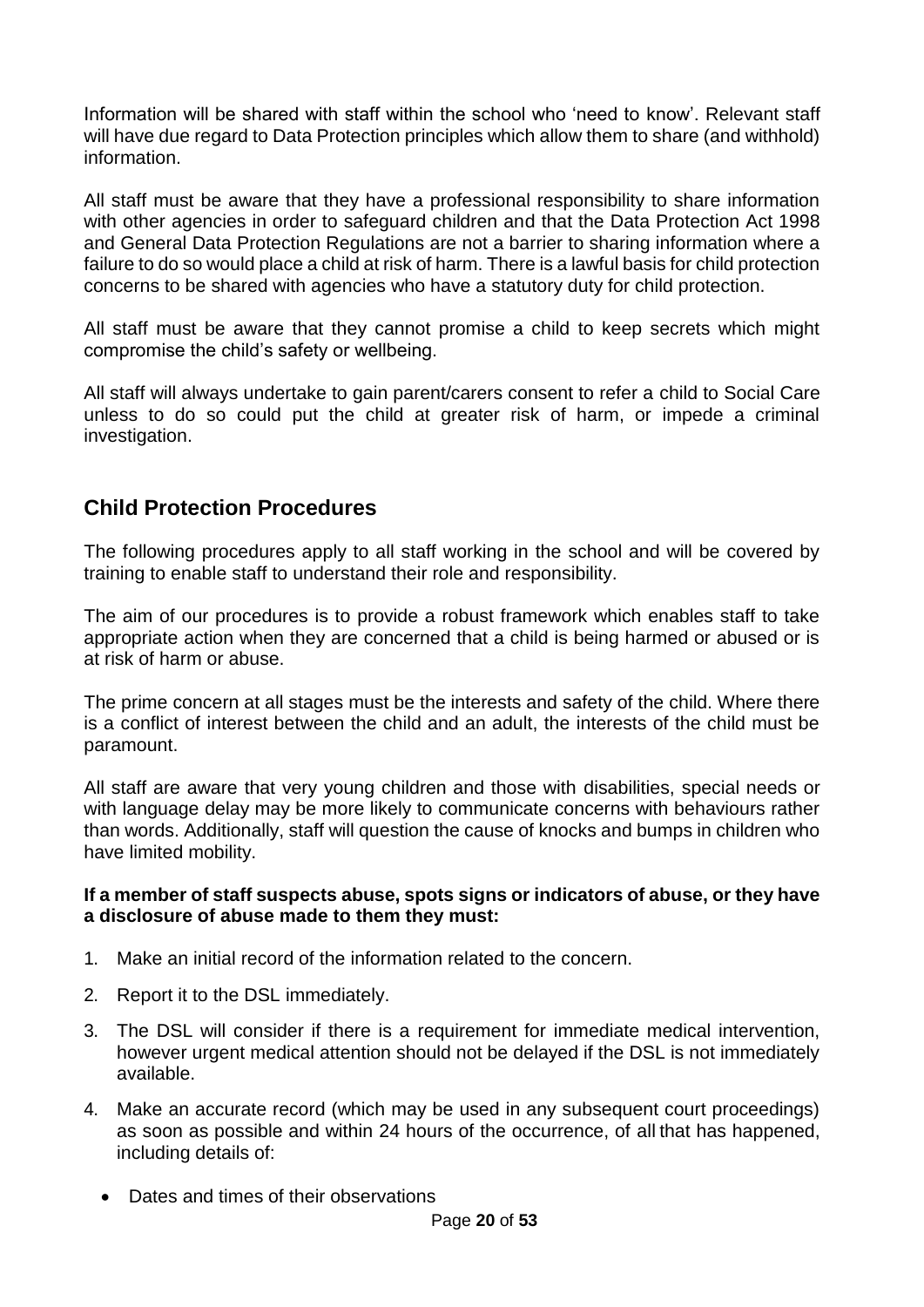- Dates and times of any discussions in which they were involved.
- Any injuries
- Explanations given by the child / adult
- Rationale for decision making and action taken
- Any actual words or phrases used by the child
- 5. The records must be signed and dated by the author or / equivalent on electronic based records
- 6. In the absence of the DSL or their Deputy, staff must be prepared to refer directly to C-SPA (and the police if appropriate) if there is the potential for immediate significant harm

#### **Following a report of concerns the DSL must:**

- 1. [Using the SSCP Levels of Need,](https://www.surreyscb.org.uk/wp-content/uploads/2018/12/Effective-family-resilience-SSCB-Final-March-2019-1.pdf) decide whether or not there are sufficient grounds for suspecting significant harm, in which case a request for support must be made to the SAP and the police if it is appropriate.
- 2. Normally the school should try to discuss any concerns about a child's welfare with the family and where possible to seek their agreement before making a referral to the C-SPA. However, this should only be done when it will not place the child at increased risk or could impact a police investigation. The child's views should also be taken into account.
- If there are grounds to suspect a child is suffering, or is likely to suffer, significant harm or abuse the DSL must contact the C-SPA by sending a Request for Support Form by secure email to: [cspa@surreycc.gov.uk](mailto:cspa@surreycc.gov.uk) . If a child is in immediate danger and urgent protective action is required, the Police (dial 999) must be called. The DSL must also notify the C-SPA of the occurrence and what action has been taken.
- 3. If the DSL feels unsure about whether a referral is necessary they can phone the C-SPA to discuss concerns
- 4. If there is not a risk of significant harm, the DSL will either actively monitor the situation or consider offering early help.
- 5. Where there are doubts or reservations about involving the child's family, the DSL should clarify with the C-SPA or the police whether the parents should be told about the referral and, if so, when and by whom. This is important in cases where the police may need to conduct a criminal investigation.
- 6. When a pupil is in need of urgent medical attention and there is suspicion of abuse the DSL or their Deputy should take the child to the accident and emergency unit at the nearest hospital, having first notified the C-SPA. The DSL should seek advice about what action the C-SPA will take and about informing the parents, remembering that parents should normally be informed that a child requires urgent hospital attention.
- 7. The exception to this process will be in those cases of known FGM where there is a mandatory requirement for the teacher to report directly to the police. The DSL should also be made aware.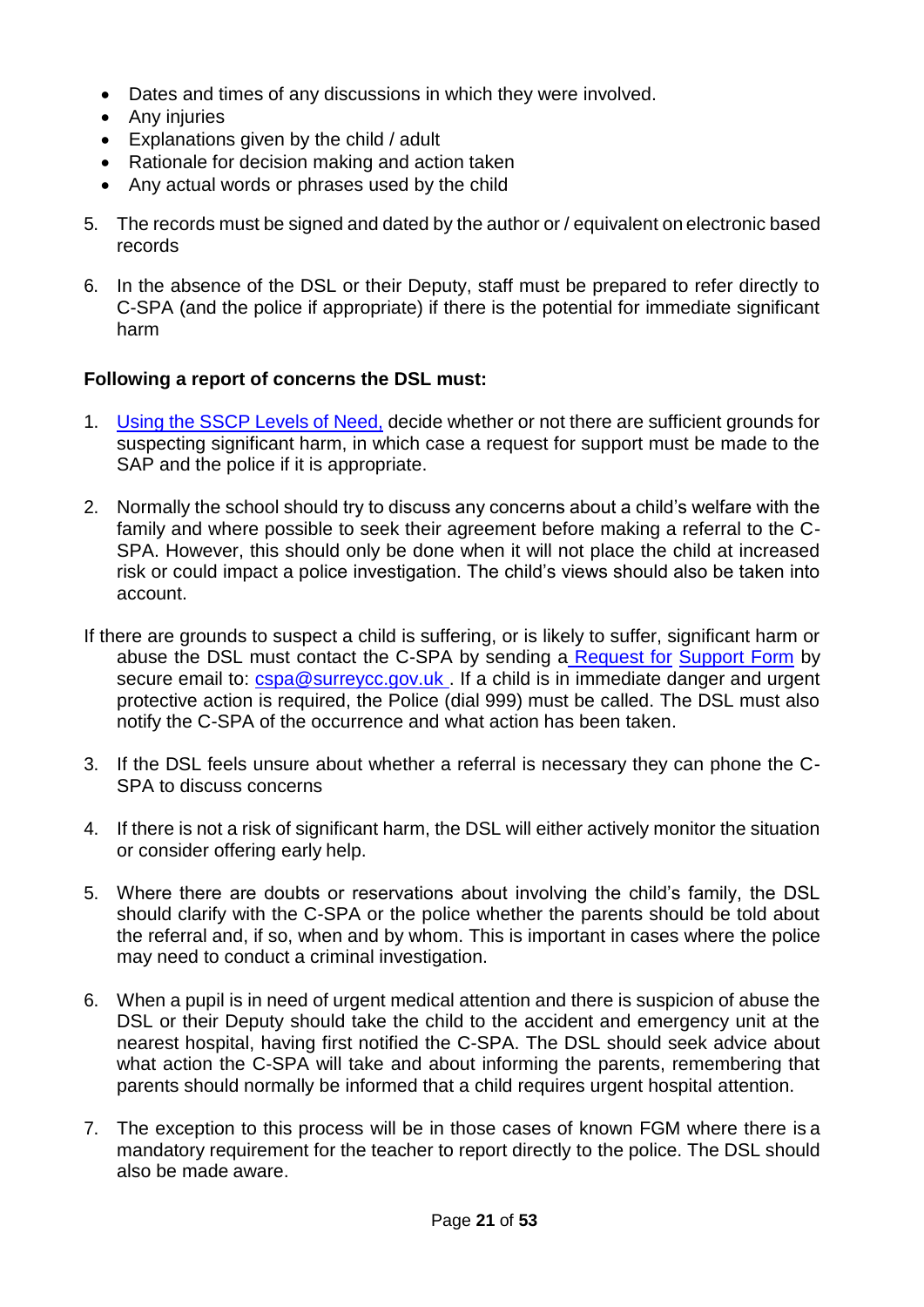### **Child Protection Procedures Flowchart**

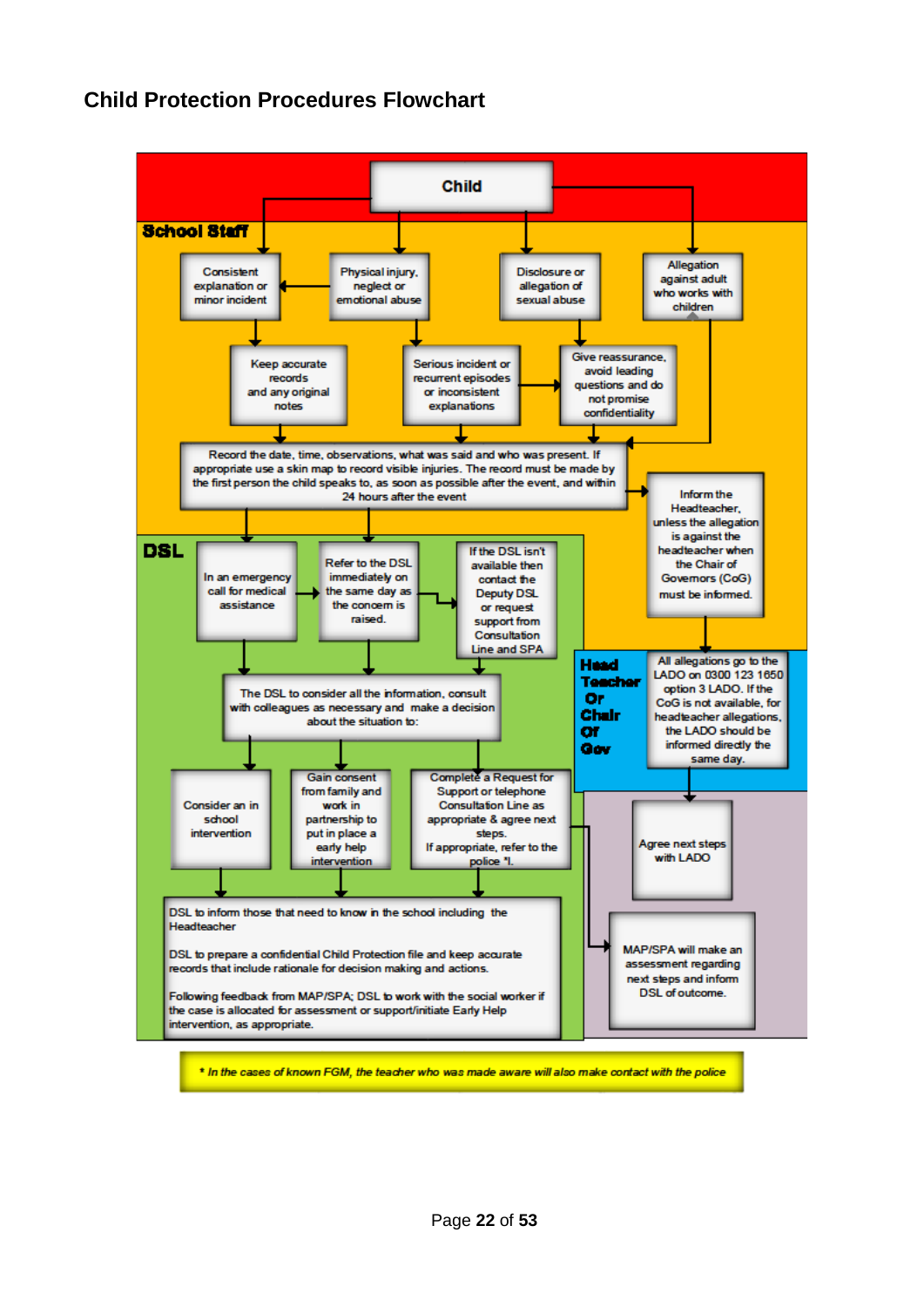### **Dealing with disclosures**

#### **All staff**

A member of staff who is approached by a child should listen positively and try to reassure them. They cannot promise complete confidentiality and should explain that they may need to pass information to other professionals to help keep the child or other children safe. The degree of confidentiality should always be governed by the need to protect the child.

Additional consideration needs to be given to children with communication difficulties and for those whose preferred language is not English. It is important to communicate with them in a way that is appropriate to their age, understanding and preference.

All staff should know who the DSL is and who to approach if the DSL is unavailable. All staff have the right to make a referral to the C-SPA or Police directly and should do this if, for whatever reason, there are difficulties following the agreed protocol, for example, they are the only adult on the school premises at the time and have concerns about sending a child home.

#### **Guiding principles, the seven R's Receive**

- Listen to what is being said, without displaying shock or disbelief
- Accept what is said and take it seriously
- Make a note of what has been said as soon as practicable

#### **Reassure**

- Reassure the pupil, but only so far as is honest and reliable
- Don't make promises you may not be able to keep e.g. 'I'll stay with you' or 'everything will be alright now' or 'I'll keep this confidential'
- Do reassure, for example, you could say: 'I believe you', 'I am glad you came to me', 'I am sorry this has happened', 'We are going to do something together to get help'

#### **Respond**

- Respond to the pupil only as far as is necessary for you to establish whether or not you need to refer this matter, but do not interrogate for full details
- Do not ask 'leading' questions i.e. 'did he touch your private parts?' or 'did she hurt you?' Such questions may invalidate your evidence (and the child's) in any later prosecution in court
- Do not ask the child why something has happened.
- Do not criticise the alleged perpetrator; the pupil may care about him/her, and reconciliation may be possible
- Do not ask the pupil to repeat it all for another member of staff. Explain what you have to do next and whom you have to talk to. Reassure the pupil that it will be a senior member of staff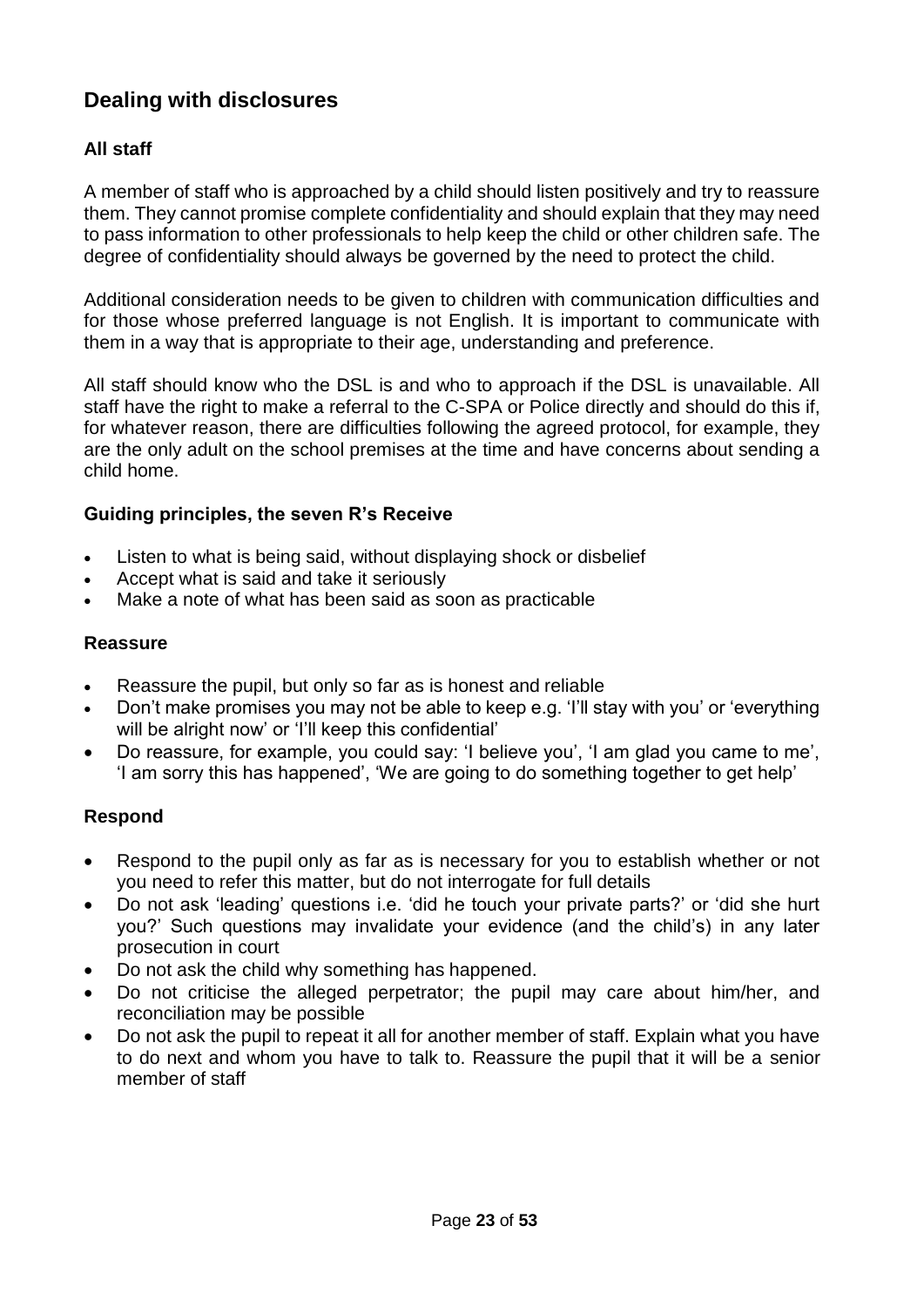#### **Report**

- Share concerns with the DSL immediately.
- If you are not able to contact your DSL or the Deputy DSL, and the child is at risk of immediate harm, contact the C-SPA or Police, as appropriate directly
- If you are dissatisfied with the level of response you receive following your concerns, you should press for re-consideration

#### **Record**

- If possible make some very brief notes at the time, and write them up as soon as possible
- Keep your original notes on file
- Record the date, time, place, person/s present and noticeable nonverbal behaviour, and the words used by the child. If the child uses sexual 'pet' words, record the actual words used, rather than translating them into 'proper' words
- If appropriate, complete a body map to indicate the position of any noticeable bruising
- Record facts and observable things, rather than your 'interpretations' or 'assumptions'

#### **Remember**

- Support the child: listen, reassure, and be available
- Complete confidentiality is essential. Share your knowledge only with appropriate professional colleagues
- Get some support for yourself if you need it

### **Review (led by DSL)**

- Has the action taken provided good outcomes for the child?
- Did the procedure work?
- Were any deficiencies or weaknesses identified in the procedure? Have these been remedied?
- Is further training required?

#### **What happens next?**

It is important that concerns are followed up and it is everyone's responsibility to ensure that they are. The member of staff should be informed by the DSL what has happened following a report being made. If they do not receive this information they should seek it out.

If they have concerns that the disclosure has not been acted upon appropriately they might inform the Headteacher or Safeguarding Governor of the school and/or may contact the C-SPA.

Receiving a disclosure can be upsetting for the member of staff and schools should have a procedure for supporting them after the disclosure. This might include reassurance that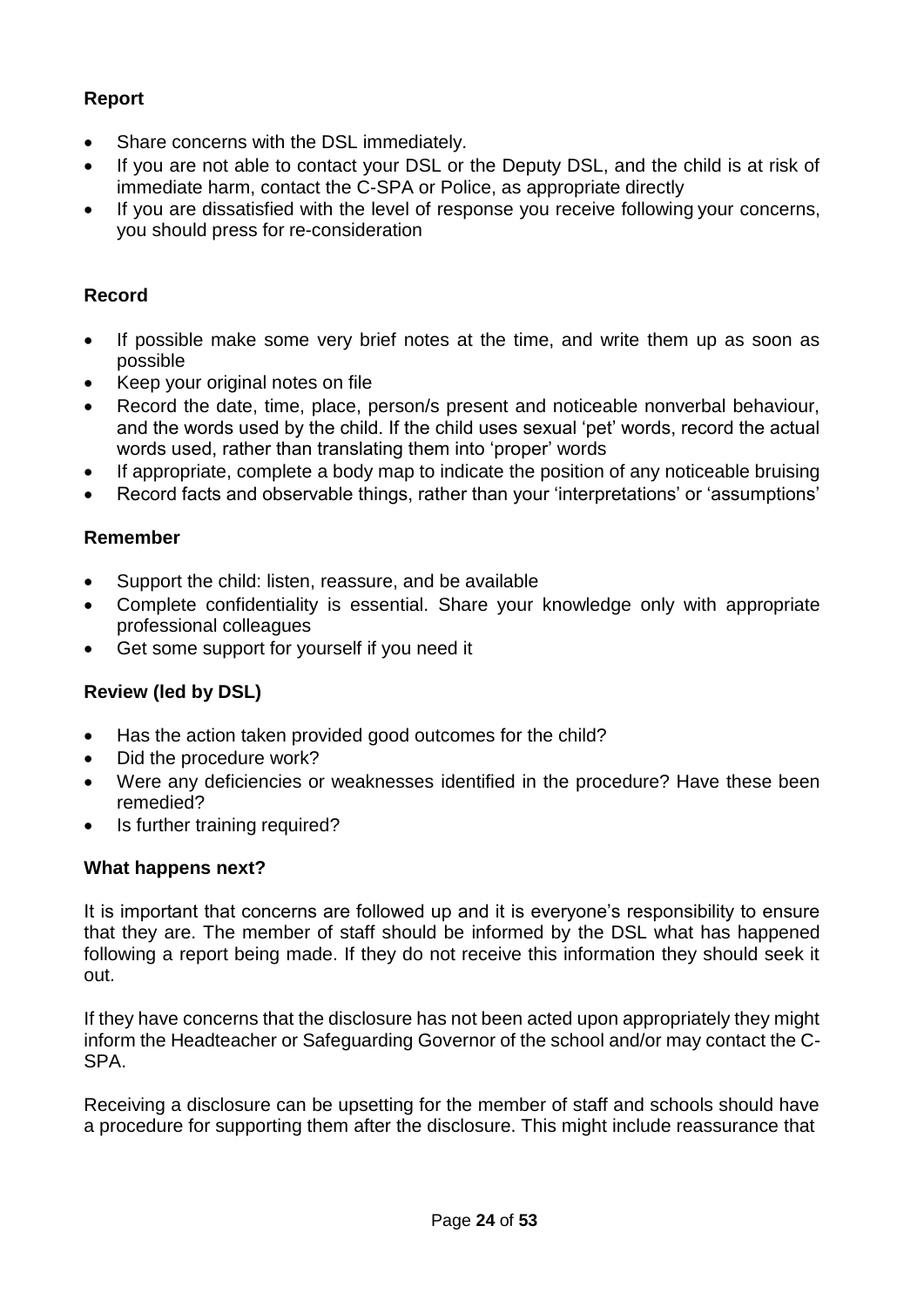they have followed procedure correctly and that their swift actions will enable the allegations to be handled appropriately.

In some cases additional counselling might be needed and staff should be encouraged to recognise that disclosures can have an impact on their own emotions.

#### **Safeguarding concerns and allegations against adults who work with children – referral to the Local Authority Designated Officer (LADO)**

This procedure should be used in all cases in which it is alleged a member of staff, including supply staff and volunteers in a school, or another adult who works with children has:

- *behaved in a way that has harmed a child, or may have harmed a child;*
- *possibly committed a criminal offence against or related to a child; or*
- *behaved towards a child or children in a way that indicates he or she would pose a risk of harm to children;*
- *behaved or been involved in an incident outside of a setting which did not involve children but could impact on their suitability to work with children.*

In dealing with allegations or concerns against an adult, staff must:

- Report any concerns about the conduct of any member of staff, supply staff or volunteer to the Headteacher immediately.
- If an allegation is made against the Headteacher, the concerns need to be raised with the CEO Xavier Catholic Education Trust as soon as possible.
- There may be situations when the Headteacher or CEO Xavier Catholic Education Trust will want to involve the police immediately if the person is deemed to be an immediate risk to children or there is evidence of a possible criminal offence.
- Once an allegation has been received by the Headteacher or CEO Xavier Catholic Education Trust they will contact the LADO (as part of their mandatory duty) on 0300123 1650 option 3 LADO or Email: **[LADO@surreycc.gov.uk](mailto:LADO@surreycc.gov.uk)** immediately and before taking any action or investigation.
- When the allegation involves an agency member staff, ensure agencies are informed of the process for managing allegations and invite the agency's human resource manager or equivalent to meetings.
- Following consultation with the LADO inform the parents of the allegation unless there is a good reason not to

In liaison with the LADO, the school will determine how to proceed and if necessary the LADO will refer the matter to Children's Social Care and/or the police.

If the matter is investigated internally, the LADO will advise the school to seek guidance from local authority colleagues in following procedures set out in part 4 of 'Keeping Children Safe in Education' (2021) and the SSCP procedures.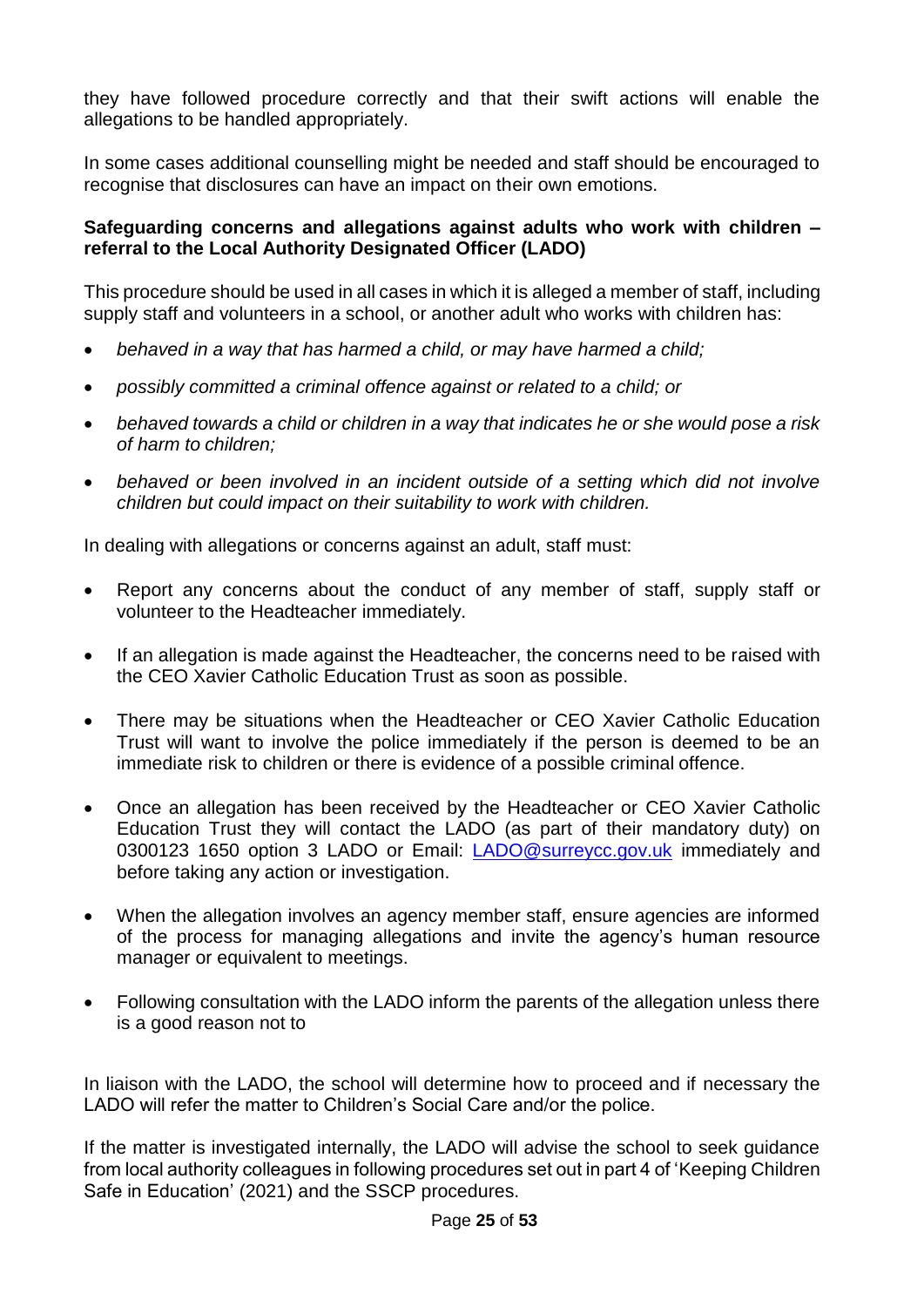Detailed information regarding staff allegations can be found within our Procedures for Managing Allegations against Staff Policy.

#### **What is child abuse?**

The following definitions are taken from W*orking Together to Safeguard Children* HM Government (2018). In addition to these definitions, it should be understood that children can also be abused by being sexually exploited, honour based violence, forced marriage or female genital mutilation. To support the local context, all staff have access to the [Children's Safeguarding Partnership Levels of Need Threshold](https://www.surreyscb.org.uk/wp-content/uploads/2018/12/Effective-family-resilience-SSCB-Final-March-2019-1.pdf) Document.

#### **What is abuse and neglect?**

Abuse and neglect are forms of maltreatment of a child. Somebody may abuse or neglect a child by inflicting harm, or by failing to act to prevent harm. Children may be abused in a family or in an institutional or community setting, by those known to them or, more rarely, by a stranger. They may be abused by an adult or adults, or another child or children.

#### **Physical abuse**

Physical abuse may involve hitting, shaking, throwing, poisoning, burning or scalding, drowning, suffocating, or otherwise causing physical harm to a child. Physical harm may also be caused when a parent or carer fabricates the symptoms of, or deliberately induces, illness in a child.

#### **Emotional abuse**

The persistent emotional maltreatment of a child such as to cause severe and persistent adverse effects on the child's emotional development.

It may involve conveying to a child that they are worthless or unloved, inadequate, or valued only insofar as they meet the needs of another person. It may include not giving the child opportunities to express their views, deliberately silencing them or 'making fun' of what they say or how they communicate. It may feature age or developmentally inappropriate expectations being imposed on children.

These may include interactions that are beyond a child's developmental capability, as well as overprotection and limitation of exploration and learning, or preventing the child participating in normal social interaction. It may involve seeing or hearing the ill-treatment of another.

It may involve serious bullying (including cyber bullying), causing children frequently to feel frightened or in danger, or the exploitation or corruption of children. Some level of emotional abuse is involved in all types of maltreatment of a child, although it may occur in isolation.

#### **Sexual abuse**

Involves forcing or enticing a child or young person to take part in sexual activities, not necessarily involving a high level of violence, whether or not the child is aware of what is happening.

The activities may involve physical contact, including assault by penetration (for example, rape or oral sex) or non-penetrative acts such as masturbation, kissing, rubbing and touching outside of clothing. They may also include non-contact activities, such as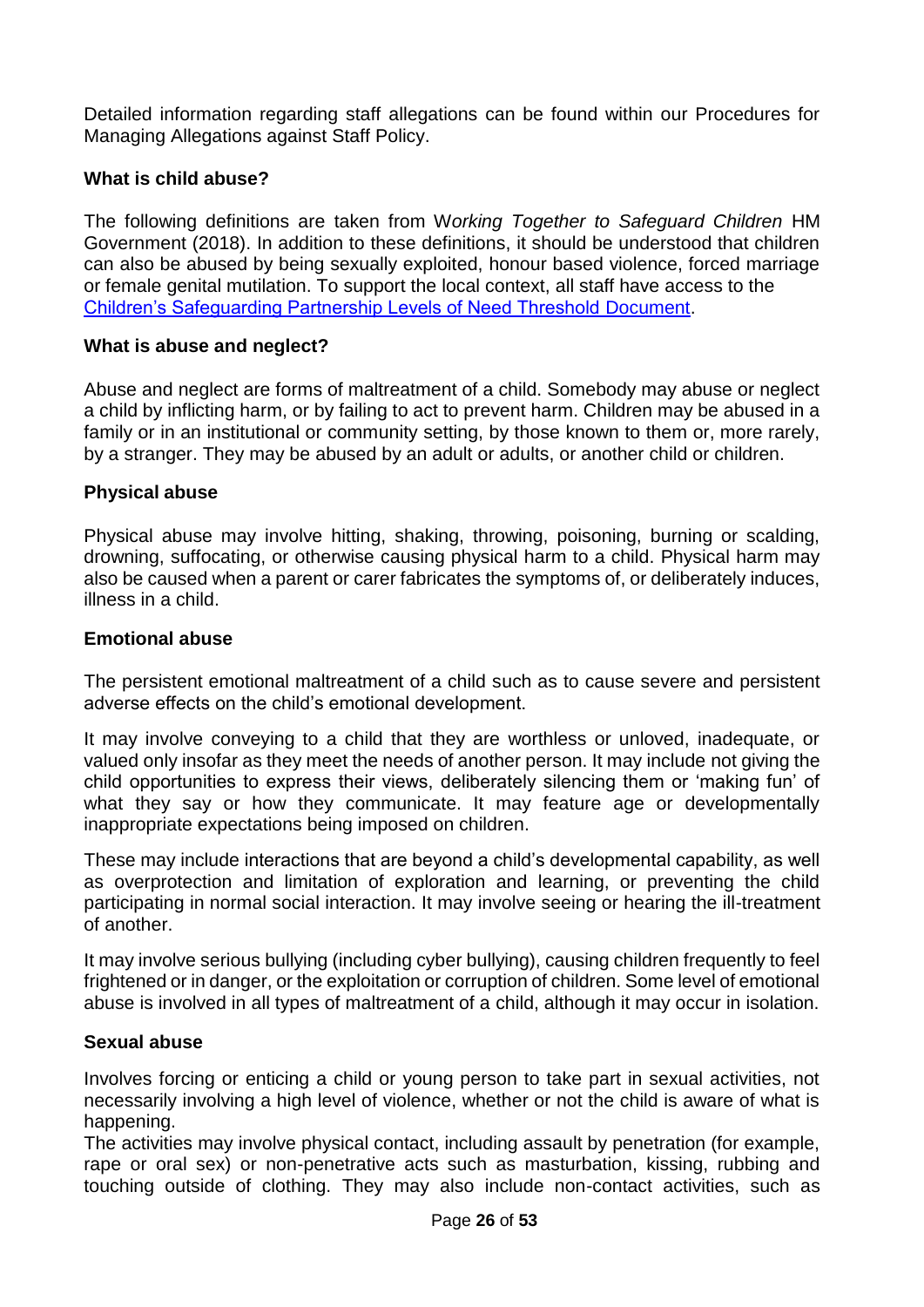involving children in looking at, or in the production of, sexual images, watching sexual activities, encouraging children to behave in sexually inappropriate ways, or grooming a child in preparation for abuse (including online).

Sexual abuse is not solely perpetrated by adult males. Women can also commit acts of sexual abuse, as can other children.

#### **Neglect**

Neglect is the persistent failure to meet a child's basic physical and/or psychological needs, likely to result in the serious impairment of the child's health or development. Neglect may occur during pregnancy as a result of maternal substance abuse.

School use the [Graded Care Profile 2](https://www.surreyscp.org.uk/professionals/resources-for-professionals/abuse-neglect/) tool to support better identification and intervention in cases of neglect. The [Neglect Risk Assessment Tool is](https://www.surreyscb.org.uk/resources-category/sscbmultiagencyforms/) used to support with the initial identification of neglect.

#### **Indicators of abuse**

#### **Neglect**

Neglect is a lack of care but poverty and lack of information or adequate services can be contributory factors.

Far more children are registered to the category of neglect on Child in Need and Child Protection plans than to the other categories. As with abuse, the number of children experiencing neglect is likely to be much higher than the numbers on the plans

Neglect is a difficult form of abuse to recognise and is often seen as less serious than other categories. It is, however, very damaging: children who are neglected often develop more slowly than others and may find it hard to make friends and fit in with their peer group.

Neglect is often noticed at a stage when it does not pose a risk to the child. The duty to safeguard and promote the welfare of children (*What to do if You're Worried a Child is Being Abused* DfE 2015) would suggest that an appropriate intervention or conversation at this early stage can address the issue and prevent a child continuing to suffer until it reaches a point when they are at risk of harm or in significant need.

Neglect is often linked to other forms of abuse, so any concerns school staff have should be discussed with the DSL.

The following is a summary of some of the indicators that may suggest a child is being abused or is at risk of harm.

It is important to recognise that indicators alone cannot confirm whether a child is being abused. Each child should be seen in the context of their family and wider community and a proper assessment carried out by appropriate persons. What is important to keep in mind is that if you feel unsure or concerned, do something about it. Don't keep it to yourself. The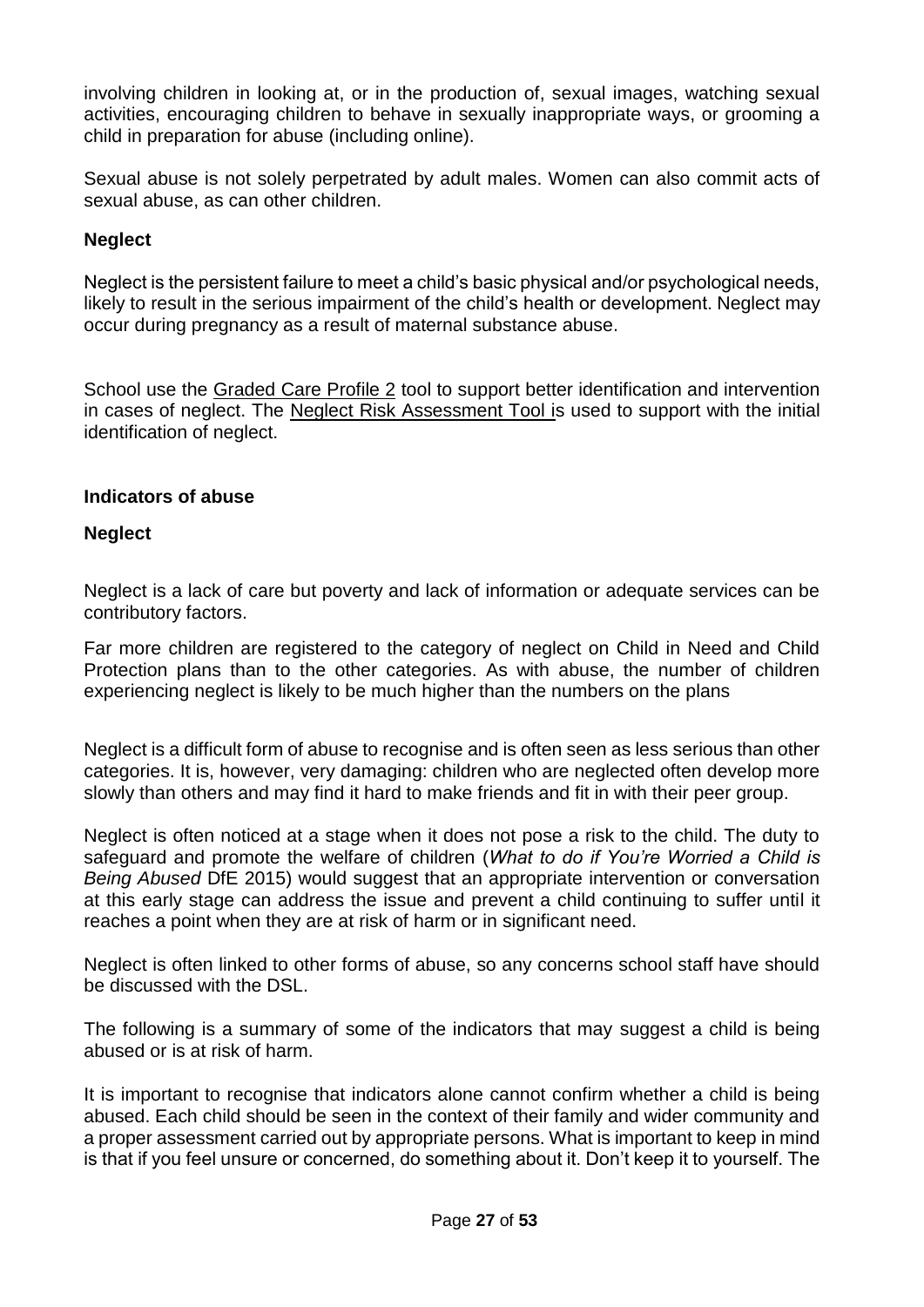Physical indicators of neglect

- Constant hunger and stealing food
- Poor personal hygiene unkempt, dirty or smelly
- Underweight
- Dress unsuitable for weather
- Poor state of clothing
- Illness or injury untreated

Behavioural indicators of neglect

- Constant tiredness
- Frequent absence from school or lateness
- Missing medical appointments
- Isolated among peers
- Frequently unsupervised
- Stealing or scavenging, especially food
- Destructive tendencies
- Mental health problems

#### **Emotional abuse**

It is sometimes possible to spot emotionally abusive behaviour from parents and carers to their children, by the way that the adults are speaking to, or behaving towards children. An appropriate challenge or intervention could affect positive change and prevent more intensive work being carried out later on.

Emotional abuse is difficult to define, identify/recognise and/or prove.

Emotional abuse is chronic and cumulative and has a long-term impact.

All kinds of abuse and neglect have emotional effects although emotional abuse can occur by itself.

Children can be harmed by witnessing someone harming another person – as in domestic abuse.

Most harm is produced in low warmth, high criticism homes, not from single incidents.

Developmental issues

- Delays in physical, mental and emotional development
- Poor school performance
- Speech disorders, particularly sudden disorders or changes.

#### Behaviour

- Acceptance of punishment which appears excessive
- Over-reaction to mistakes
- Continual self-deprecation (I'm stupid, ugly, worthless etc.)
- Neurotic behaviour (such as rocking, hair-twisting, thumb-sucking)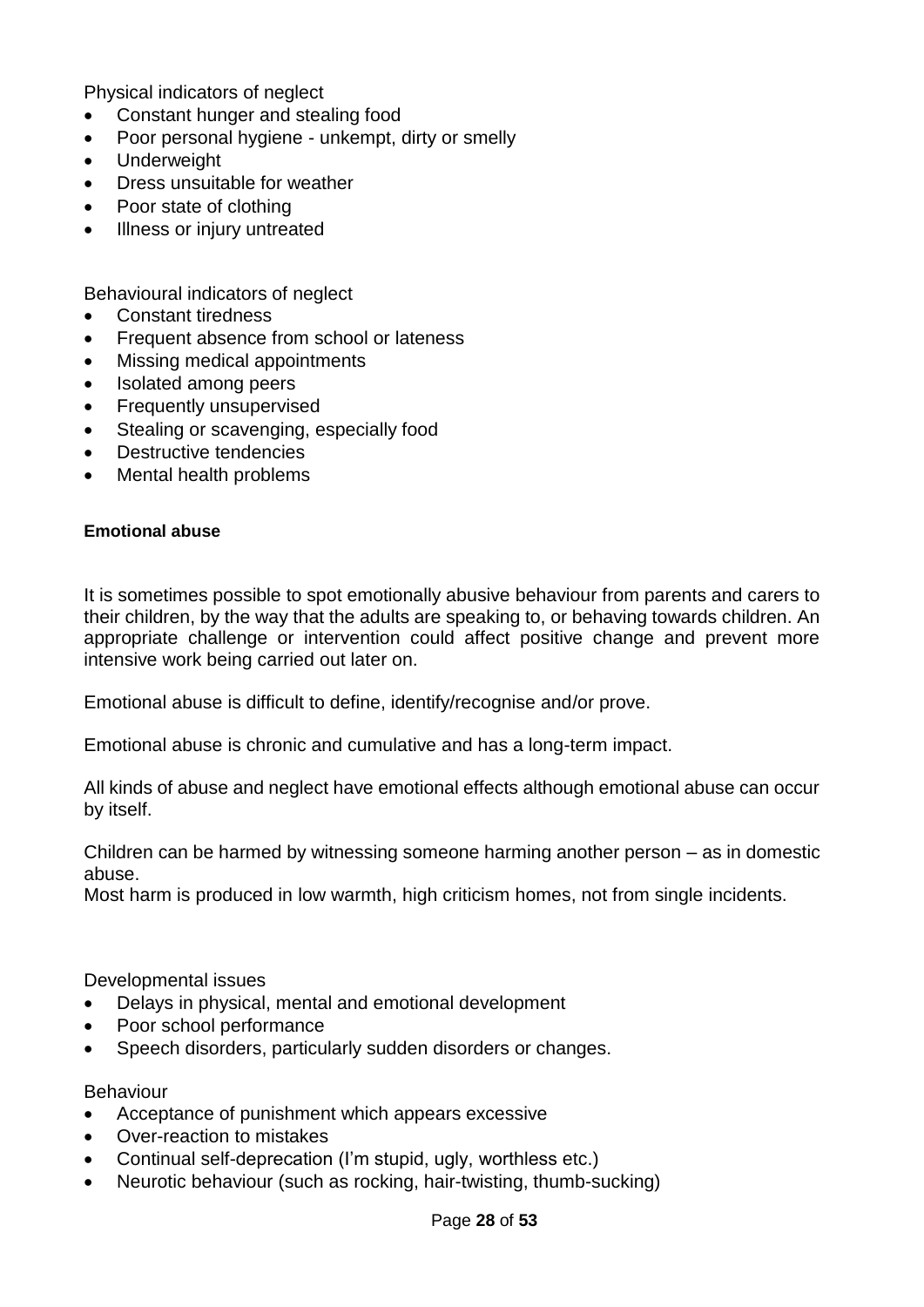- Self-mutilation
- Suicide attempts
- Drug/solvent abuse
- Running away
- Compulsive stealing, scavenging
- Acting out
- Poor trust in significant adults
- Regressive behaviour e.g., wetting
- Eating disorders
- Destructive tendencies
- Neurotic behaviour
- Arriving early at school, leaving late

Social issues

- Withdrawal from physical contact
- Withdrawal from social interaction
- Over-compliant behaviour
- Insecure, clinging behaviour
- Poor social relationships

Emotional responses

- Extreme fear of new situations
- Inappropriate emotional responses to painful situations ("I deserve this")
- Fear of parents being contacted
- Self-disaust
- Low self-esteem
- Unusually fearful with adults
- Lack of concentration, restlessness, aimlessness
- Extremes of passivity or aggression

#### **Physical abuse**

Most children collect cuts and bruises quite routinely as part of the rough and tumble of daily life. Clearly, it is not necessary to be concerned about most of these minor injuries. But accidental injuries normally occur on the *bony prominences* – e.g. knees, shins.

Injuries on the *soft* areas of the body are more likely to be inflicted intentionally and should therefore make us more alert to other concerning factors that may be present.

A body map can assist in the clear recording and reporting of physical abuse. The body map should only be used to record observed injuries and no child should be asked to remove clothing by a member of staff of the school.

In the context of the school, it is normal to ask about a noticeable injury. The response to such an enquiry is generally light-hearted and detailed. So, most of all, concern should be increased when:

- the explanation given does not match the injury
- the explanation uses words or phrases that do not match the vocabulary of the child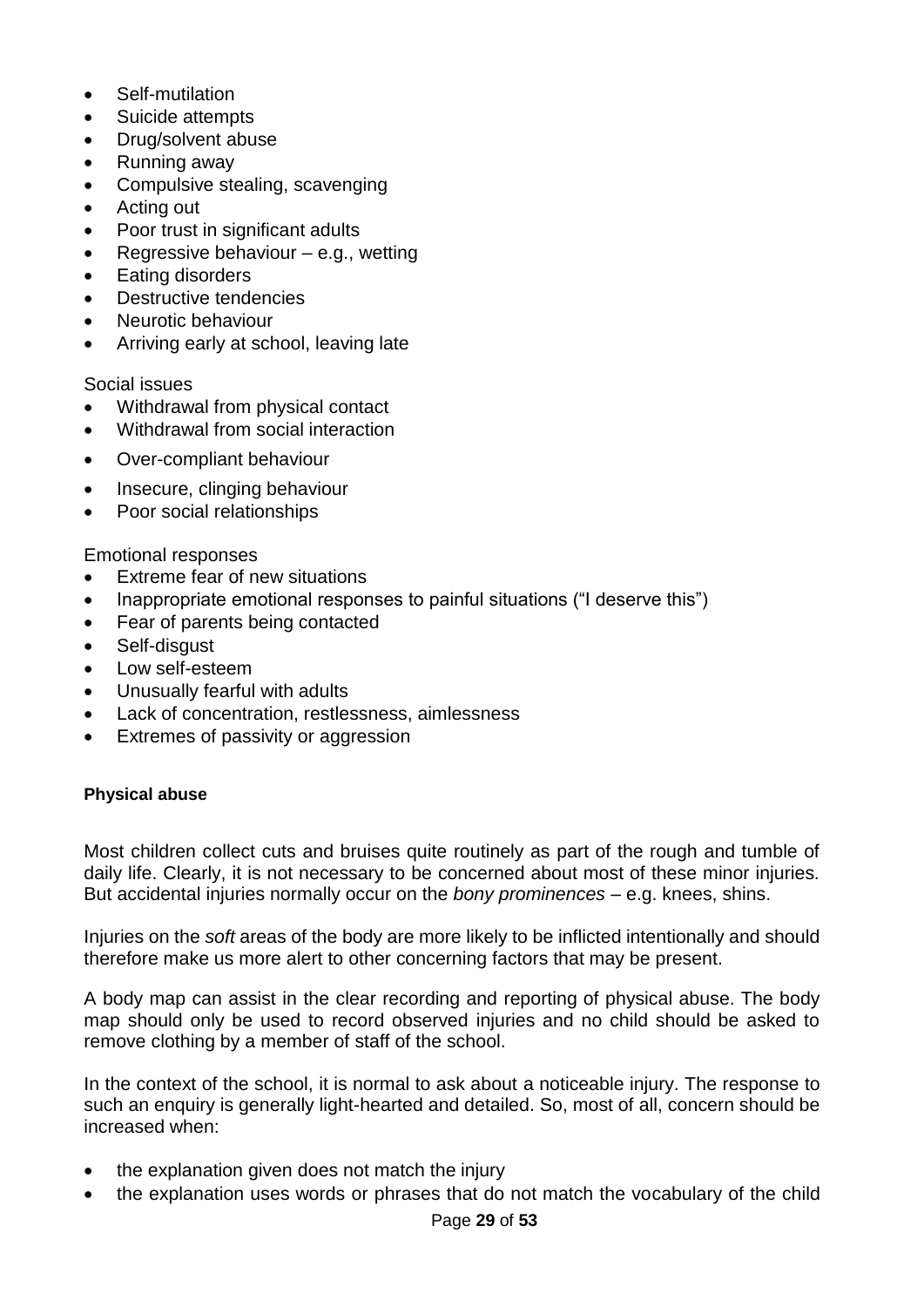(adults words)

- no explanation is forthcoming
- the child (or the parent/carer) is secretive or evasive
- the injury is accompanied by allegations of abuse or assault

You should be concerned if a child:

- is reluctant to have parents/carers contacted
- runs away or shows fear of going home
- is aggressive towards themselves or others
- flinches when approached or touched
- is reluctant to undress to change clothing for sport
- wears long sleeves during hot weather
- is unnaturally compliant in the presence of parents/carers.
- has a fear of medical help or attention
- admits to a punishment that appears excessive.

#### **Sexual abuse**

Sexual abuse is often perpetrated by people who are known and trusted by the child – e.g., relatives, family friends, neighbours, babysitters, and people working with the child in school, faith settings, clubs or activities. Children can also be subject to child sexual exploitation.

Sexual exploitation is seen as a separate category of sexual abuse. The SSCP [professional](https://www.surreyscb.org.uk/?s=cse%2Bprofessional%2Bguidance) [guidance](https://www.surreyscb.org.uk/?s=cse%2Bprofessional%2Bguidance) provides school staff with information regarding indicators of CSE.

Characteristics of child sexual abuse:

- it is often planned and systematic people do not sexually abuse children by accident, though sexual abuse can be opportunistic
- grooming the child people who abuse children take care to choose a vulnerable child and often spend time making them dependent (this may occur online)
- grooming the child's environment abusers try to ensure that potential adult protectors (parents and other carers especially) are not suspicious of their motives.

Most people who sexually abuse children are men, but some women sexually abuse too.

Physical observations:

- Damage to genitalia, anus or mouth
- Sexually transmitted diseases
- Unexpected pregnancy, especially in very young girls
- Soreness in genital area, anus or mouth and other medical problems such as chronic itching
- Unexplained recurrent urinary tract infections and discharges or abdominal pain

Behavioural observations:

- Sexual knowledge inappropriate for age
- Sexualised behaviour or affection inappropriate for age
- Sexually inappropriate behaviour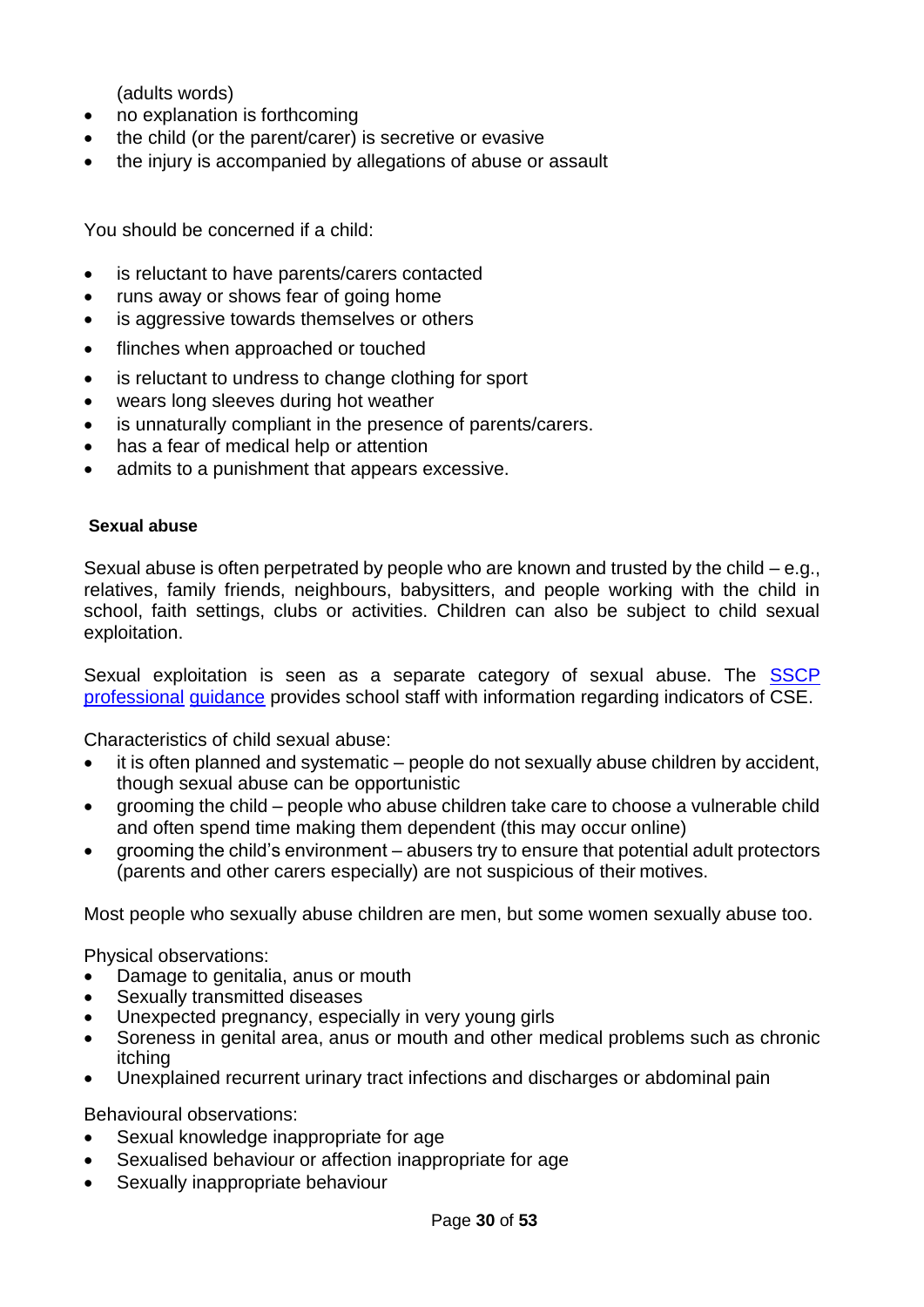- Hinting at sexual activity
- Inexplicable decline in education progress
- Depression or other sudden apparent changes in personality as becoming insecure
- Lack of concentration, restlessness, aimlessness
- Socially isolated or withdrawn
- Overly-compliant behaviour
- Acting out, aggressive behaviour
- Poor trust or fear concerning significant adults
- Regressive behaviour,
- Onset of wetting, by day or night; nightmares
- Arriving early at school, leaving late, running away from home
- Suicide attempts, self-mutilation,
- Suddenly drawing sexually explicit pictures
- Eating disorders or sudden loss of appetite or compulsive eating
- Regressing to younger behaviour patterns such as thumb sucking or bringing out discarded cuddly toys
- Become worried about clothing being removed
- Trying to be 'ultra-good' or perfect; overreacting to criticism.

#### **Sexual Violence and Sexual Harassment between children in schools Peer on Peer/Child on Child Abuse – Policy**

Sexual violence and sexual harassment can occur between children of any age and sex. It can occur through a single child or a group of children sexually assaulting or sexually harassing a single child or group of children.

Children who are victims of sexual violence and sexual harassment will find the experience stressful and distressing. This will, in all likelihood, adversely affect their education attainment as well as their emotional well-being. Sexual violence and sexual harassment exist on a continuum and may overlap; they can occur online and offline (both physically and verbally) and are never acceptable. It is important that all victims are taken seriously and offered appropriate support.

Reports of sexual violence and sexual harassment are extremely complex to manage. It is essential that victims are protected, offered appropriate support and every effort is made to ensure their education is not disrupted. It is also important that other children, adults, and school/college and college staff are supported and protected as appropriate.

We believe that all children have a right to attend school and learn in a safe environment. Children should be free from harm by adults and other children in school.

All members of staff at St Peter's Catholic School recognise that children are capable of abusing other children and their peers and this will be dealt with under our Child Protection and Safeguarding Policy and in line with KCSIE 2021 and following recommendations from the [Sexual Violence and Sexual Harassment between Children in Schools and Colleges](https://www.gov.uk/government/publications/sexual-violence-and-sexual-harassment-between-children-in-schools-and-collegesBe)  [guidance \(DfE 2021\).](https://www.gov.uk/government/publications/sexual-violence-and-sexual-harassment-between-children-in-schools-and-collegesBe)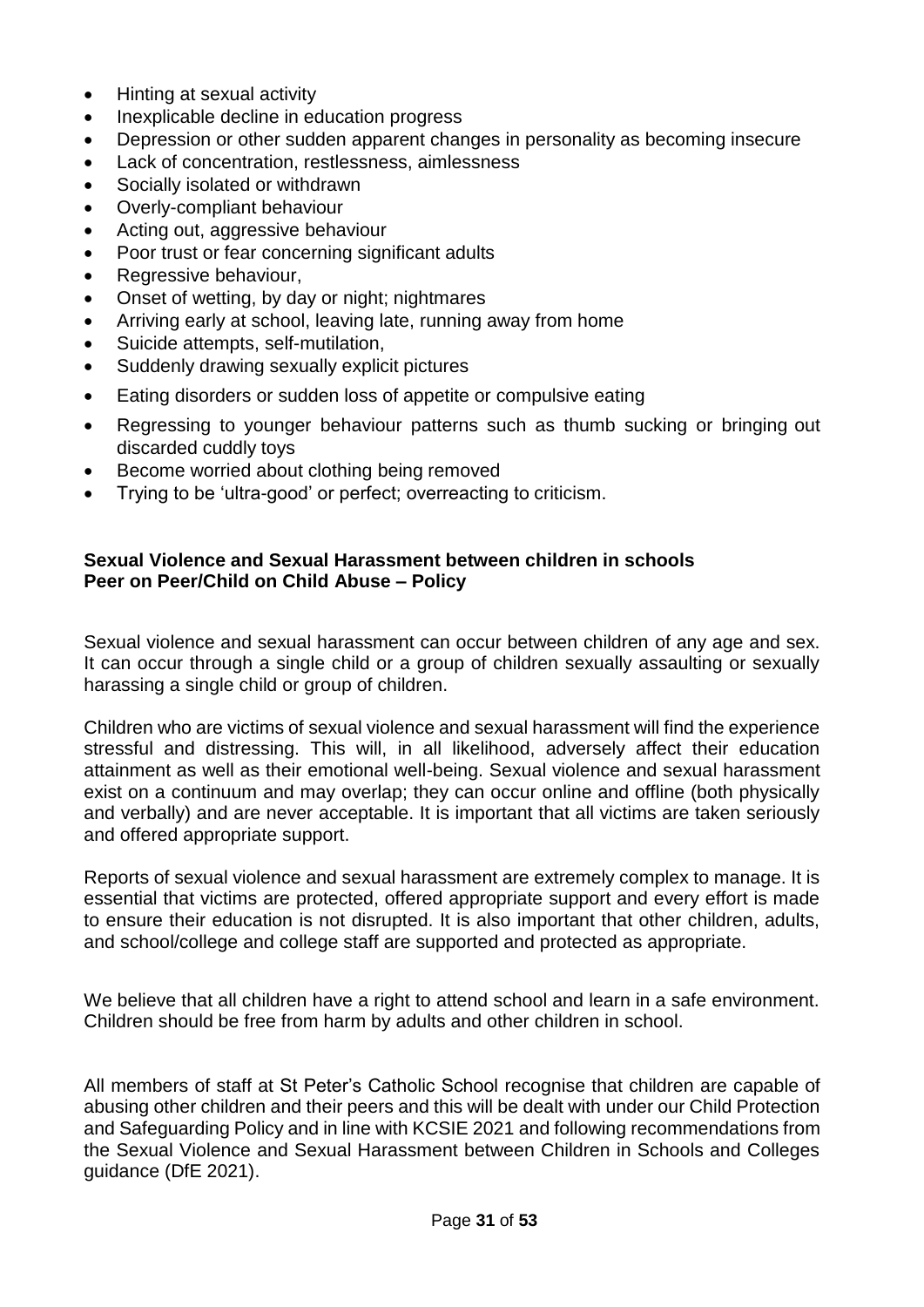St Peter's Catholic School believes that sexualised behaviour between peers that has become harmful or abusive is unacceptable and must be addressed. Peer on peer abuse will never be tolerated or passed off as 'banter', 'just having a laugh' or 'an inevitable part of growing up'. All staff are aware that abuse can happen both inside and outside of school and online.

All victims will be taken seriously and both victims and perpetrators will be offered support, regardless of where the abuse takes place.

St Peter's Catholic School recognises that peer on peer abuse can take many forms, including but not limited to:

- bullying, including cyberbullying, prejudice-based and discriminatory bullying
- abuse in intimate personal relationships between peers
- physical abuse which can include hitting, kicking, shaking, biting, hair pulling, or otherwise causing physical harm (this may include an online element which facilitates, threatens and/or encourages physical abuse)
- sexual violence, such as rape, assault by penetration and sexual assault (this may include an online element which facilitates, threatens and/or encourages sexual violence)
- sexual harassment, such as sexual comments, remarks, jokes and online sexual harassment, which may be standalone or part of a broader pattern of abuse
- causing someone to engage in sexual activity without consent, such as forcing someone to strip, touch themselves sexually, or to engage in sexual activity with a third party
- consensual and non-consensual sharing of nudes and semi-nudes images and or videos (also known as 'sexting' or 'youth produced/involved sexual imagery)
- 'upskirting' which typically involves taking a picture under a person's clothing without their permission, with the intention of viewing their genitals or buttocks to obtain sexual gratification, or cause the victim humiliation, distress or alarm; and
- Initiation/hazing type violence and rituals (this could include activities involving harassment, abuse or humiliation used as a way of initiating person into a group and may also include an online element).

We recognise that some peer on peer abuse issues may be affected by gender, age, ability and culture of those involved (i.e. for gender based abuse, girls are more likely to be victims and boys more likely to be perpetrators) however, all peer on peer abuse is unacceptable and all reports will be taken seriously

### **Prevention**

In order to minimise the risk of peer on peer abuse, St Peter's Catholic School will:

- Take a whole school approach to safeguarding and child protection
- Provide training to staff
- Provide a clear set of values and standards, underpinned by the school's Behaviour Policy and Anti-Bullying Policy and pastoral support
- Provide a broad and balanced age appropriate RSE and PHSE curriculum which includes healthy and respectful relationships, what respectful behaviour looks like,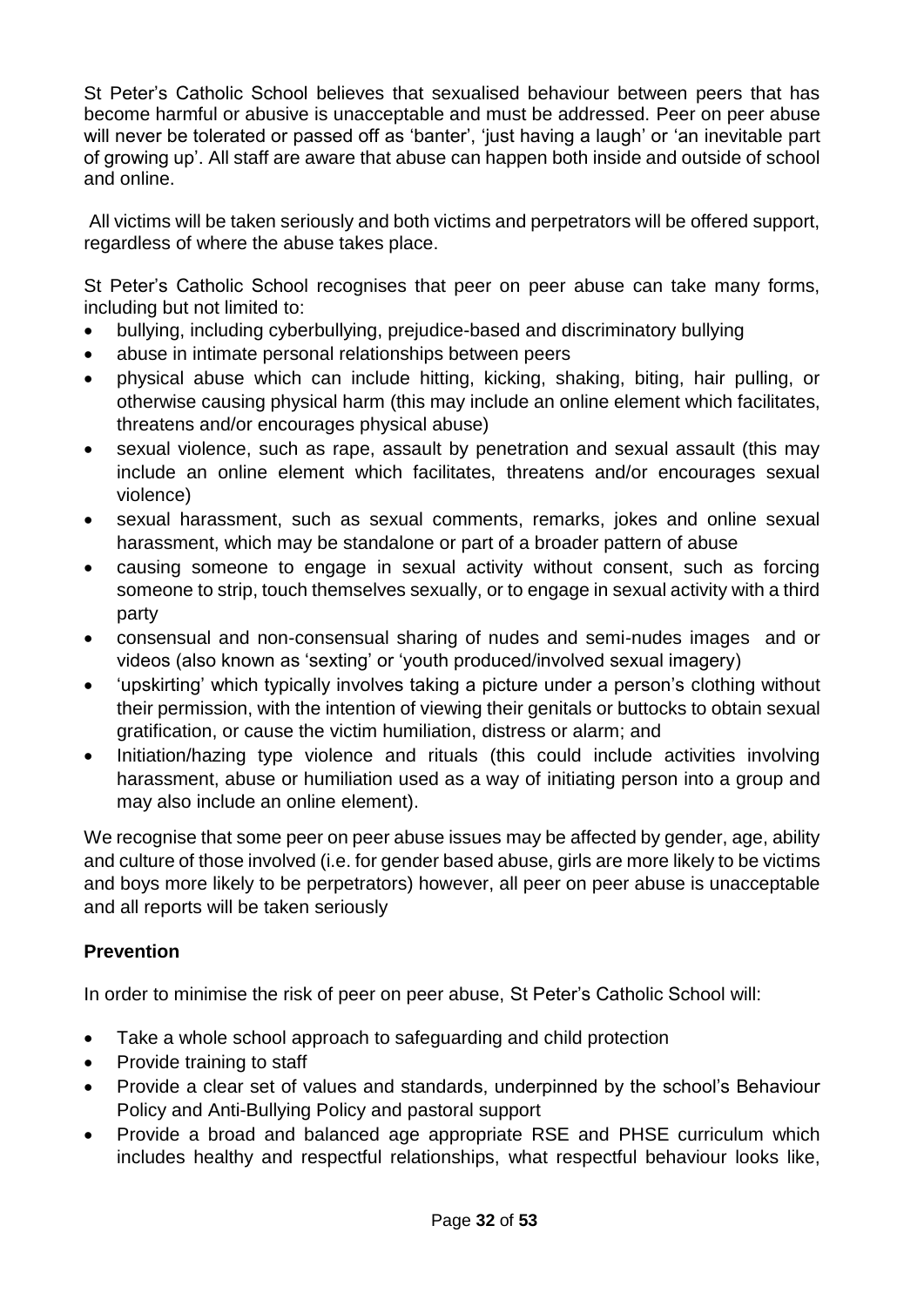consent, gender roles, stereotyping and equality, that sexual violence and sexual harassment are always wrong.

- Engage with specialist support and interventions
- Provide a range of reporting processes online reporting options.

#### **Responding to reports of sexual violence and sexual harassment**

Children making any report of sexual violence or sexual harassment including 'upskirting' (The Voyeurism Offences Act 2019) will be taken seriously, kept safe and be well supported

All allegations of peer on peer abuse will be recorded, investigated and dealt with in line with associated policies including the Child Protection and Safeguarding Policy, Behaviour Policy and Anti-Bullying Policy.

If the report includes an online element staff will be mindful of the Searching, Screening [and Confiscation: advice for schools 2018](https://assets.publishing.service.gov.uk/government/uploads/system/uploads/attachment_data/file/674416/Searching_screening_and_confiscation.pdf) guidance.

Staff taking the report will inform the DS or the Deputy DSL immediately.

Staff taking a report will never promise confidentiality

Parents or carers will be informed unless this would put the child at greater risk.

If a child is at risk of harm, is in immediate danger, or has been harmed, a Request for Support will be made to the C-SPA securely email: [cspa@surreycc.gov.uk](mailto:cspa@surreycc.gov.uk) or telephone 0300 470 9100, as appropriate.

Whilst we encourage children to report concerns and complaints directly to us, we recognise this may not always be possible. Children, young people, and adults who have experienced abuse at school can contact the NSPCC 'Report Abuse in Education' helpline on [0800 136 663.](tel:0800%20136%20663)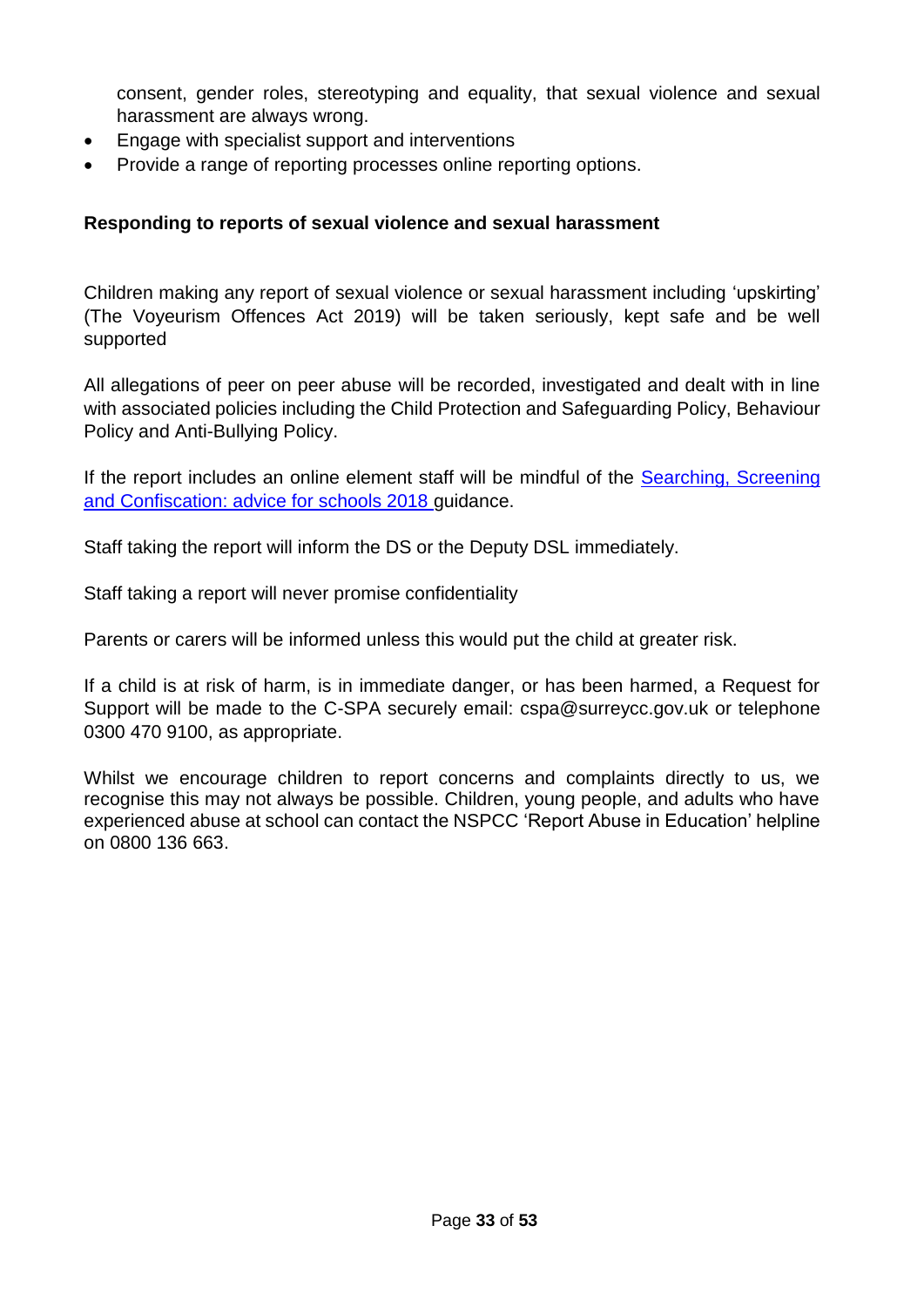#### **Risk Assessment**

Following a report, the DSL will make an immediate risk and needs assessment on a caseby-case basis.

The risk assessment will consider;

- The victim, especially their protection and support.
- Whether there may have been other victims
- The alleged perpetrator, their support needs and any discipline action.
- All other children at the school (and, if appropriate, staff) at the school, especially any actions that are appropriate to protect them from the alleged perpetrator, or from future harms.
- How best to keep the victim and alleged perpetrator(s) a reasonable distance apart on school or college premises (including during any before or after school-based activities) and on transport to and from the school or college, where appropriate.

The risk assessment will be recorded and kept under review.

Where there has been other professional intervention and/or other specialist risk assessments, these professional assessments will be used to inform the school/college's approach to supporting and protecting children.

Support regarding risk assessments can be accessed from the [Education Safeguarding](https://www.surreycc.gov.uk/schools-and-learning/teachers-and-education-staff/educational-advice-and-support/safeguarding)  [Team](https://www.surreycc.gov.uk/schools-and-learning/teachers-and-education-staff/educational-advice-and-support/safeguarding) – [education.safeguarding@surreycc.gov.uk](mailto:education.safeguarding@surreycc.gov.uk)

#### **Action: The DSL will consider**

- The wishes of the victim.
- The nature of the incident including whether a crime has been committed and the harm caused.
- Ages of the children involved.
- Developmental stages of the children.
- Any power imbalance between the children.
- If the alleged incident is a one-off or a sustained pattern of abuse
- Any previous incidents.
- That sexual violence and sexual harassment can take place within intimate personal relationships between peers
- Ongoing risks to the victim, other children or school staff
- Other related issues and wider context, including any links to CSE and CCE.

The school will consider every report on a case-by-case basis. Careful consideration will be given on when to inform the alleged perpetrator. When a referral is going to be made to Children's Services and/or the police the school should speak to the relevant agency and discuss next steps and how the alleged perpetrator will be informed of the allegations. This does not and should not stop the school taking immediate action to safeguard children, where required.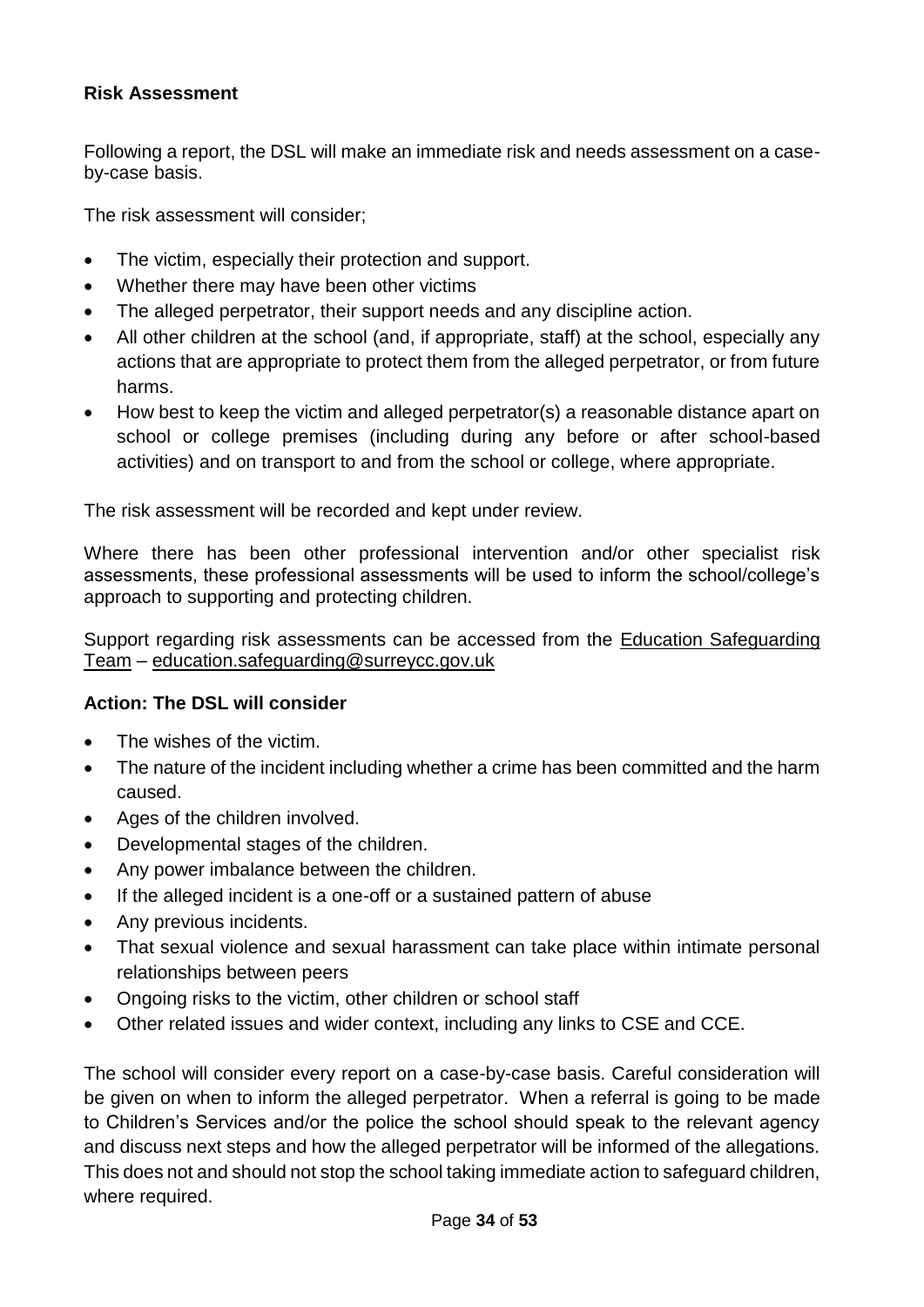All decisions and actions will be regularly reviewed and relevant policies updated to reflect lessons learnt. The school will look out for potential patterns of concerning, problematic or inappropriate behaviour and where a pattern is identified, the school will decide on a course of action.

### **Options:**

- Manage internally
- Early Help intervention
- Request for support to the C-SPA
- Report to the Police (generally in parallel with a request for support to the C-SPA)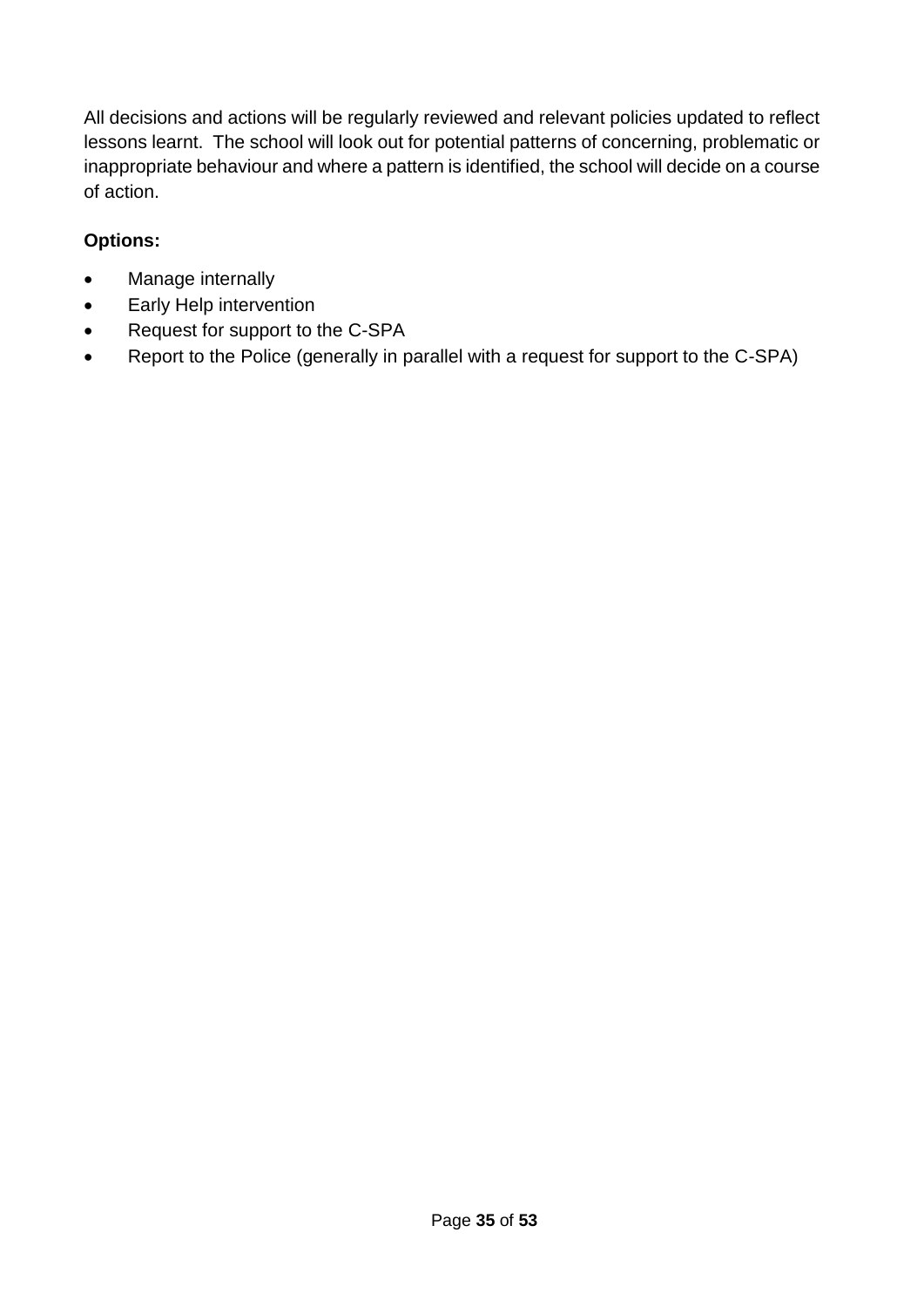#### **Ongoing Response:**

The DSL will manage each case individually and will ensure the risk assessment is reviewed regularly with relevant partner agencies, for example the Police and Children's Social Care.

Where there is a criminal investigation into a rape, assault by penetration or sexual assault, the alleged perpetrator should be removed from any classes they share with the victim.

The DSL will consider how best to keep the victim and perpetrator a reasonable distance apart on school/college premises and on transport where appropriate.

Where a criminal investigation into a rape or assault by penetration leads to a conviction or caution, the school/college will take suitable action. In all but the most exceptional of circumstances, the rape or assault is likely to constitute a serious breach of discipline and may lead to the view that allowing the perpetrator to remain in the same school/college would seriously harm the education or welfare of the victim (and potentially themselves and other children).

Where a criminal investigation into sexual assault leads to a conviction or caution, the school/college will, if it has not already, consider any suitable sanctions in light of their behaviour policy, which may include consideration of permanent exclusion. Where the perpetrator is going to remain at the school/college, the Headteacher/Principal should continue keeping the victim and perpetrator in separate classes and continue to consider the most appropriate way to manage potential contact on school/college premises and transport. The nature of the conviction or caution and wishes of the victim will be especially important in determining how to proceed in such cases.

The victim, alleged perpetrator and any other children & adults affected will receive appropriate support and safeguards on a case-by-case basis.

The school will take any disciplinary action against the alleged perpetrator in accordance with the school behaviour policy.

The school recognises that taking disciplinary action and providing appropriate support are not mutually exclusive actions and will occur at the same time if necessary.

#### **Sharing Nudes and Semi Nudes Images and/or Videos (also known as Youth produced sexual imagery or Sexting)**

The practice of children sharing images and videos via text message, email, social media or mobile messaging apps has become commonplace. However, this online technology has also given children the opportunity to produce and distribute sexual imagery in the form of photos and videos. Such imagery involving anyone under the age of 18 is unlawful.

Sharing nudes/semi nudes refers to both images and videos where:

 A person under the age of 18 creates and shares sexual imagery of themselves with a peer under the age of 18;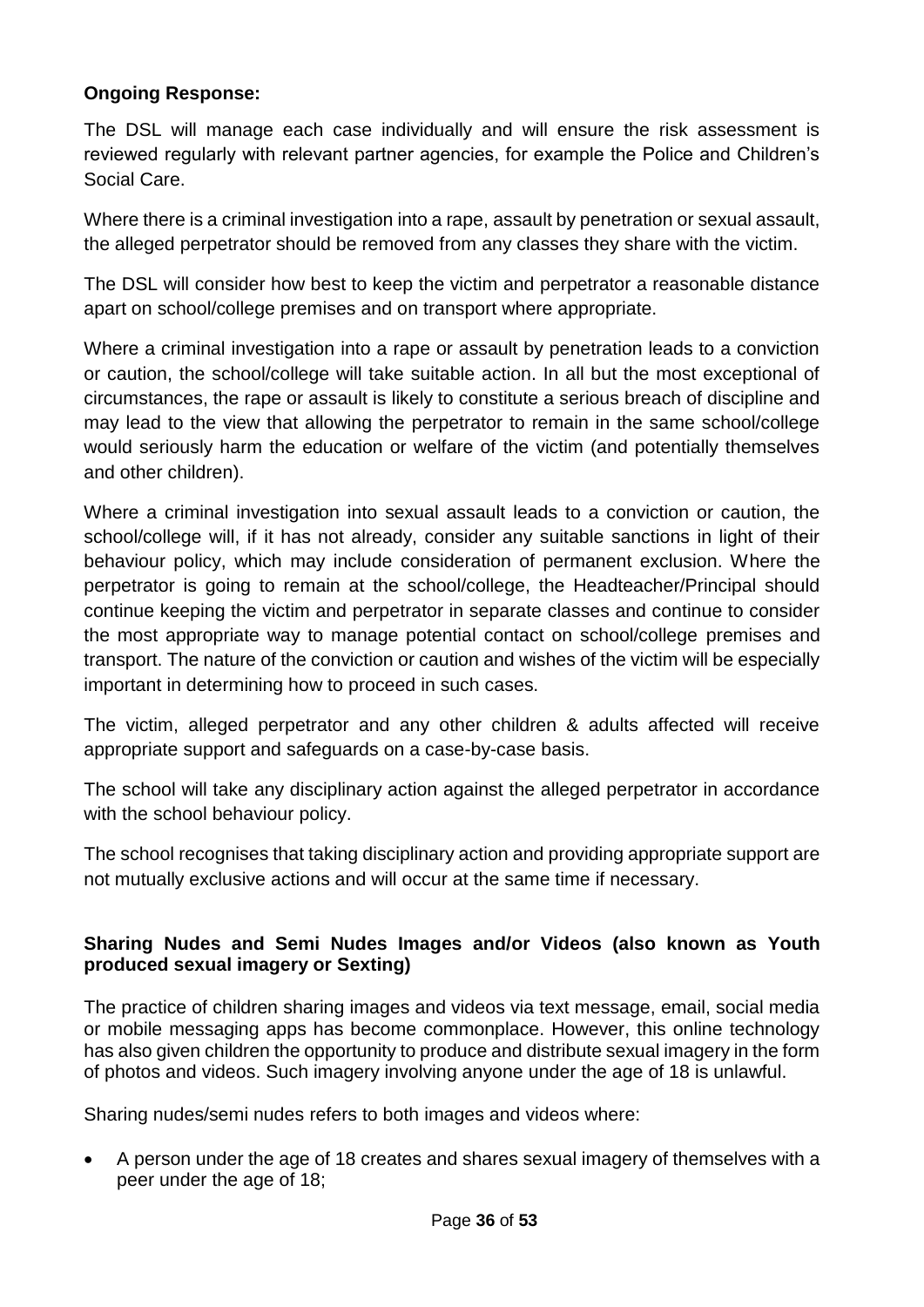- A person under the age of 18 shares sexual imagery created by another person under the age of 18 with a peer under the age of 18 or an adult;
- A person under the age of 18 is in possession of sexual imagery created by another person under the age of 18.

All incidents of this nature should be treated as a safeguarding concern and in line with the UKCCIS guidance: ['Sharing nudes and semi-nudes: advice](https://assets.publishing.service.gov.uk/government/uploads/system/uploads/attachment_data/file/759007/6_2939_SP_NCA_Sexting_In_Schools_FINAL_Update_Jan17.pdf) for education settings working [with children and young people'](https://assets.publishing.service.gov.uk/government/uploads/system/uploads/attachment_data/file/759007/6_2939_SP_NCA_Sexting_In_Schools_FINAL_Update_Jan17.pdf) (updated December 2020)

Cases where sexual imagery of people under 18 has been shared by adults and where sexual imagery of a person of any age has been shared by an adult to a child is child sexual abuse and should be responded to.

If a member of staff becomes aware of an incident involving youth produced sexual imagery they should follow the child protection procedures and refer to the DSL immediately.

The member of staff should confiscate the device involved and set it to flight mode or, if this is not possible, turn it off. Staff must not view, copy, print, share, store or save the youth produced sexual imagery.

The member of staff should not say or do anything to blame or shame any children involved.

The member of staff should explain to the child/ren involved that they will report the issue to the DSL and reassure them that they will receive appropriate support and help.

The DSL should hold an initial review meeting with appropriate school staff and subsequent interviews with the children involved (if appropriate).

Parents should be informed at an early stage and involved in the process unless there is reason to believe that involving parents would put the child at risk of harm.

At any point in the process if there is concern a child has been harmed or is at risk of harm a request for support should be made to the C-SPA and/or the Police as appropriate.

Immediate request for support at the initial review stage should be made to Children's Social Care and/or the police if:

The incident involves an adult;

There is good reason to believe that a young person has been coerced, blackmailed or groomed or if there are concerns about their capacity to consent (for example, age or SEND);

What you know about the imagery suggests the content depicts sexual acts which are unusual for the child's development stage or are violent;

The imagery involves sexual acts;

The imagery involves anyone aged 12 or under;

There is reason to believe a child is at immediate risk of harm owing to the sharing of the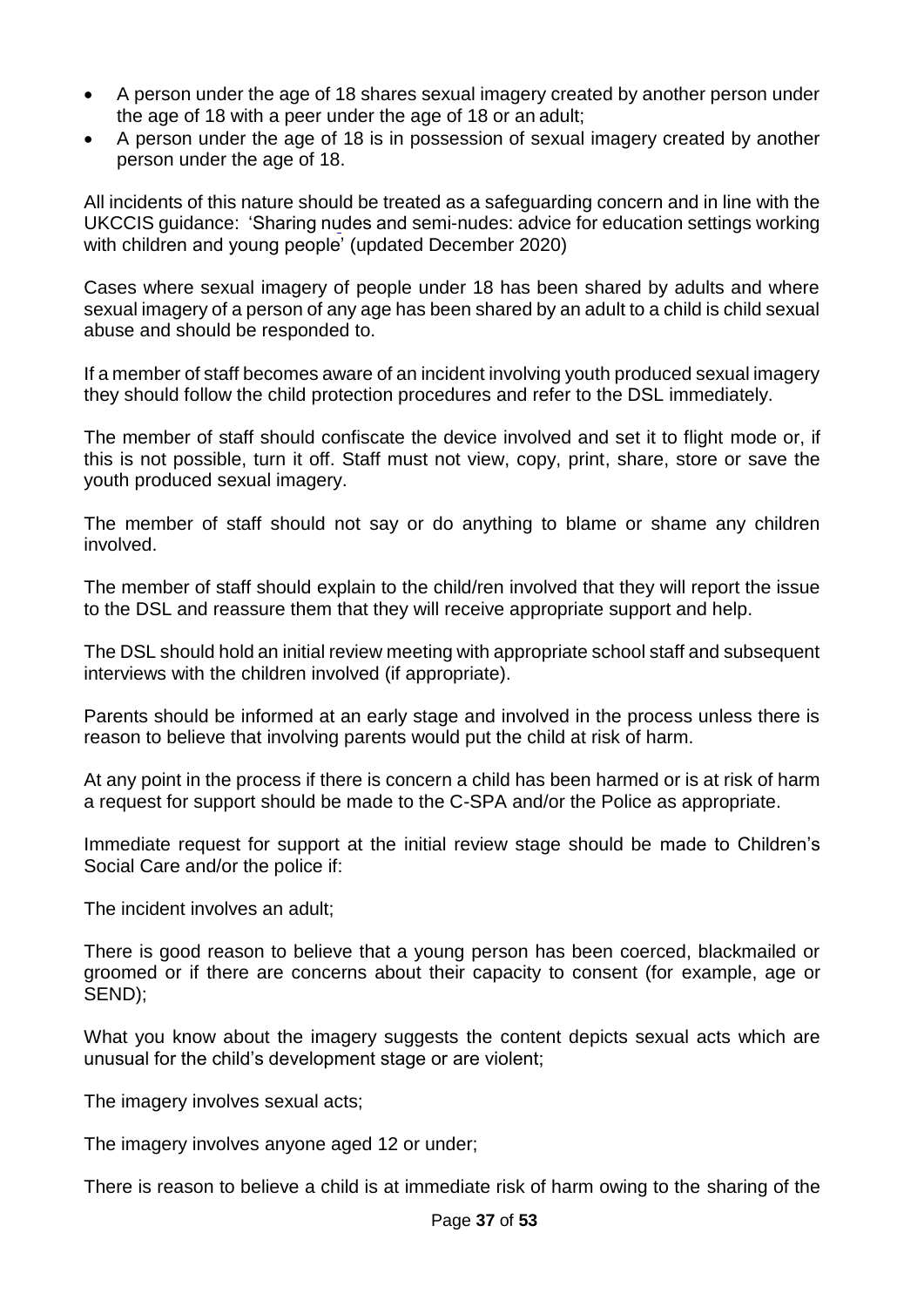imagery, for example the child is presenting as suicidal or self- harming.

If none of the above apply then the DSL will use their professional judgement to assess the risk to pupils involved and may decide, with input from the Headteacher, to respond to the incident without referral to the C-SPA and/or the Police.

During the decision making the DSL will consider if:

- There is a significant age difference between the sender/receiver.
- There is any coercion or encouragement beyond the sender/receiver.
- The imagery was shared and received with the knowledge of the child in the imagery.
- The child is vulnerable, for example subject to Child in Need, Child Protection or Early Help plans, Looked After, SEND.
- There is a significant impact on the children involved.
- The image is of a severe or extreme nature.
- The child involved understands consent.
- The situation is isolated or if the image been more widely distributed.
- There other circumstances relating to either the sender or recipient that may add cause for concern.
- The children have been involved in incidents relating to youth produced sexual imagery previously.

If any of these circumstances are present the situation will be referred according to our child protection procedures, including referral to the C-SPA or the Police.

The DSL will record all incidents of youth produced sexual imagery, including the actions taken, rationale for actions and the outcome.

### **Physical Abuse**

While a clear focus of peer on peer/child on child abuse is around sexual abuse and harassment, physical assaults and initiation violence and rituals from pupils to pupils can also be abusive.

These are equally not tolerated and if it is believed that a crime has been committed, will be reported to the police.

The principles from the Anti-Bullying Policy will be applied in these cases, with recognition that any police investigation will need to take priority.

*References:*

*DfE Keeping Children Safe in Education 2021 Sexual Violence and Sexual Harassment between Children in Schools and Colleges Guidance (DfE) 2021)*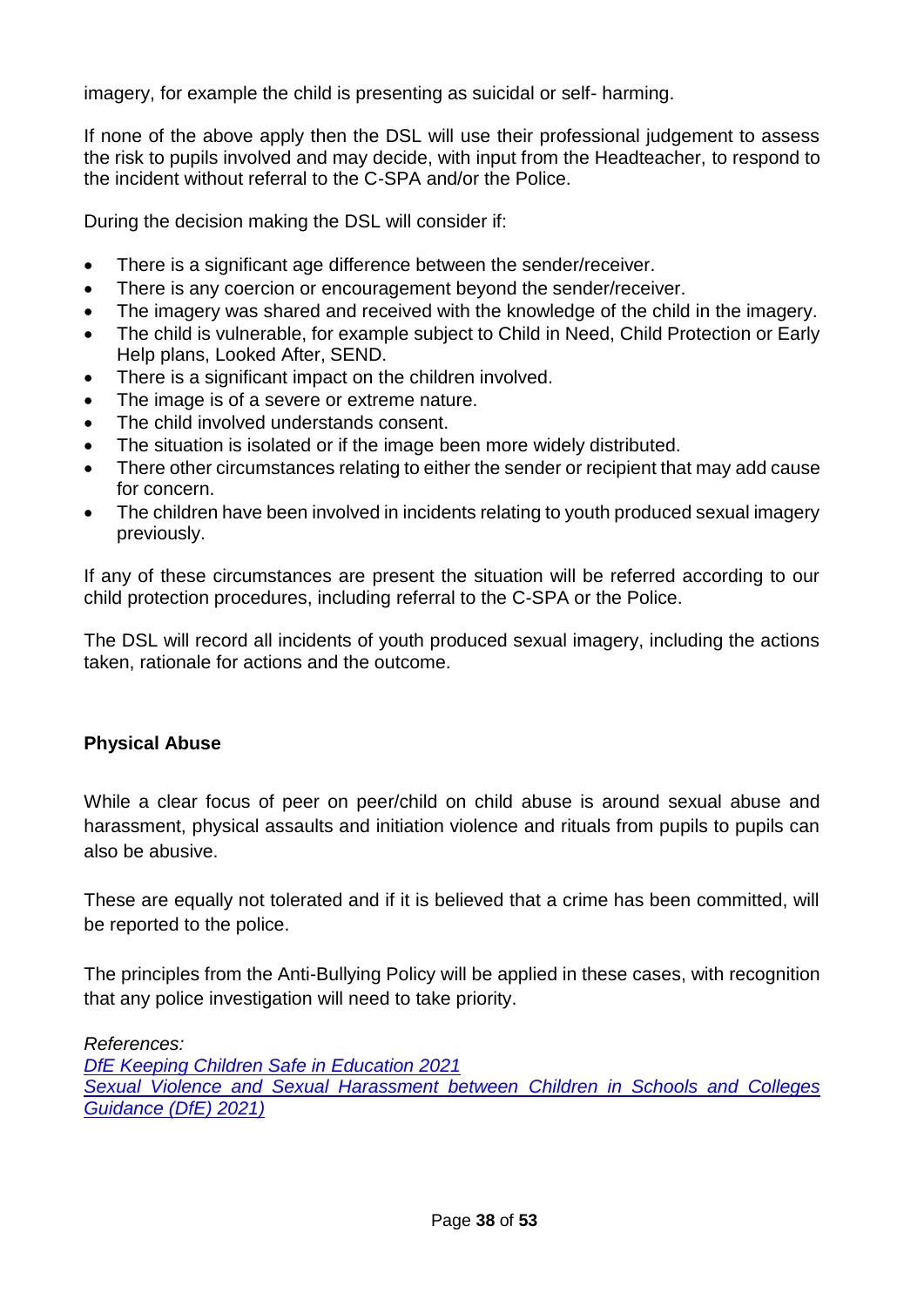### **Harmful Sexual Behaviour**

The [Brook Traffic Light Tool](https://www.brook.org.uk/our-work/the-sexual-behaviours-traffic-light-tool) uses a traffic light system to categorise the sexual behaviours of young people and [once Brook training has been undertaken](https://www.brook.org.uk/training/wider-professional-training/sexual-behaviours-traffic-light-tool/#tlttraining) it can be used to help professionals:

- Make decisions about safeguarding children and young people
- Assess and respond appropriately to sexual behaviour in children and young people
- Understand healthy sexual development and distinguish it from harmful behaviour

By categorising sexual behaviours, the school can work with other agencies to the same standardised criteria when making decisions and can protect children and young people with a multi-agency approach.

The school recognises that it is vital that professionals agree on how behaviours should be categorised regardless of culture, faith, beliefs, and their own experiences or values.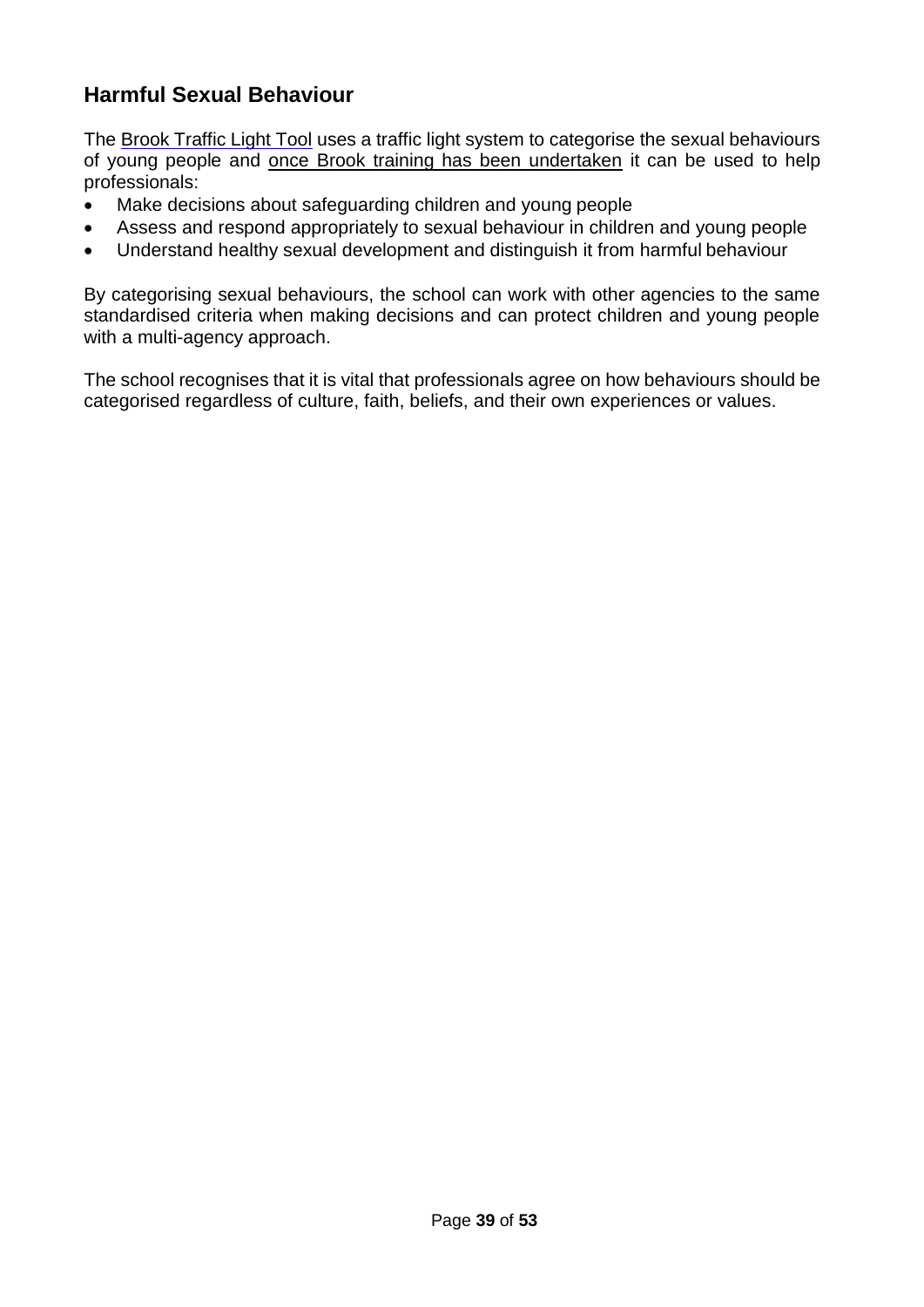### **Anti-Bullying/Cyberbullying**

Our school policy on anti-bullying is set out in a separate document and acknowledges that to allow or condone bullying may lead to consideration under child protection procedures.

We keep a record of known bullying incidents which is shared with, and analysed by the governing body. All staff are aware that children with SEND and/or differences/ perceived differences are more susceptible to being bullied/victims of child abuse.

When there is 'reasonable cause to suspect that a child is suffering, or is likely to suffer, significant harm' a bullying incident should be addressed as a child protection concern. If the anti-bullying procedures are seen to be ineffective, the Headteacher and the DSL will also consider child protection procedures.

*PSHE* education regularly provides opportunities for children to understand bullying is wrong, its impact and how to deal with it.

### **Online Safety/Cybercrime**

It is recognised by **St Peter's Catholic School** that the use of technology presents challenges and risks to children and adults both inside and outside of school.

The school has an Online Safety Policy which explains how we try to keep pupils safe in school and how we respond to online safety incidents.

Children increasingly use electronic equipment on a daily basis to access the internet, share and view content and images via social media sites such as Facebook, twitter, Instagram, snapchat and voodoo and for online gaming.

Some adults and other children use these technologies to harm children. The harm might range from sending hurtful or abusive texts or emails, to grooming and enticing children to engage in extremist or sexual behaviour such as webcam photography or face-to-face meetings.

Children may also be distressed or harmed by accessing inappropriate material such as pornographic websites or those which promote extremist behaviour, criminal activity, suicide or eating disorders.

Children are taught about online safety throughout the curriculum and all staff receive online safety training which is regularly updated. The school Online Safety Co-ordinator is: Sam Crome.

Children with particular skill and interest in computing and technology may inadvertently or deliberately stray into cyber-dependent crime. If there are concerns about a child in this area, the DSL (or a deputy), will consider a referral into the [Cyber Choices](http://www.cyberchoices.uk/) programme. This programme aims to intervene where young people are at risk of committing, or being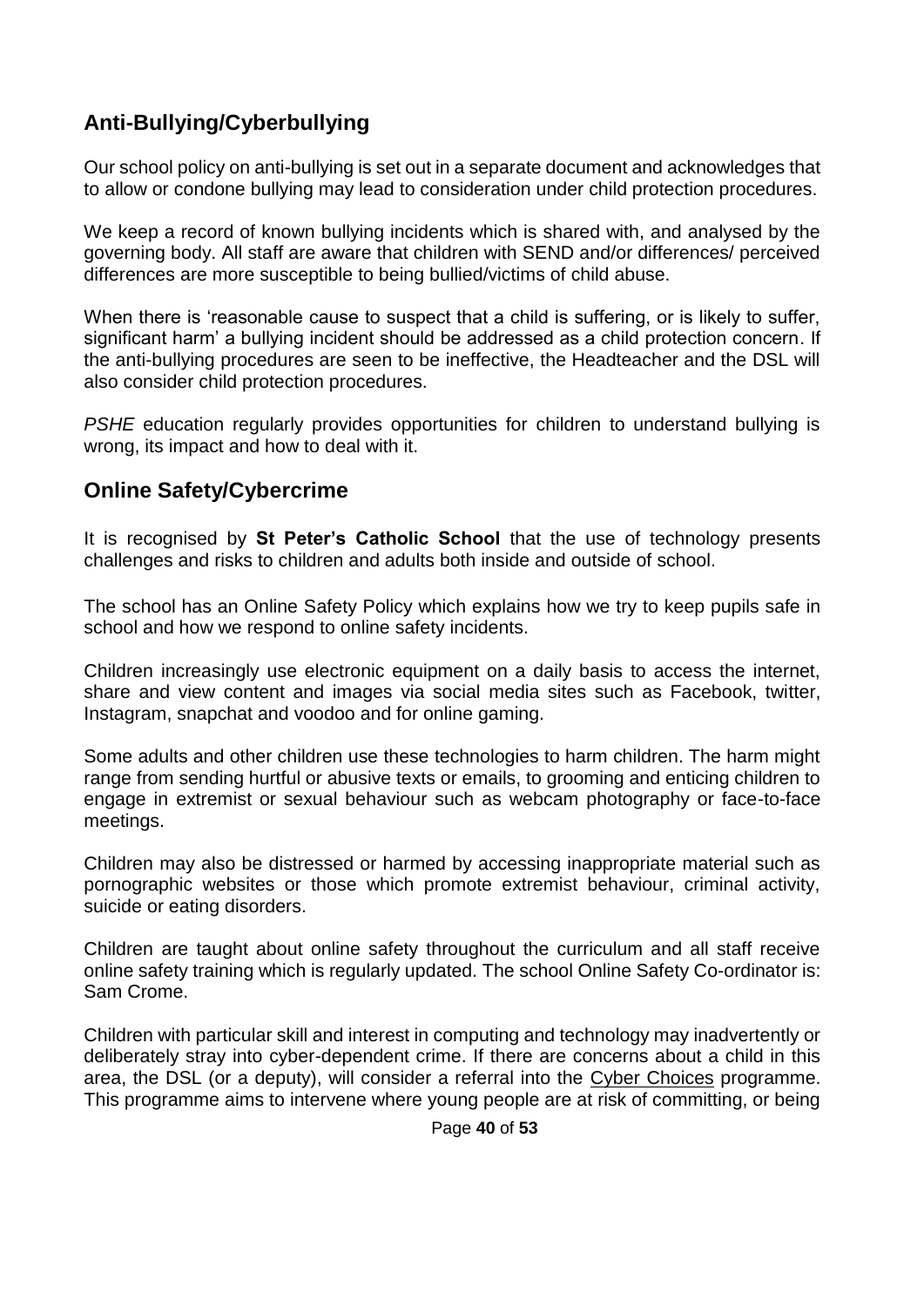drawn into, low level cyber-dependent offences and divert them to a more positive use of their skills and interests.

The DSL has overall responsibility for online safeguarding within the school but will liaise as necessary with other members of staff.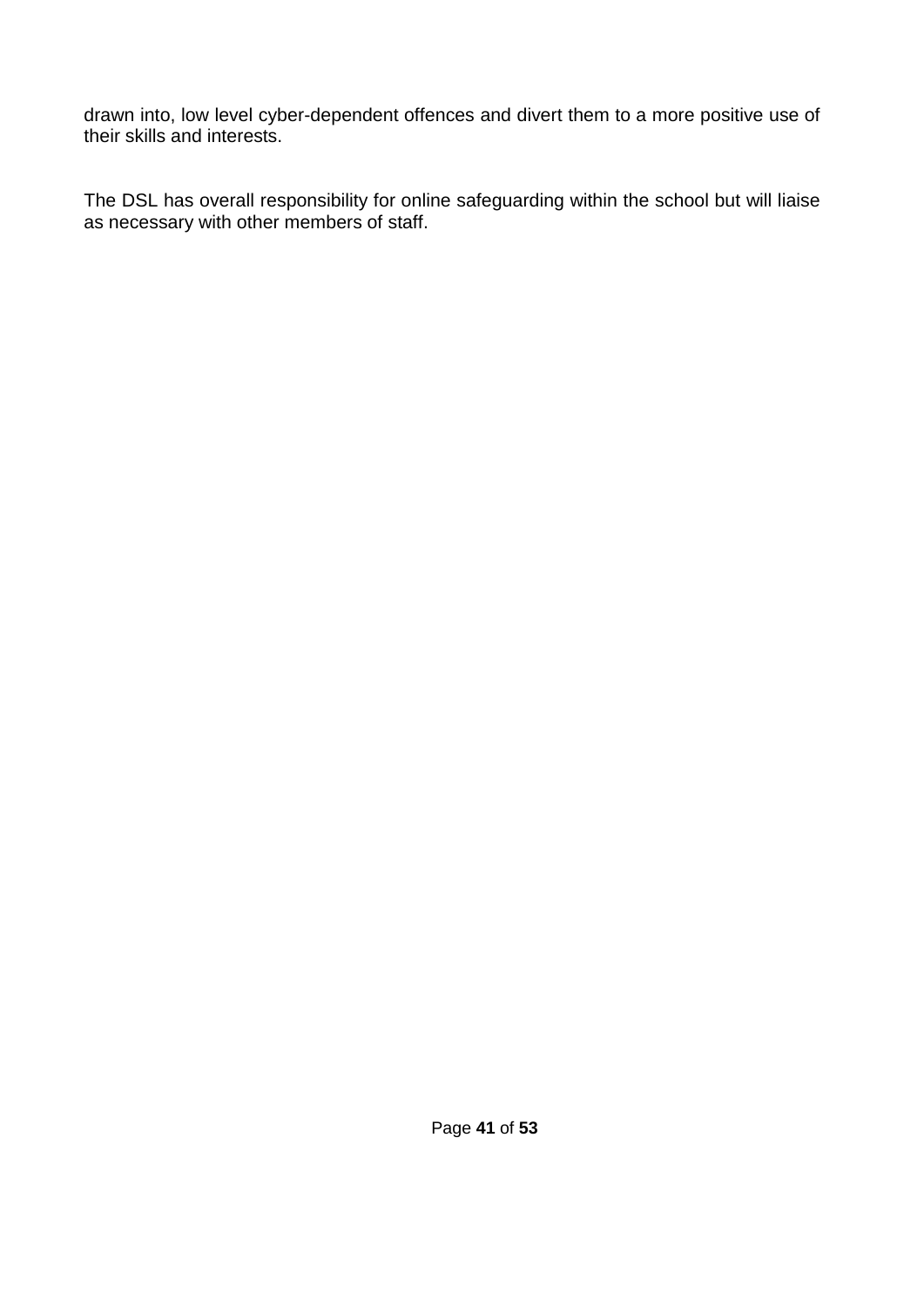### **Radicalisation, Extremism and Terrorism**

[The Prevent Duty for England and Wales \(2015\)](https://www.gov.uk/government/publications/protecting-children-from-radicalisation-the-prevent-duty) under section 26 of the Counter- Terrorism and Security Act 2015 places a duty on education and other children's services to have due regard to the need to prevent people from being drawn into terrorism.

Extremism is defined as 'vocal or active opposition to fundamental British values, including democracy, the rule of law, individual liberty and mutual respect and tolerance of different faiths and beliefs'. We also include in our definition of extremism calls for the death of members of our armed forces, whether in this country or overseas.

Terrorism is an action that endangers or causes serious violence to a person/people; causes serious violence to a person/people; causes serious damage to property; or seriously interferes with an electronic system. The use or threat must be designed to influence the government or to intimidate the public and is made for the purpose of advancing a political, religious or ideological cause.

Some children are at risk of being radicalised; adopting beliefs and engaging in activities which are harmful, criminal or dangerous. This can happen both online and offline.

The school is clear that exploitation of vulnerable children and radicalisation should be viewed as a safeguarding concern and follows the Department for Education guidance for schools and childcare providers on preventing children and young people from being drawn into terrorism.

The school seeks to protect children and young people against the messages of all violent extremism including, but not restricted to, those linked to Islamist ideology, or to Far Right / Neo Nazi / White Supremacist ideology, Irish Nationalist and Loyalist paramilitary groups, and extremist Animal Rights movements.

School staff receive training to help identify early signs of radicalisation and extremism.

Opportunities are provided in the curriculum to enable pupils to discuss issues of religion, ethnicity and culture and the school follows the [DfE advice Promoting](https://www.gov.uk/government/news/guidance-on-promoting-british-values-in-schools-published) [Fundamental British](https://www.gov.uk/government/news/guidance-on-promoting-british-values-in-schools-published)  [Values as part of SMSC \(spiritual, moral, social and cultural](https://www.gov.uk/government/news/guidance-on-promoting-british-values-in-schools-published) [education\) in Schools \(2014\).](https://www.gov.uk/government/news/guidance-on-promoting-british-values-in-schools-published)

The school governors, the Headteacher and the Designated Safeguarding Lead (DSL) will assess the level of risk within the school and put actions in place to reduce that risk. Risk assessment may include, [due diligence checks for external speakers](https://www.surreycc.gov.uk/__data/assets/word_doc/0008/154655/Due-diligence-checks-for-External-Speakers-and-Private-Hire-of-Facilities-January-2018.docx) [and private hire of](https://www.surreycc.gov.uk/__data/assets/word_doc/0008/154655/Due-diligence-checks-for-External-Speakers-and-Private-Hire-of-Facilities-January-2018.docx)  [facilities,](https://www.surreycc.gov.uk/__data/assets/word_doc/0008/154655/Due-diligence-checks-for-External-Speakers-and-Private-Hire-of-Facilities-January-2018.docx) Anti-Bullying Policy and other issues specific to the school's profile, community and philosophy.

When any member of staff has concerns that a pupil may be at risk of radicalisation or involvement in terrorism, they should speak with the DSL in the first instance. They should then follow the safeguarding procedures and refer cases by e-mail to [preventreferrals@surrey.pnn.police.uk f](mailto:preventreferrals@surrey.pnn.police.uk)ollowing the [Prevent referral process](https://www.surreyscb.org.uk/2018/12/16/prevent-referral-process-september-2018/) and use the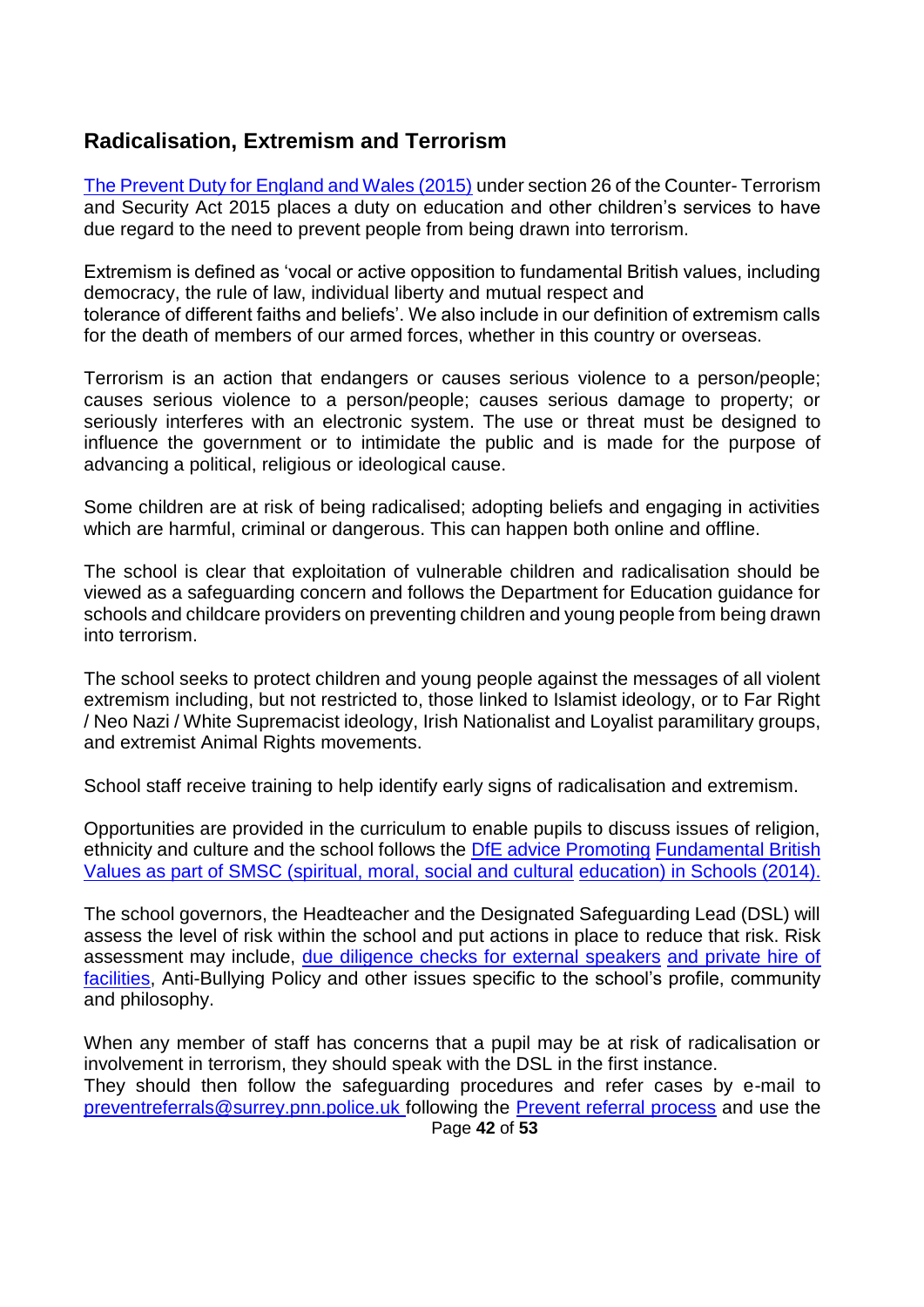Prevent referral form. If the matter is urgent then Police must be contacted by dialling 999. In cases where further advice from the Police is sought dial 101.

The Department for Education has also set up a dedicated telephone helpline for staff and governors to raise concerns around Prevent (020 7340 7264).

#### **Indicators of vulnerability to radicalisation**

Radicalisation refers to the process by which a person comes to support terrorism and forms of extremism leading to terrorism.

Extremism is defined by the Crown Prosecution Service as:

- The demonstration of unacceptable behaviour by using any means or medium to express views which:
- Encourage, justify or glorify terrorist violence in furtherance of particular beliefs;
- Seek to provoke others to terrorist acts;
- Encourage other serious criminal activity or seek to provoke others to serious criminal acts; or
- Foster hatred which might lead to inter-community violence in the UK.

There is no such thing as a "typical extremist": those who become involved in extremist actions come from a range of backgrounds and experiences, and most individuals, even those who hold radical views, do not become involved in violent extremist activity.

Children may become susceptible to radicalisation through a range of social, personal and environmental factors - it is known that violent extremists exploit vulnerabilities in individuals to drive a wedge between them and their families and communities. It is vital that school staff are able to recognise those vulnerabilities.

Indicators of vulnerability include:

- Identity Crisis the child is distanced from their cultural / religious heritage and experiences discomfort about their place in society;
- Personal Crisis the child may be experiencing family tensions; a sense of isolation; and low self-esteem; they may have dissociated from their existing friendship group and become involved with a new and different group of friends; they may be searching for answers to questions about identity, faith and belonging;
- Personal Circumstances migration; local community tensions; and events affecting the child's country or region of origin may contribute to a sense of grievance that is triggered by personal experience of racism or discrimination or aspects of Government policy;
- Unmet Aspirations the child may have perceptions of injustice or a feeling of failure;
- Experiences of Criminality which may include involvement with criminal groups, imprisonment, and poor resettlement / reintegration;
- Special Educational Needs and Disability children may experience difficulties with social interaction, empathy with others, understanding the consequences of their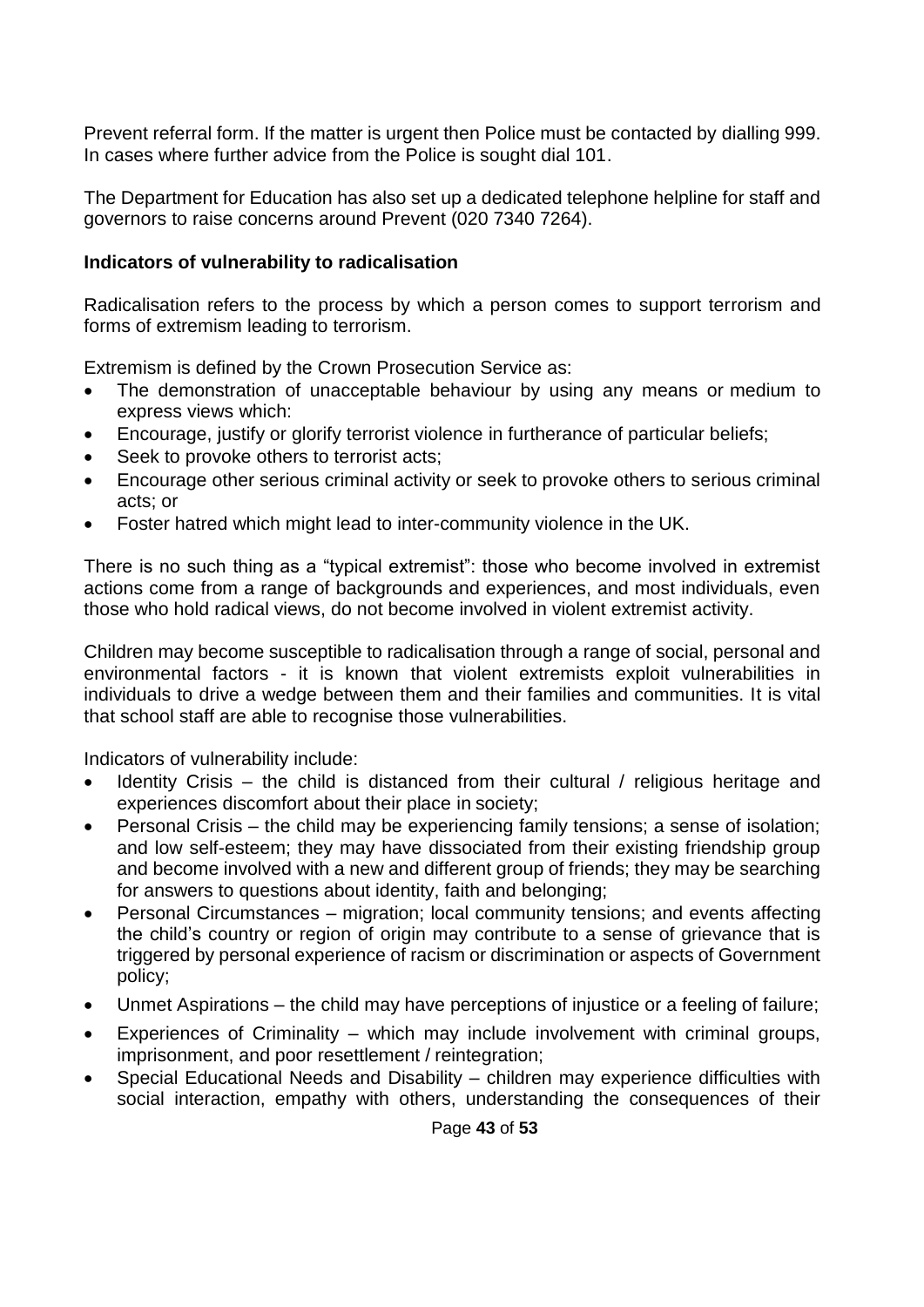actions and awareness of the motivations of others.

However, this list is not exhaustive, nor does it mean that all young people experiencing the above are at risk of radicalisation for the purposes of violent extremism. The Department of Education guidance [The Prevent Duty](https://assets.publishing.service.gov.uk/government/uploads/system/uploads/attachment_data/file/439598/prevent-duty-departmental-advice-v6.pdf) can be accessed via this link.

### **Domestic Abuse**

Domestic abuse is actual or threatened physical, emotional, psychological or sexual abuse. It involves the use of power and coercive control by one person over another. It occurs regardless of race, ethnicity, gender, class, sexuality, age, religion, mental or physical ability. Domestic abuse can also involve other types of abuse.

The Domestic Abuse Act 2021 received Royal Assent on 29 April 2021. The Act introduces the first ever statutory definition of domestic abuse and recognises the impact of domestic abuse on children, as victims in their own right, if they see, hear or experience the effects of abuse. The statutory definition of domestic abuse, based on the previous crossgovernment definition, ensures that different types of relationships are captured, including ex-partners and family members. The definition captures a range of different abusive behaviours, including physical, emotional and economic abuse and coercive and controlling behaviour. Both the person who is carrying out the behaviour and the person to whom the behaviour is directed towards must be aged 16 or over and they must be "personally connected" (as defined in section 2 of the 2021 Act).

We use the term domestic abuse to reflect that several abusive and controlling behaviours are involved beyond violence. Slapping, punching, kicking, bruising, rape, ridicule, constant criticism, threats, manipulation, sleep deprivation, social isolation, and other controlling behaviours all count as abuse. Living in a home where domestic abuse takes place is harmful to children and can have a serious impact on their behaviour, wellbeing and understanding of healthy, positive relationships. Children who witness domestic abuse are at risk of significant harm and staff are alert to the signs and symptoms of a child suffering or witnessing domestic abuse.

The school is enrolled onto the Operation Encompass scheme, a joint project between Surrey Police, Surrey Domestic Abuse Service and Surrey Schools; where every school day morning our DSL is notified of all domestic abuse incidents that have occurred and been reported to Police in the previous 24 hours which involved a child at this school (72 hours on a Monday morning). This provides an opportunity for us to ensure the right support is in place at the right time for children who are experiencing domestic abuse.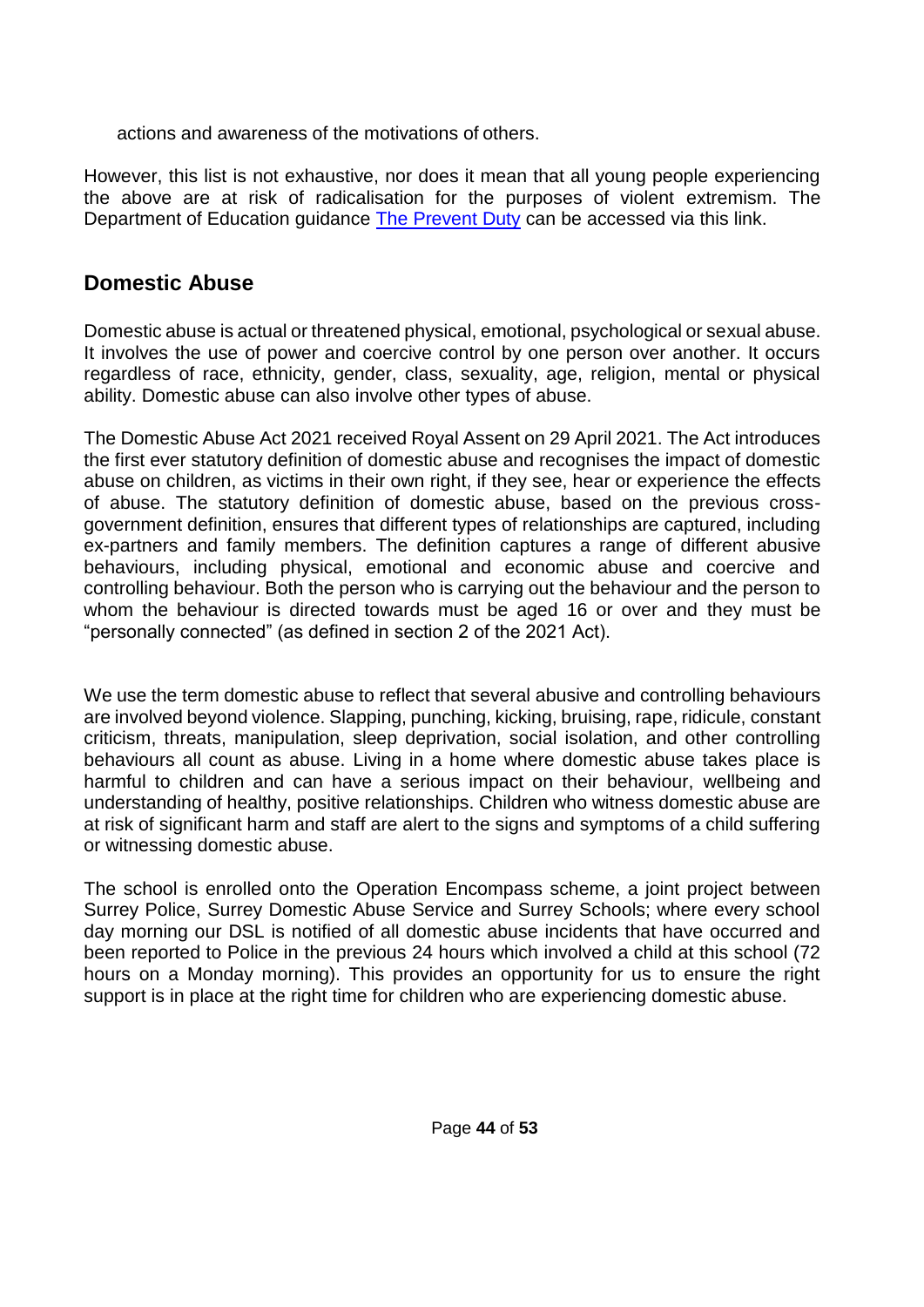### **Child Sexual Exploitation (CSE)**

Child sexual exploitation is a form of child sexual abuse.

It occurs where an individual or group takes advantage of an imbalance of power to coerce, manipulate or deceive a child or young person under the age of 18 into sexual activity (a) in exchange for something the victim needs or wants, and/or (b) for the financial advantage or increased status of the perpetrator or facilitator.

The victim may have been sexually exploited even if the sexual activity appears consensual.

Child sexual exploitation does not always involve physical contact; it can also occur through the use of technology. All staff are aware of the link between online safety and vulnerability to CSE.

Any concerns that a child is being or is at risk of being sexually exploited should be passed immediately to the DSL.

The School is aware there is a clear link between regular non-attendance at school and CSE. Staff will consider a child to be at potential CSE risk in the case of regular nonattendance at school and make reasonable enquiries with the child and parents to assess this risk.

All staff are aware that safeguarding incidents and/or behaviours can be associated with factors outside the school or college and/or can occur between children outside of these environments. All staff, but especially the designated safeguarding lead (and deputies) will consider whether children are at risk of abuse or exploitation in situations outside their families. Extra-familial harms take a variety of different forms and children can be vulnerable to multiple harms including (but not limited to) sexual exploitation, criminal exploitation, and serious youth violence

The DSL will consider the published Surrey Safeguarding Children Partnership guidance and advice when there is a concern that a child is being or is at risk of being sexually exploited or where indicators have been observed that are consistent with a child who is being or who is at risk of being sexually exploited.

The DSL will consider the published SSCP guidance and advice when there is a concern that a child is being or is at risk of being sexually exploited or where indicators have been observed that are consistent with a child who is being or who is at risk of being sexually exploited.

In all cases if the DSL identifies any level of concern the DSL should contact the C- SPA and email a Request for Support Form. If a child is in immediate danger the police should be called on 999.

Page **45** of **53** The school is aware that often a child is not able to recognise the coercive nature of the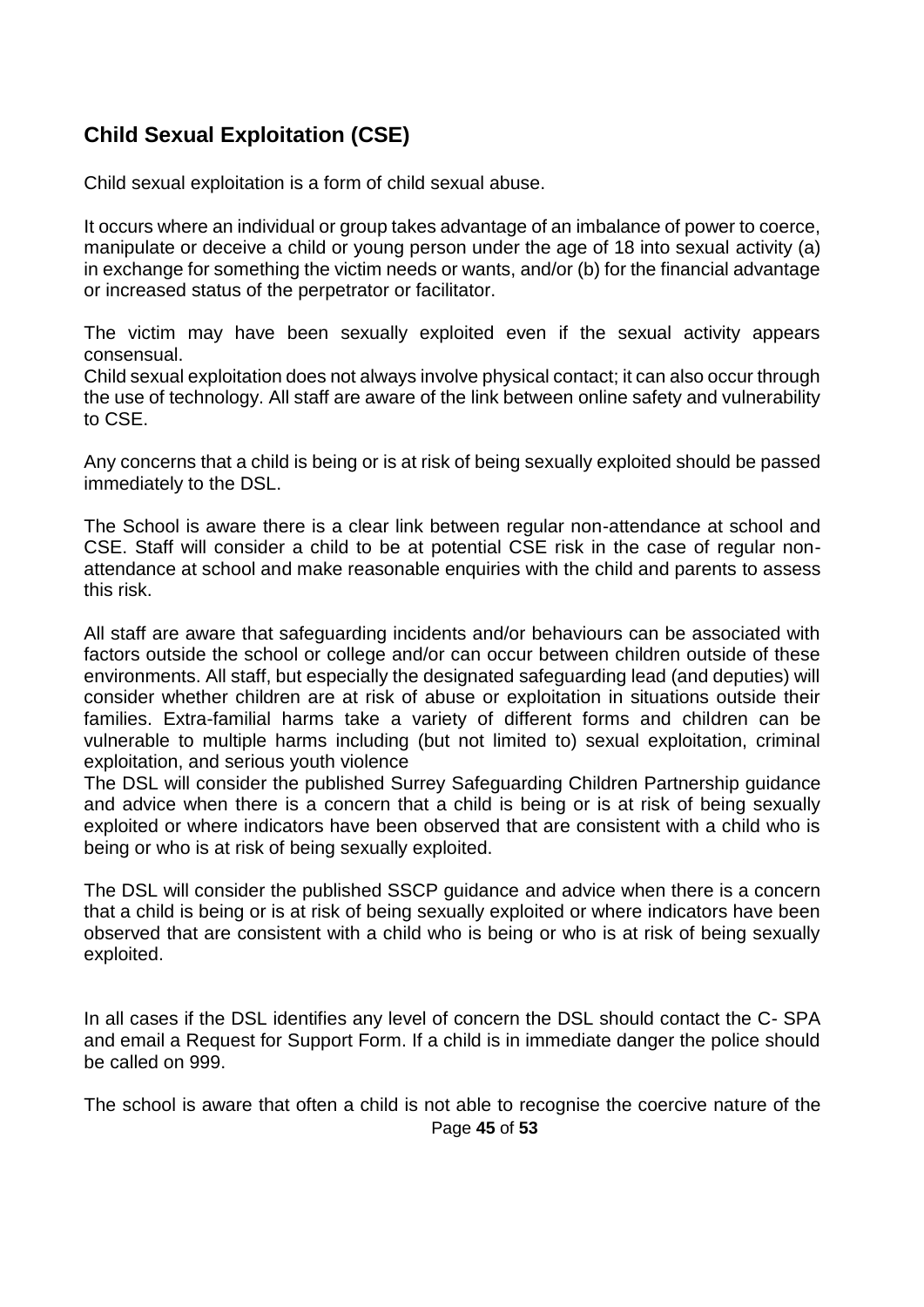abuse and does not see themselves as a victim. As a consequence the child may resent what they perceive as interference by staff. However, staff must act on their concerns as they would for any other type of abuse. Children also rarely self- report CSE so staff must be particularly vigilant to potential indicators of risk.

The school includes the risks of sexual exploitation in the PSHE and RSE curriculum. Children will be informed of the grooming process and how to protect themselves from people who may potentially be intent on causing harm. They will be supported in terms of recognising and assessing risk in relation to CSE, including online, and knowing how and where to get help.

### **Child Criminal Exploitation & Gangs**

Both Child Sexual Exploitation and Child Criminal Exploitation are forms of abuse and both occur where an individual or group takes advantage of an imbalance in power to coerce, manipulate or deceive a child into sexual or criminal activity**.**

There are a number of areas in which young people are put at risk by gang activity, both through participation in, and as victims of, gang violence which can be in relation to their peers or to a gang-involved adult in their household.

A child who is affected by gang activity or serious youth violence may have suffered, or may be likely to suffer, significant harm through physical, sexual and emotional abuse or neglect.

Children can be vulnerable to recruitment into gangs and involvement in gang violence. This vulnerability may be exacerbated by risk factors in an individual's background, including violence in the family, involvement of siblings in gangs, poor educational attainment, or poverty or mental health problems.

Criminal exploitation of children is a typical feature of county lines criminal activity. Key identifying features of involvement in county lines are when children are missing, when the victim may have been trafficked for transporting drugs, a referral to the National Referral Mechanism should be considered with Social Care and Police colleagues.

A child who is affected by gang activity, criminal exploitation or serious youth violence can be at risk of significant harm through physical, sexual and emotional abuse. Girls may be particularly at risk of sexual exploitation.

Any concerns that a child is being or is at risk of being criminally exploited will be passed without delay to the DSL. The school is aware there is a clear link between regular nonattendance at school and exploitation. Staff will consider a child to be at potential risk in the case of regular non-attendance at school and make reasonable enquiries with the child and parents to assess this risk.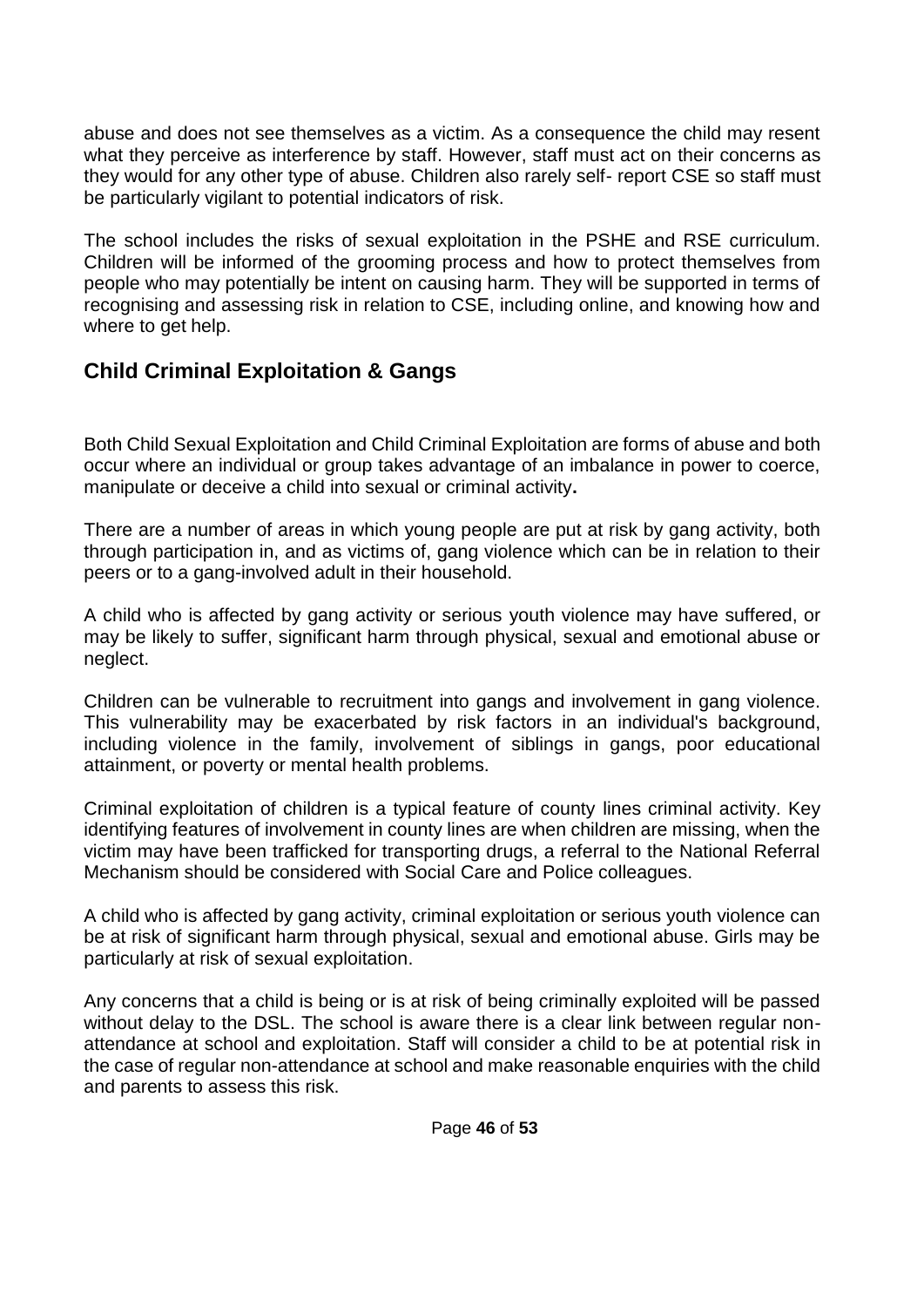A request for support to the C-SPA will be made when any concern of harm to a child as a consequence of gang activity including child criminal exploitation becomes known. Any member of staff who has concerns that a child may be at risk of harm should immediately inform the DSL. The DSL will contact the C-SPA. If there is concern about a child's immediate safety, the Police will be contacted on 999.

#### **Female Genital Mutilation (FGM)**

Female Genital Mutilation (FGM) is illegal in England and Wales under the FGM Act (2003). It is a form of child abuse and violence against women. [A mandatory](https://www.gov.uk/government/publications/mandatory-reporting-of-female-genital-mutilation-procedural-information) [reporting duty requires teachers to report 'known' cases of FGM in under 18s,](https://www.gov.uk/government/publications/mandatory-reporting-of-female-genital-mutilation-procedural-information) which are identified in the course of their professional work, to the police.

The duty applies to all persons in school who are employed or engaged to carry out 'teaching work' in the school, whether or not they have qualified teacher status.

The duty applies to the individual who becomes aware of the case to make a report. It should not be transferred to the Designated Safeguarding Lead, however the DSL should be informed.

If a teacher is informed by a girl under 18 that an act of FGM has been carried out on her or a teacher observes physical signs which appear to show that an act of FGM has been carried out on a girl under 18 and they have no reason to believe the act was necessary for the girl's physical or mental health or for purposes connected with labour or birth, the teacher should personally make a report to the police force in which the girl resides by calling 101. The report should be made immediately.

School staff are trained to be aware of risk indicators of FGM.

Concerns about FGM outside of the mandatory reporting duty should be reported using the school's child protection procedures. Staff should be particularly alert to suspicions or concerns expressed by female children about going on a long holiday during the summer holiday.

There should also be consideration of potential risk to other girls in the family and the wider community. Where there is a risk to life or likelihood of serious immediate harm the teacher should report the case immediately to the police, including dialling 999 if appropriate.

There are no circumstances in which a teacher or other member of staff should examine a girl.

#### **Forced Marriage**

A forced marriage is a marriage in which one or both people do not (or in cases of people with learning disabilities cannot) consent to the marriage but are coerced into it. Coercion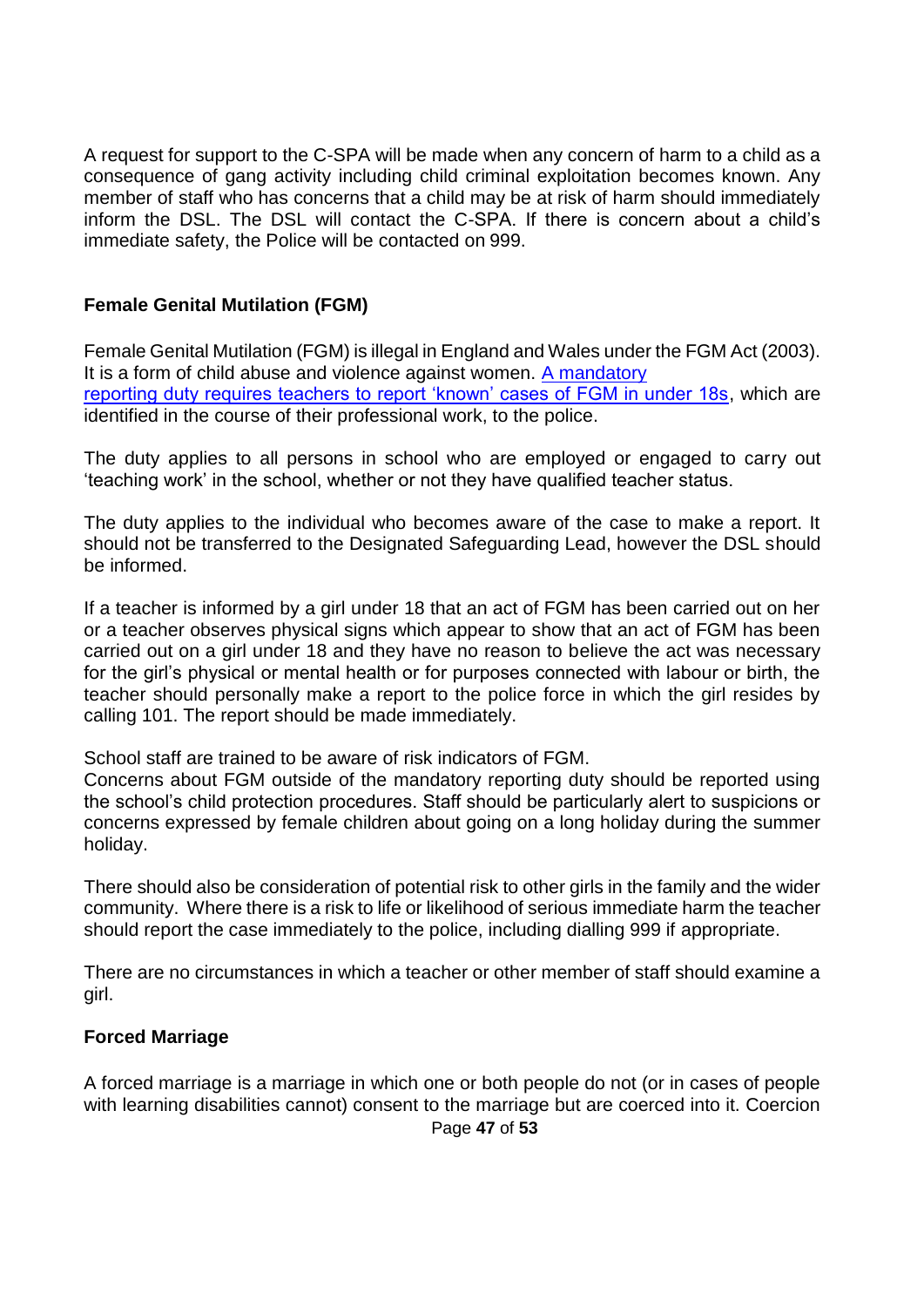may include physical, psychological, financial, sexual and emotional pressure. It may also involve physical or sexual violence and abuse.

Forced marriage is recognised in the UK as a form of violence against women and men, domestic/child abuse and a serious abuse of human rights. Since June 2014 forcing someone to marry has become a criminal offence in England and Wales under the Anti-Social Behaviour, Crime and Policing Act 2014.

A forced marriage is not the same as an arranged marriage which is common in many cultures. The families of both spouses take a leading role in arranging the marriage but the choice of whether or not to accept the arrangement remains with the prospective spouses.

School staff should never attempt to intervene directly as a school or through a third party. Contact should be made with the C-SPA and/or the Forced Marriage Unit 020 7008 0151.

### **Honour-based Abuse**

Honour based abuse (HBA) can be described as a collection of practices, which are used to control behaviour within families or other social groups to protect perceived cultural and religious beliefs and/or honour. Such violence can occur when perpetrators perceive that a relative has shamed the family and/or community by breaking their honour code.

Honour based abuse might be committed against people who:

- become involved with a boyfriend or girlfriend from a different culture or religion;
- want to get out of an arranged marriage; become involved with a boyfriend or girlfriend from a different culture or religion;
- want to get out of an arranged marriage;
- want to get out of a forced marriage
- wear clothes or take part in activities that might not be considered traditional within a particular culture

It is considered a violation of human rights and may be a form of domestic and/or sexual abuse.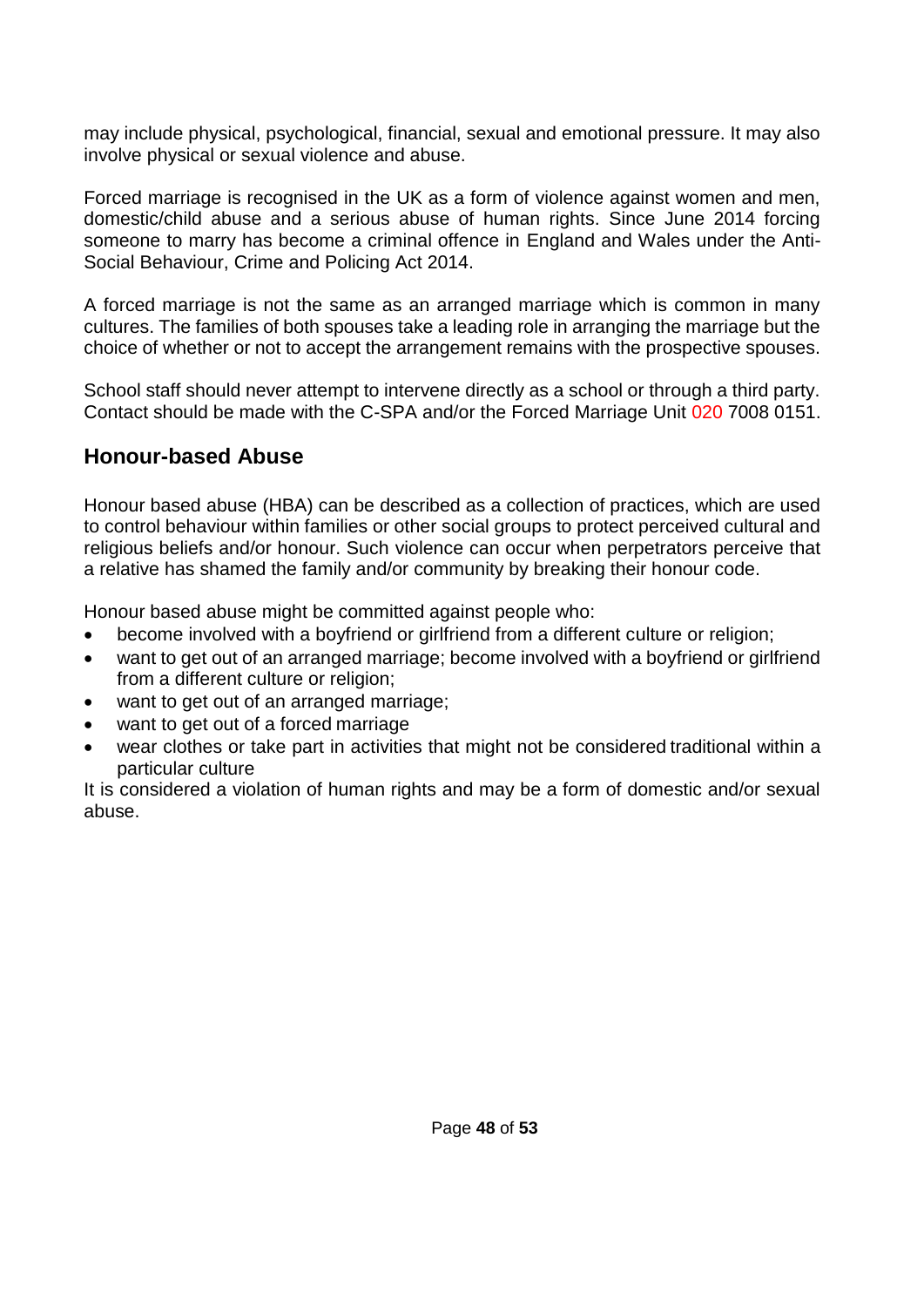### **One Chance Rule**

All staff are aware of the 'One Chance' Rule' in relation to forced marriage, FGM and HBA. Staff recognise they may only have one chance' to speak to a child who is a potential victim and have just one chance to save a life.

The school is aware that if the victim is not offered support following disclosure that the 'One Chance' opportunity may be lost. Therefore, all staff are aware of their responsibilities and obligations when they become aware of potential forced marriage, FGM and HBA cases.

### **Private Fostering Arrangements**

A [private fostering](https://www.surreycc.gov.uk/__data/assets/pdf_file/0008/157769/Private-Fostering-A-guide-for-DSLs.pdf) arrangement occurs when someone other than a parent or close relative cares for a child for a period of 28 days or more, with the agreement of the child's parents. It applies to children under the age of 16 years old or 18 years old if the child is disabled.

Children looked after by the local authority or who are placed in residential schools, children's homes or hospitals are not considered to be privately fostered.

Private fostering occurs in all cultures and children may be privately fostered at any age.

The school recognises that most privately fostered children remain safe and well but are aware that safeguarding concerns have been raised in some cases. Therefore, all staff are alert to possible safeguarding issues, including the possibility that the child has been trafficked into the country.

By law, a parent, private foster carer or other persons involved in making a private fostering arrangement must notify Children's Social Care immediately. However, where a member of staff becomes aware that a pupil may be in a private fostering arrangement they will raise this will the DSL and the DSL will notify the C-SPA immediately.

### **Looked-After Children**

The most common reason for children becoming looked after is as a result of abuse and neglect.

The school ensures that staff have the necessary skills and understanding to keep lookedafter children safe. Appropriate staff have information about a child's looked after legal status and care arrangements, including the level of authority delegated to the carer by the authority looking after the child and contact arrangements with birth parents or those with parental responsibility.

The designated teacher and governor for looked-after children will have the appropriate level training to equip them with the knowledge and skills to undertake their role.

The designated teacher for looked-after children and the DSL have details of the child's social worker and the name and contact details of Surrey County Council's Virtual School Headteacher.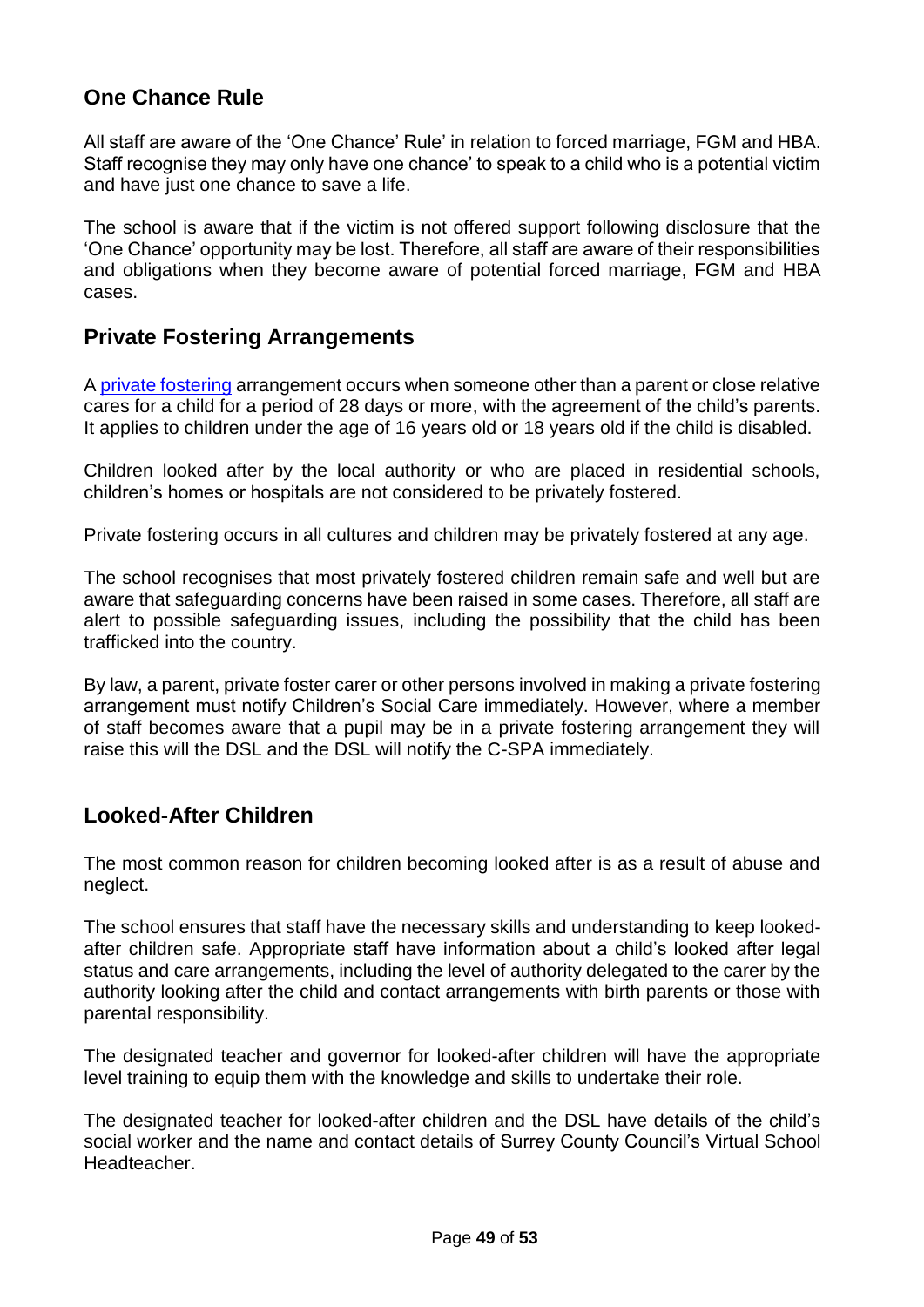### **Children Missing Education**

All children are entitled to an efficient, full time education which is suitable to their age, ability, aptitude and any special educational needs they may have.

The school recognises that children missing education can be a vital warning sign of a range of safeguarding possibilities. They are also at significant risk of underachieving, being victims of abuse and harm, exploitation or radicalisation, and not being in education, employment or training (NEET) later in life.

Where possible the school will hold more than one emergency contact number for each pupil.

The school will ensure that there is a record of joiners and leavers as defined in [The](https://www.kelsi.org.uk/news-and-events/news/primary/changes-to-the-education-pupil-registration-england-regulations-2006) [Education \(Pupil Registration\) \(England\) 2006](https://www.kelsi.org.uk/news-and-events/news/primary/changes-to-the-education-pupil-registration-england-regulations-2006) (amended 2016).

When removing a child's name, the school will notify the Local Authority of: (a) the full name of the child, (b) the full name and address of any parent with whom the child normally resides, (c) at least one telephone number of the parent, (d) the child's future address and destination school, if applicable, and (e) the ground in regulation 8 under which the child's name is to be removed from the school register.

The school will make reasonable enquiries to establish the whereabouts of a child jointly with the Local Authority, before deleting the child's name from the school register if the deletion is under regulation 8(1), sub-paragraphs (f) (iii) and (h) (iii)of [The Education \(Pupil](https://www.kelsi.org.uk/news-and-events/news/primary/changes-to-the-education-pupil-registration-england-regulations-2006)  [Registration\)](https://www.kelsi.org.uk/news-and-events/news/primary/changes-to-the-education-pupil-registration-england-regulations-2006) (England) 2006 [\(amended 2016\).](https://www.kelsi.org.uk/news-and-events/news/primary/changes-to-the-education-pupil-registration-england-regulations-2006)

The school will:

- Enter children on the admissions register on the first day on which the school has agreed, or has been notified, that the child will attend the school.
- Notify the Local Authority within five days of adding a child's name to the admission register. The notification must include all the details contained in the admission register for the new child.
- Monitor each child's attendance through their daily register and follow the SCC procedurein cases of unauthorised absence.
- Remove a child's name from the admissions register on the date that the child leaves the school.
- The school will notify the Local Authority when they are about to remove a child's name from the school register under any of the fifteen grounds listed in the regulations, no later thanthe date that the child's name is due to be removed.
- Where parents notify the school, in writing, of their intention to electively home educate (EHE) the school will forward a copy of the letter to the Local Authority Education Inclusion Team. Where parents orally indicate that they intend to withdraw their child to be home educated and no letter has been received, the school will not remove the child from roll and will notify the Education Inclusion Team at the earliest opportunity.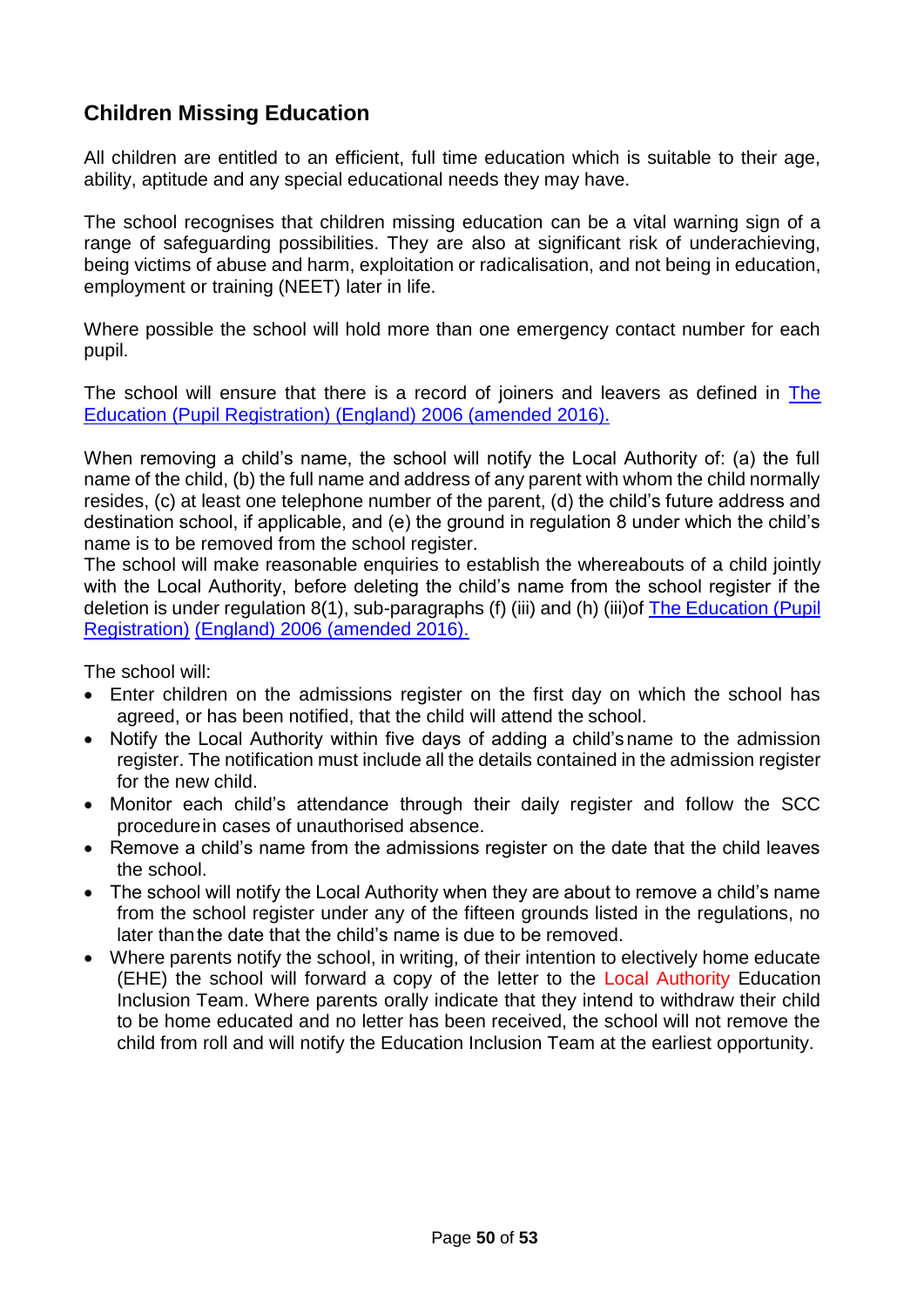### **Pupils Missing Out on Education**

Most children engage positively with school and attend regularly. However, in order to flourish, some children require an alternative education offer or may require a modified timetable to support a return to full time education provision. It is recognised that children accessing alternative provision or a reduced or modified timetable may have additional vulnerabilities. Ofsted refer to these as Pupils Missing Out On Education

(PMOOE), because they are not accessing their education in school in the 'usual way'.

The school will gain consent (if required in statute) from parents to put in place alternative provision and/or a reduced or modified timetable

The school will ensure that and parents (and the local authority where the pupil has an EHCP) are given clear information about alternative provision placements and reduced or modified timetables: why, when, where, and how they will be reviewed;

The school will keep the placement and timetable under review and involve parents in the review. Reviews will be frequent enough to provide assurance that the off-site education and/or modified timetable is achieving its objectives and that the pupil is benefitting from it;

The school will monitor and track children attending alternative provision to ensure that the provision meets the needs of the child

The school will comply with regular data returns requested by the Local Authority, regarding all children, of statutory school age, attending alternative provision and/or on a reduced or modified timetable.

The school leadership will report to governors of any formal direction of a pupil to alternative provision to improve behaviour.

The school leadership will report to governors information regarding the use and effectiveness of the use of alternative provision and modified timetables.

### **School Attendance and Behaviour**

.

Additional policies and procedures are in place regarding school attendance and behaviour.

The school recognises that absence from school and exclusion from school may be indicators of abuse and neglect, including the exploitation of children. The DSL will regularly liaise with members of school staff with responsibility for behaviour and attendance to ensure risk is identified and appropriate intervention is in place to protect children from harm.

The school will work in partnership with Surrey Police and other partners for reporting children that go missing from the school site during the school day. Staff will be alert to signs of children at risk of travelling to conflict zones, female genital mutilation and forced marriage.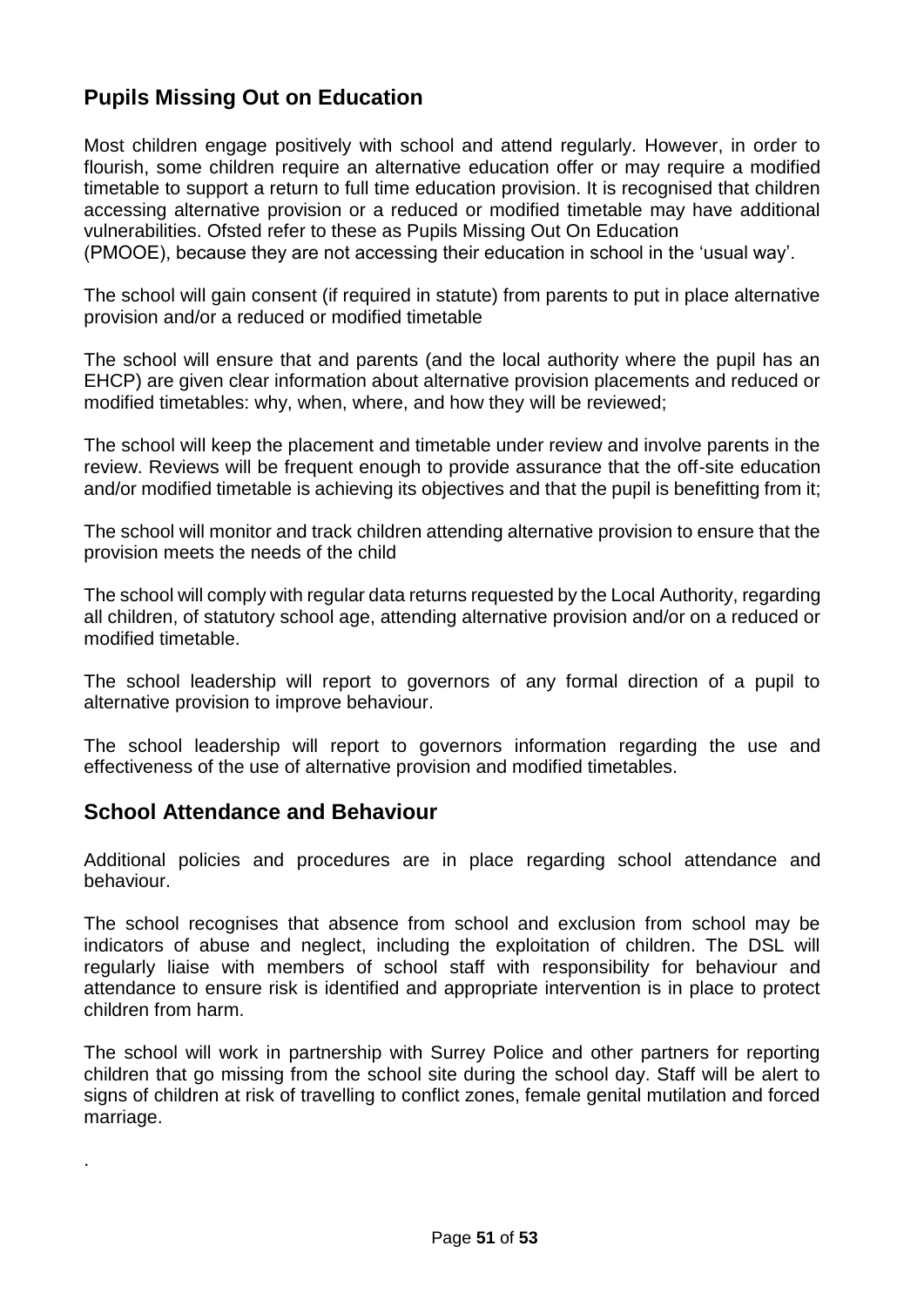### **Restrictive Physical Intervention**

We acknowledge that staff must only ever use physical intervention as a last resort, when a child is at immediate risk of harming him/herself or others, and that at all times it must be the minimal force necessary to prevent injury to another person. Such events should be fully recorded and signed by a witness.

Staff who are likely to need to use physical intervention will be appropriately trained in Crisis Prevention Institute (CPI) techniques.

Staff understand that physical intervention of a nature which causes injury or distress to a child may be considered under child protection and/or disciplinary procedures.

We recognise that sometimes touch is appropriate in the context or working with children, and all staff have been given safe practice guidance to ensure they are clear about their professional boundaries.

When applying disciplinary measures such as physical intervention or isolation for children with SEND the school will consider the risks, given the additional vulnerabilities of these children.

Surrey County Council guidance Touch and the use of Restrictive Physical Intervention When Working with Children and Young People provides further detailed information. Please ask to view a copy or download from the [Services for Schools Portal](https://servicesforschools.surreycc.gov.uk/) Resources

### **Whistleblowing**

We recognise that children cannot be expected to raise concerns in an environment where staff fail to do so.

All members of staff are made aware of the Xavier CET Whistleblowing Policy [\(Xavier CET](https://xaviercet.org.uk/wp-content/uploads/2021/01/Whistleblowing-Policy.pdf)  [Whistleblowing Policy\)](https://xaviercet.org.uk/wp-content/uploads/2021/01/Whistleblowing-Policy.pdf). All staff are made aware of their duty to raise concerns, where they exist, about the management of child protection, which may include the attitude or actions of colleagues, poor or unsafe practice and potential failures in the school's safeguarding arrangements. The leadership team at St Peter's Catholic School will takes all concerns or allegations received seriously.

As a first step, a member of staff should normally raise concerns with his/her immediate line manager, the Headteacher or the DSL where this is appropriate to the nature of the concern.

Whistleblowing regarding the Headteacher should be raised with the XCET CEO.

Whistleblowing regarding the Xavier CEO should be raised with the XCET Chair of the Board of Directors.

While the School encourages members of staff to raise their concerns internally, the School also recognises that some staff may feel unable to do this and that they may therefore wish to contact an independent, external organisation.

The NSPCC whistleblowing helpline is available for staff who do not feel able to raise concerns regarding child protection failures internally or have concerns about a way a concern is being handled by their school. Staff can call: 0800 028 0285 – line is available from 8:00 AM to 8:00 PM, Monday to Friday and Email: [help@nspcc.org.uk.](mailto:help@nspcc.org.uk)